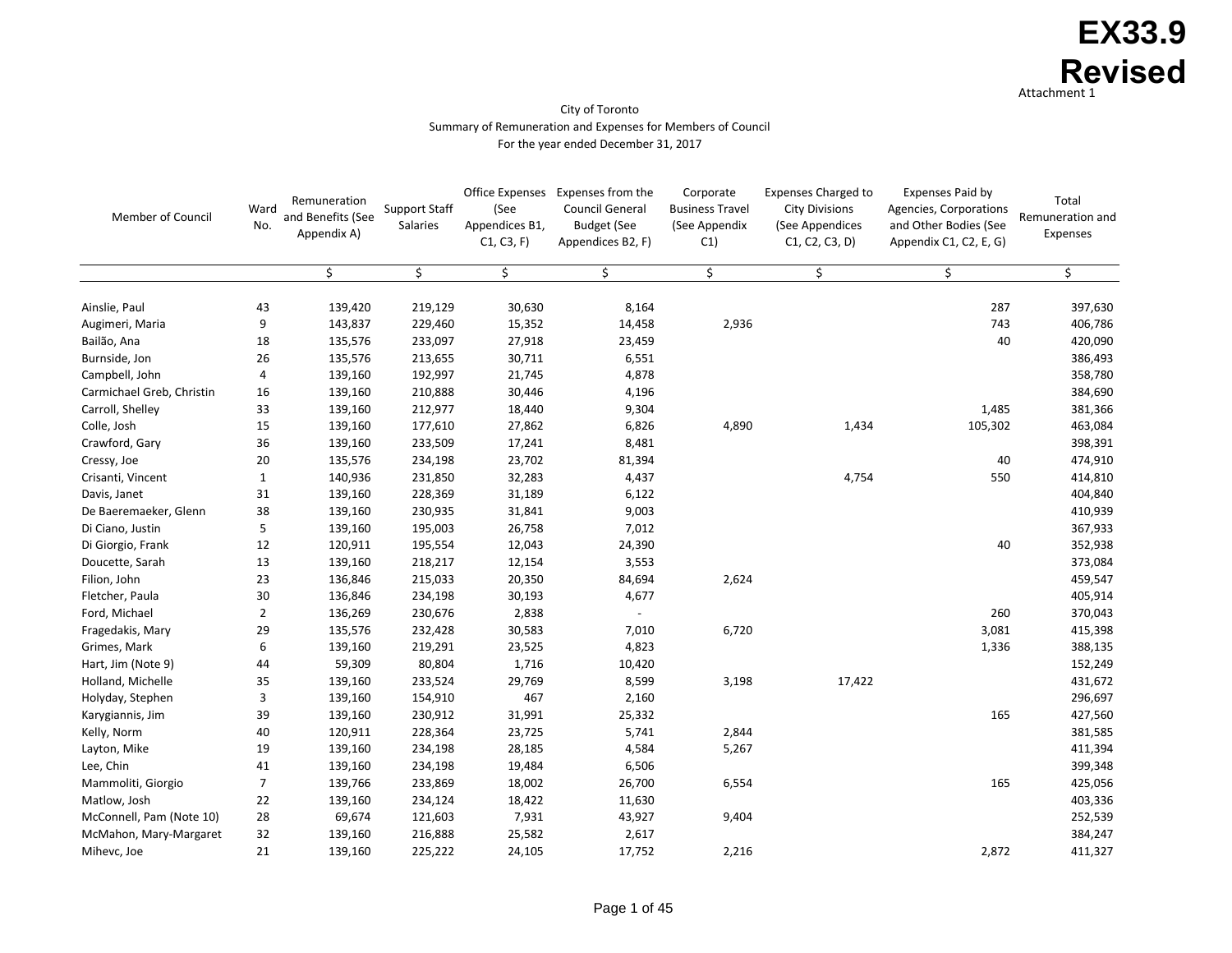### Attachment 1

### City of Toronto Summary of Remuneration and Expenses for Members of Council For the year ended December 31, 2017

| <b>Member of Council</b> | Ward<br>No. | Remuneration<br>and Benefits (See<br>Appendix A) | <b>Support Staff</b><br><b>Salaries</b> | <b>Office Expenses</b><br>(See<br>Appendices B1,<br>C1, C3, F | Expenses from the<br><b>Council General</b><br><b>Budget (See</b><br>Appendices B2, F) | Corporate<br><b>Business Travel</b><br>(See Appendix<br>C1) | <b>Expenses Charged to</b><br><b>City Divisions</b><br>(See Appendices<br>C1, C2, C3, D | <b>Expenses Paid by</b><br>Agencies, Corporations<br>and Other Bodies (See<br>Appendix C1, C2, E, G) | Total<br>Remuneration and<br><b>Expenses</b> |
|--------------------------|-------------|--------------------------------------------------|-----------------------------------------|---------------------------------------------------------------|----------------------------------------------------------------------------------------|-------------------------------------------------------------|-----------------------------------------------------------------------------------------|------------------------------------------------------------------------------------------------------|----------------------------------------------|
|                          |             | \$                                               | \$                                      | \$                                                            | \$                                                                                     | \$                                                          | \$                                                                                      | \$                                                                                                   | $\mathsf{S}$                                 |
| Minnan-Wong, Denzil      | 34          | 139,160                                          | 168,934                                 | 15,422                                                        | 9,136                                                                                  |                                                             | 3,939                                                                                   |                                                                                                      | 336,591                                      |
| Moeser, Ron (Note 9)     | 44          | 36,089                                           | 59,152                                  | 1,089                                                         | 6,226                                                                                  |                                                             |                                                                                         | 83                                                                                                   | 102,639                                      |
| Nunziata, Frances        | 11          | 136,841                                          | 160,227                                 | 5,529                                                         | 1,533                                                                                  |                                                             |                                                                                         |                                                                                                      | 304,130                                      |
| Palacio, Cesar           | 17          | 139,160                                          | 232,177                                 | 24,277                                                        | 11,217                                                                                 |                                                             |                                                                                         |                                                                                                      | 406,831                                      |
| Pasternak, James         | 10          | 139,160                                          | 223,212                                 | 26,051                                                        | 18,305                                                                                 |                                                             |                                                                                         |                                                                                                      | 406,728                                      |
| Perks, Gord              | 14          | 139,160                                          | 234,198                                 | 20,984                                                        | 6,559                                                                                  |                                                             |                                                                                         |                                                                                                      | 400,901                                      |
| Perruzza, Anthony        | 8           | 140,546                                          | 227,229                                 | 17,847                                                        | 22,841                                                                                 | 2,547                                                       |                                                                                         | 272                                                                                                  | 411,282                                      |
| Robinson, Jaye           | 25          | 139,160                                          | 191,988                                 | 17,003                                                        | 7,418                                                                                  |                                                             | 1,955                                                                                   |                                                                                                      | 357,524                                      |
| Shan, Neethan (Note 8)   | 42          | 110,572                                          | 206,775                                 | 31,099                                                        | 22,675                                                                                 |                                                             | 8,128                                                                                   |                                                                                                      | 379,249                                      |
| Shiner, David            | 24          | 139,160                                          | 129,969                                 | 13,140                                                        | 8,729                                                                                  |                                                             |                                                                                         |                                                                                                      | 290,998                                      |
| Thompson, Michael        | 37          | 139,160                                          | 226,988                                 | 17,312                                                        | 12,023                                                                                 | 6,366                                                       | 29,998                                                                                  | 1,803                                                                                                | 433,650                                      |
| Troisi, Lucy (Note 10)   | 28          | 22,367                                           | 37,990                                  | 3,259                                                         | 14,835                                                                                 |                                                             |                                                                                         |                                                                                                      | 78,451                                       |
| Wong-Tam, Kristyn        | 27          | 139,160                                          | 209,001                                 | 28,640                                                        | 86,330                                                                                 |                                                             |                                                                                         |                                                                                                      | 463,131                                      |
| Ward 28 Vacant (Note 11) | 28          |                                                  | 74,605                                  | 418                                                           | 23,106                                                                                 |                                                             |                                                                                         |                                                                                                      | 98,129                                       |
| Ward 42 Vacant (Note 11) | 42          |                                                  | 19,380                                  | 46                                                            | 303                                                                                    |                                                             |                                                                                         |                                                                                                      | 19,729                                       |
| Ward 44 Vacant (Note 11) | 44          |                                                  | 43,760                                  | 87                                                            | 2,905                                                                                  |                                                             |                                                                                         |                                                                                                      | 46,752                                       |
| Tory, John               | Mayor       | 230,690                                          | 1,584,265                               | 49,722                                                        | 298                                                                                    | 2,060                                                       | 50,466                                                                                  |                                                                                                      | 1,917,501                                    |
| <b>Grand Total</b>       |             | 6,182,294                                        | 11,047,540                              | 999,108                                                       | 743,839                                                                                | 57,626                                                      | 118,096                                                                                 | 118,524                                                                                              | 19,267,027                                   |
|                          |             | (Note 1)                                         | (Notes                                  |                                                               | (Note 5, 6)                                                                            |                                                             |                                                                                         | (Note 7)                                                                                             |                                              |
|                          |             |                                                  | 2, 3, 4, 12                             |                                                               |                                                                                        |                                                             |                                                                                         |                                                                                                      |                                              |

#### Notes:

- 1. The remuneration reported is the amount earned in the year 2017 and includes, for certain Councillors, remuneration received from Agencies and Corporations as disclosed in Appendix G of this report.
- 2. Does not include overage in staff salaries. The overage is shown in the office budget. See Column 1 (Staff Salaries Budget Overage) in Appendix B1.
- 3. Does not include benefits for Councillor Support staff of \$1,960,953 or Mayor's Office staff of \$253,466.
- 4. Does not include severance, settlement, vacation/lieu payouts and re-earnable lump sum payments for Mayor and Councillor staff of \$515,032, staff replacement costs for parental and sick absences of \$173,275 and associated benefit costs of \$150,185.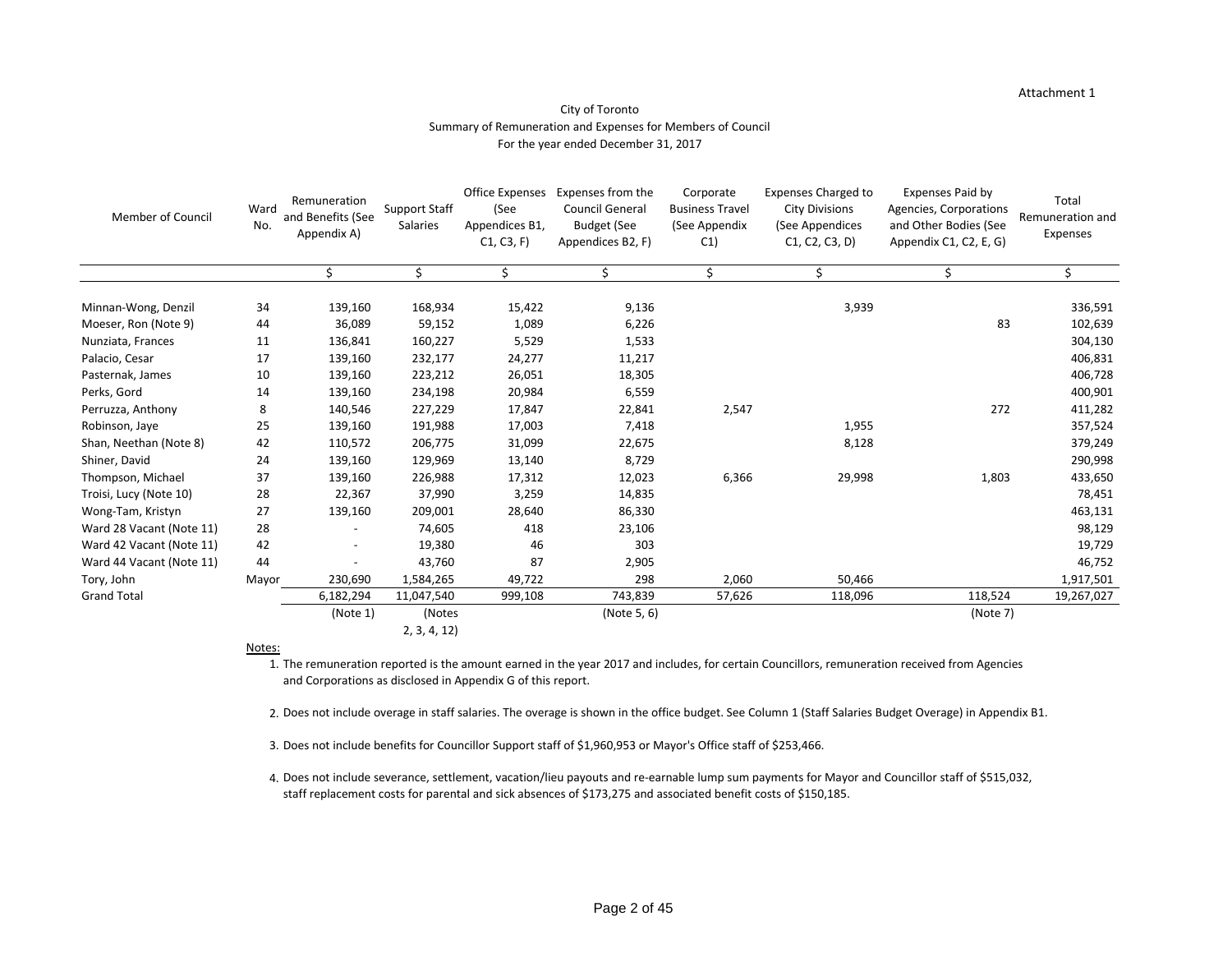### City of Toronto Summary of Remuneration and Expenses for Members of Council For the year ended December 31, 2017

- 5. Executive Committee Report EX42.1, titled "2010 Operating Budget", adopted by City Council on April 15, 2010, providing one additional staff member at the constituency assistant level for any ward which exceeds the median by more than 50 percent in both population and households, to be funded through the Council General Expense Budget. \$291,866 was charged to the Council General Budget and is included in Expenses from the Council General Expense Budget, not Support Staff Salaries. See Appendix B2 for amounts per Councillor.
- 6. The Council General Expense Budget also pays for standard office supplies and health and safety requirements, which are not allocated to specific Members of Council.
- 7. Other Bodies include external organizations affiliated to the City that have Council appointees on their Board.
- 8. City Council, at its meeting on October 5, 6 and 7, 2016, adopted CC21.3 declaring the Office of Councillor, Ward 42 Scarborough-Rouge River vacant due to the election of Councillor Raymond Cho to the Legislative Assembly of Ontario. At its meeting on November 8 and 9, 2016, City Council adopted CC22.1 deciding to fill the vacancy via by-election. At the by-election held on February 13, 2017, Councillor Neethan Shan was elected to be the Ward 42 Councillor for the remainder of the term.
- 9. City Council, at its meeting on May 24, 25 and 26, 2017, adopted CC29.1 declaring the Office of Councillor, Ward 44 Scarborough East vacant due At its meeting on June 28, 2017, City Council appointed Councillor Jim Hart to be the Ward 44 Councillor for the remainder of the term. to the passing of Councillor Ron Moeser and decided to fill the vacancy via appointment at a special meeting of City Council on June 28, 2017.
- 10. City Council, at its meeting on October 2, 3 and 4, 2017, adopted CC32.2 declaring the Office of Councillor, Ward 28 Toronto Centre-Rosedale vacant due to the passing of Councillor Pam McConnell and decided to fill the vacancy via appointment at a special meeting of City Council on November 2, 2017. At its meeting on November 2, 2017, City Council appointed Councillor Lucy Troisi to be the Ward 28 Councillor for the remainder of the term.
- 11. Expenses were incurred for the Ward Councillor's office while the Council seat was vacant.
- 12. Does not include staffing costs for Aboriginal Interns funded by Miziwe Biik Aboriginal Employment and Training as per Executive Committee Report to Fund an Internship Program for Aboriginal Youth in Councillors' Offices" adopted by City Council at its meeting on July 4, 5, 6 and 7, 2017. Four Councillor's Aide positions were funded and provided on a first-come, first-serve basis. Councillors Carroll, Fragedakis, Layton, and McMahon hosted interns. EX10.15 "Aboriginal Employment Strategy" adopted by City Council at its meeting on December 9 and 10, 2015 and CC31.6 "Authorization of Agreement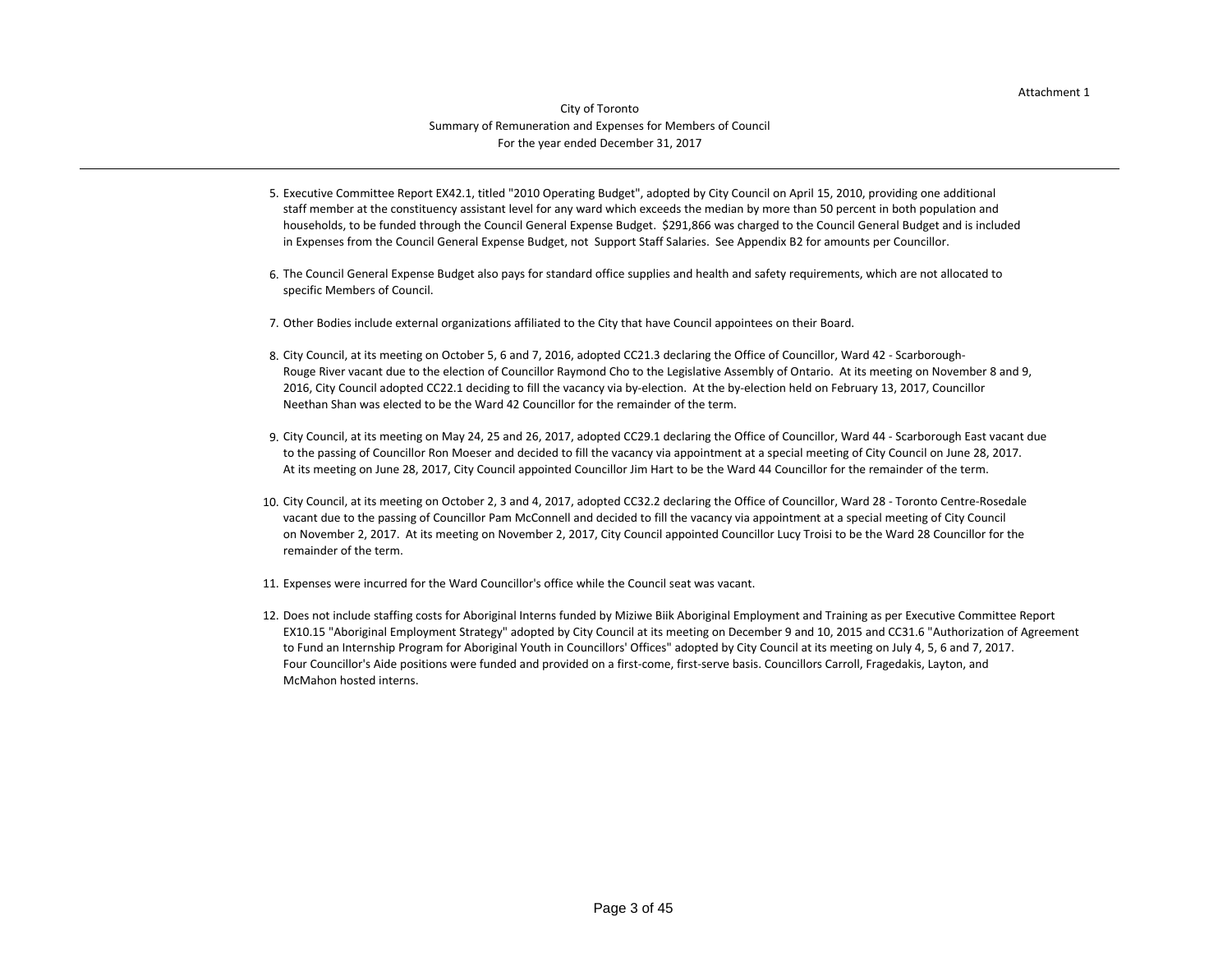#### City of Toronto Remuneration and Benefits for Members of Council For the year ended December 31, 2017

| Member                     | Ward No.       | Remuneration | <b>Benefits</b> | <b>Remuneration &amp; Benefits</b><br>Paid by the City | Remuneration Paid by<br>Agencies, Corporations and<br><b>Other Bodies</b> | <b>Total Remuneration &amp;</b><br><b>Benefits</b> |
|----------------------------|----------------|--------------|-----------------|--------------------------------------------------------|---------------------------------------------------------------------------|----------------------------------------------------|
|                            |                | \$           | \$              |                                                        |                                                                           |                                                    |
| Ainslie, Paul              | 43             | 111,956      | 27,204          | 139,160                                                | 260                                                                       | 139,420                                            |
| Augimeri, Maria            | 9              | 111,956      | 27,204          | 139,160                                                | 4,677                                                                     | 143,837                                            |
| Bailão, Ana                | 18             | 111,956      | 23,620          | 135,576                                                |                                                                           | 135,576                                            |
| Burnside, Jon              | 26             | 111,956      | 23,620          | 135,576                                                |                                                                           | 135,576                                            |
| Campbell, John             | 4              | 111,956      | 27,204          | 139,160                                                |                                                                           | 139,160                                            |
| Carmichael-Greb, Christin  | 16             | 111,956      | 27,204          | 139,160                                                |                                                                           | 139,160                                            |
| Carroll, Shelley           | 33             | 111,956      | 27,204          | 139,160                                                |                                                                           | 139,160                                            |
| Colle, Josh                | 15             | 111,956      | 27,204          | 139,160                                                |                                                                           | 139,160                                            |
| Crawford, Gary             | 36             | 111,956      | 27,204          | 139,160                                                |                                                                           | 139,160                                            |
| Cressy, Joe                | 20             | 111,956      | 23,620          | 135,576                                                |                                                                           | 135,576                                            |
| Crisanti, Vincent          | $\mathbf{1}$   | 111,956      | 27,204          | 139,160                                                | 1,776                                                                     | 140,936                                            |
| Davis, Janet               | 31             | 111,956      | 27,204          | 139,160                                                |                                                                           | 139,160                                            |
| De Baeremaeker, Glenn      | 38             | 111,956      | 27,204          | 139,160                                                |                                                                           | 139,160                                            |
| Di Ciano, Justin           | 5              | 111,956      | 27,204          | 139,160                                                |                                                                           | 139,160                                            |
| Di Giorgio, Frank          | 12             | 111,956      | 8,955           | 120,911                                                |                                                                           | 120,911                                            |
| Doucette, Sarah            | 13             | 111,956      | 27,204          | 139,160                                                |                                                                           | 139,160                                            |
| Filion, John               | 23             | 111,956      | 24,890          | 136,846                                                |                                                                           | 136,846                                            |
| Fletcher, Paula            | 30             | 111,956      | 24,890          | 136,846                                                |                                                                           | 136,846                                            |
| Ford, Michael              | $\overline{2}$ | 111,956      | 23,620          | 135,576                                                | 693                                                                       | 136,269                                            |
| Fragedakis, Mary           | 29             | 111,956      | 23,620          | 135,576                                                |                                                                           | 135,576                                            |
| Grimes, Mark               | 6              | 111,956      | 27,204          | 139,160                                                |                                                                           | 139,160                                            |
| Hart, Jim (Note 5)         | 44             | 56,839       | 2,470           | 59,309                                                 |                                                                           | 59,309                                             |
| Holland, Michelle          | 35             | 111,956      | 27,204          | 139,160                                                |                                                                           | 139,160                                            |
| Holyday, Stephen           | 3              | 111,956      | 27,204          | 139,160                                                |                                                                           | 139,160                                            |
| Karygiannis, Jim           | 39             | 111,956      | 27,204          | 139,160                                                |                                                                           | 139,160                                            |
| Kelly, Norm                | 40             | 111,956      | 8,955           | 120,911                                                |                                                                           | 120,911                                            |
| Layton, Mike               | 19             | 111,956      | 27,204          | 139,160                                                |                                                                           | 139,160                                            |
| Lee, Chin                  | 41             | 111,956      | 27,204          | 139,160                                                |                                                                           | 139,160                                            |
| Mammoliti, Giorgio         | 7              | 111,956      | 27,204          | 139,160                                                | 606                                                                       | 139,766                                            |
| Matlow, Josh               | 22             | 111,956      | 27,204          | 139,160                                                |                                                                           | 139,160                                            |
| McConnell, Pam (Notes 6,7) | 28             | 58,131       | 11,543          | 69,674                                                 |                                                                           | 69,674                                             |
| McMahon, Mary-Margaret     | 32             | 111,956      | 27,204          | 139,160                                                |                                                                           | 139,160                                            |
| Mihevc, Joe                | 21             | 111,956      | 27,204          | 139,160                                                |                                                                           | 139,160                                            |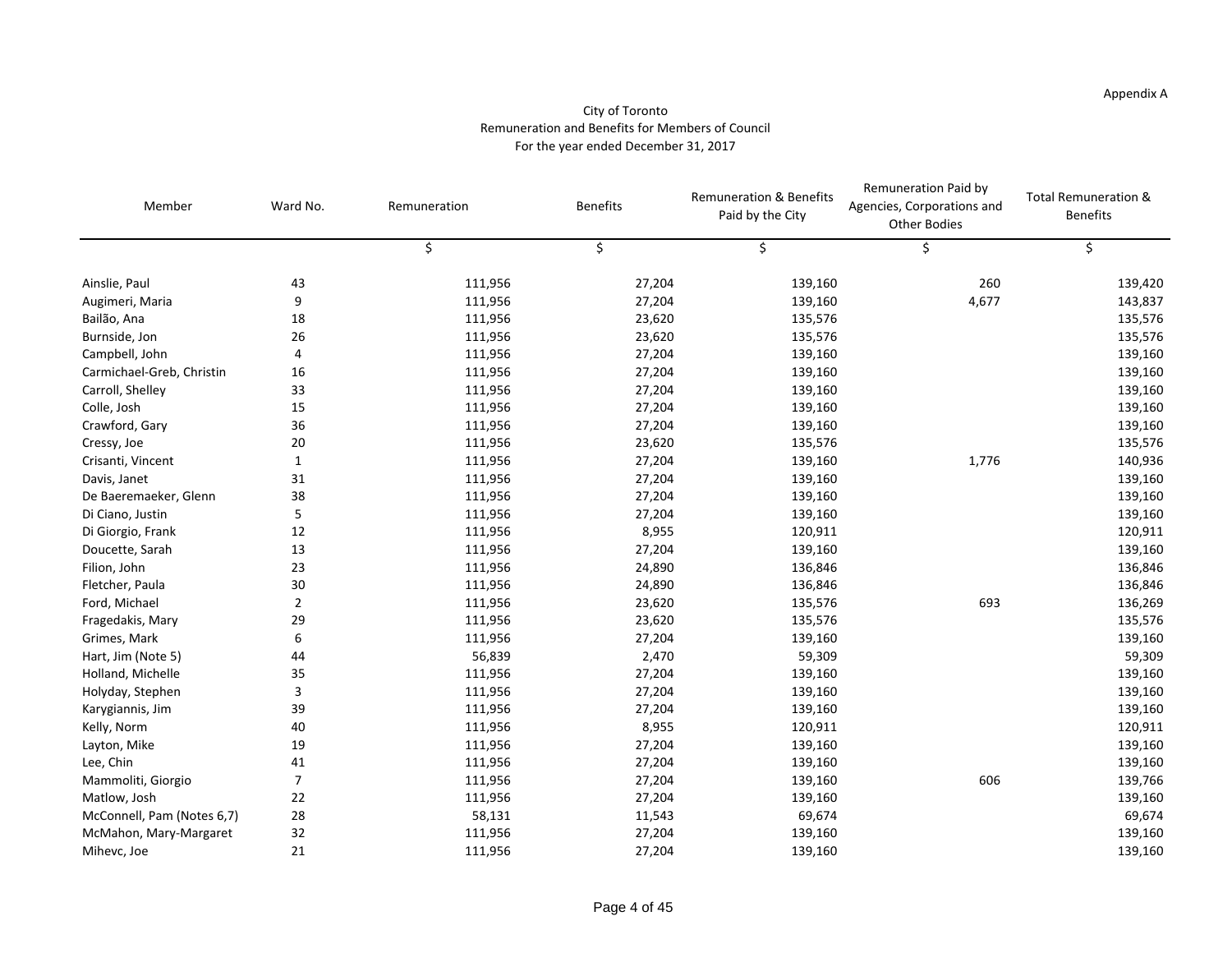#### Appendix A

#### City of Toronto Remuneration and Benefits for Members of Council For the year ended December 31, 2017

| Member                  | Ward No. | Remuneration | <b>Benefits</b> | <b>Remuneration &amp; Benefits</b><br>Paid by the City | Remuneration Paid by<br>Agencies, Corporations and<br><b>Other Bodies</b> | <b>Total Remuneration &amp;</b><br><b>Benefits</b> |  |
|-------------------------|----------|--------------|-----------------|--------------------------------------------------------|---------------------------------------------------------------------------|----------------------------------------------------|--|
|                         |          |              |                 |                                                        |                                                                           |                                                    |  |
| Minnan-Wong, Denzil     | 34       | 111,956      | 27,204          | 139,160                                                |                                                                           | 139,160                                            |  |
| Moeser, Ron (Notes 5,7) | 44       | 33,156       | 2,673           | 35,829                                                 | 260                                                                       | 36,089                                             |  |
| Nunziata, Frances       | 11       | 111,956      | 24,885          | 136,841                                                |                                                                           | 136,841                                            |  |
| Palacio, Cesar          | 17       | 111,956      | 27,204          | 139,160                                                |                                                                           | 139,160                                            |  |
| Pasternak, James        | 10       | 111,956      | 27,204          | 139,160                                                |                                                                           | 139,160                                            |  |
| Perks, Gord             | 14       | 111,956      | 27,204          | 139,160                                                |                                                                           | 139,160                                            |  |
| Perruzza, Anthony       | 8        | 111,956      | 27,204          | 139,160                                                | 1,386                                                                     | 140,546                                            |  |
| Robinson, Jaye          | 25       | 111,956      | 27,204          | 139,160                                                |                                                                           | 139,160                                            |  |
| Shan, Neethan (Note 4)  | 42       | 98,176       | 12,396          | 110,572                                                |                                                                           | 110,572                                            |  |
| Shiner, David           | 24       | 111,956      | 27,204          | 139,160                                                |                                                                           | 139,160                                            |  |
| Thompson, Michael       | 37       | 111,956      | 27,204          | 139,160                                                |                                                                           | 139,160                                            |  |
| Troisi, Lucy (Note 6)   | 28       | 17,655       | 4,712           | 22,367                                                 |                                                                           | 22,367                                             |  |
| Wong-Tam, Kristyn       | 27       | 111,956      | 27,204          | 139,160                                                |                                                                           | 139,160                                            |  |
| Tory, John              | Mayor    | 188,544      | 42,146          | 230,690                                                |                                                                           | 230,690                                            |  |
|                         |          | 5,042,697    | 1,129,939       | 6,172,636                                              | 9,658                                                                     | 6,182,294                                          |  |
|                         |          | (Note 1)     | (Note 2)        |                                                        | (Note 3)                                                                  |                                                    |  |

Notes:

1. City Council, at its meeting on May 6, 2014, adopted, as amended, EX41.4 'Survey Results for Elected Officials' Compensation for 2015-2018 Term of Council' amending Municipal Code Chapter 223, Remuneration of Council Members to establish that going forward, remuneration for the Mayor and Members of Council shall be increased annually on January 1 of the year by the increase in Statistics Canada's Toronto Consumer Price Index (CPI), as calculated by the Chief Financial Officer and based on the previous year's average. For 2017, the CPI was 2.1%.

2. The Benefits for certain Councillors are lower than others owing to differing personal or insurable requirements.

- 3. Remuneration was paid by the following organizations (see Appendix G for list of appointees):
	- Toronto and Region Conservation Authority paid a per diem of \$86.62 per meeting for a total of \$9,658
- Housing Services Corporation. Total \$0
- 4. City Council, at its meeting on October 5, 6 and 7, 2016, adopted CC21.3 declaring the Office of Councillor, Ward 42 Scarborough-Rouge River vacant due to the election of Councillor Raymond Cho to the Legislative Assembly of Ontario. At its meeting on November 8 and 9, 2016, City Council adopted CC22.1 deciding to fill the vacancy via by-election. At the by-election held on February 13, 2017, Councillor Neethan Shan was elected to be the Ward 42 Councillor for the remainder of the term.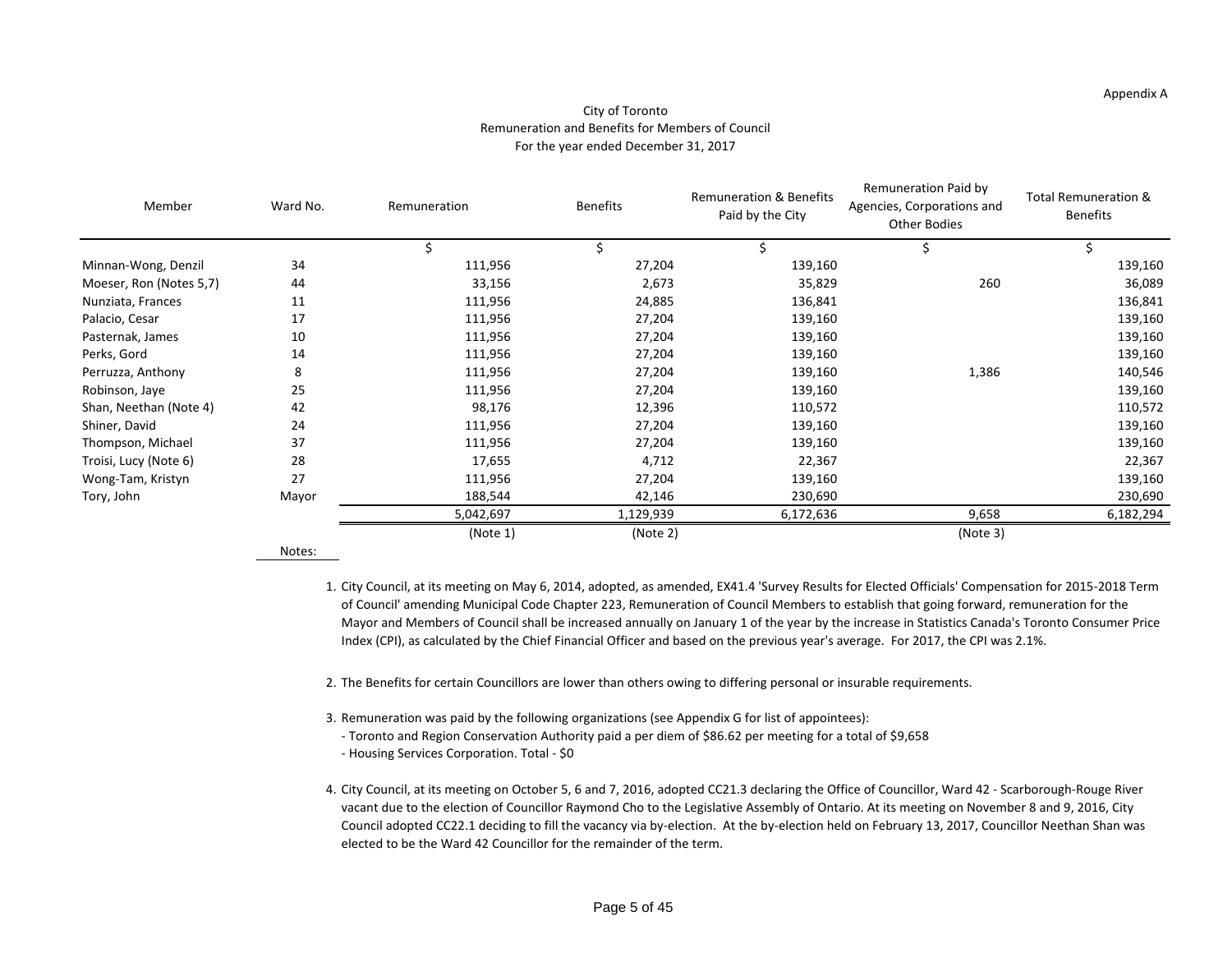- 5. City Council, at its meeting on May 24, 25 and 26, 2017, adopted CC29.1 declaring the Office of Councillor, Ward 44 Scarborough East vacant due to the passing of Councillor Ron Moeser and decided to fill the vacancy via appointment at a special meeting of City Council on June 28, 2017. At its meeting on June 28, 2017, City Council appointed Councillor Jim Hart to be the Ward 44 Councillor for the remainder of the term.
- 6. City Council, at its meeting on October 2, 3, and 4, 2017, adopted CC32.2 declaring the Office of Councillor, Ward 28 Toronto Centre-Rosedale vacant due to the passing of Councillor Pam McConnell and decided to fill the vacancy via appointment at a special meeting of City Council on November 2, 2017. At its meeting on November 2, 2017, City Council appointed Councillor Lucy Troisi to be the Ward 28 Councillor for the remainder of the term.
- 7. A member who has served as a Member of the Council for a minimum period of 30 days shall be paid severance remuneration upon ceasing to be a member equal to 1/12 of the member's annual remuneration at the rate in force immediately before he or she ceases to be a member, for each year of consecutive service to a maximum of 12 years in accordance with Municipal Code, Chapter 223, as follows:

| Name                        | Entitlement | Paid 2017 | Payable 2018                 |
|-----------------------------|-------------|-----------|------------------------------|
|                             |             |           |                              |
| The Estate of Rob Ford      | 109,653     | 109,653   | $\qquad \qquad \blacksquare$ |
| The Estate of Pam McConnell | 111,955     | 40,955    | 71,000                       |
| The Estate of Ron Moeser    | 96,860      | 96,860    | $\qquad \qquad$              |
|                             | 318,468     | 247,468   | 71,000                       |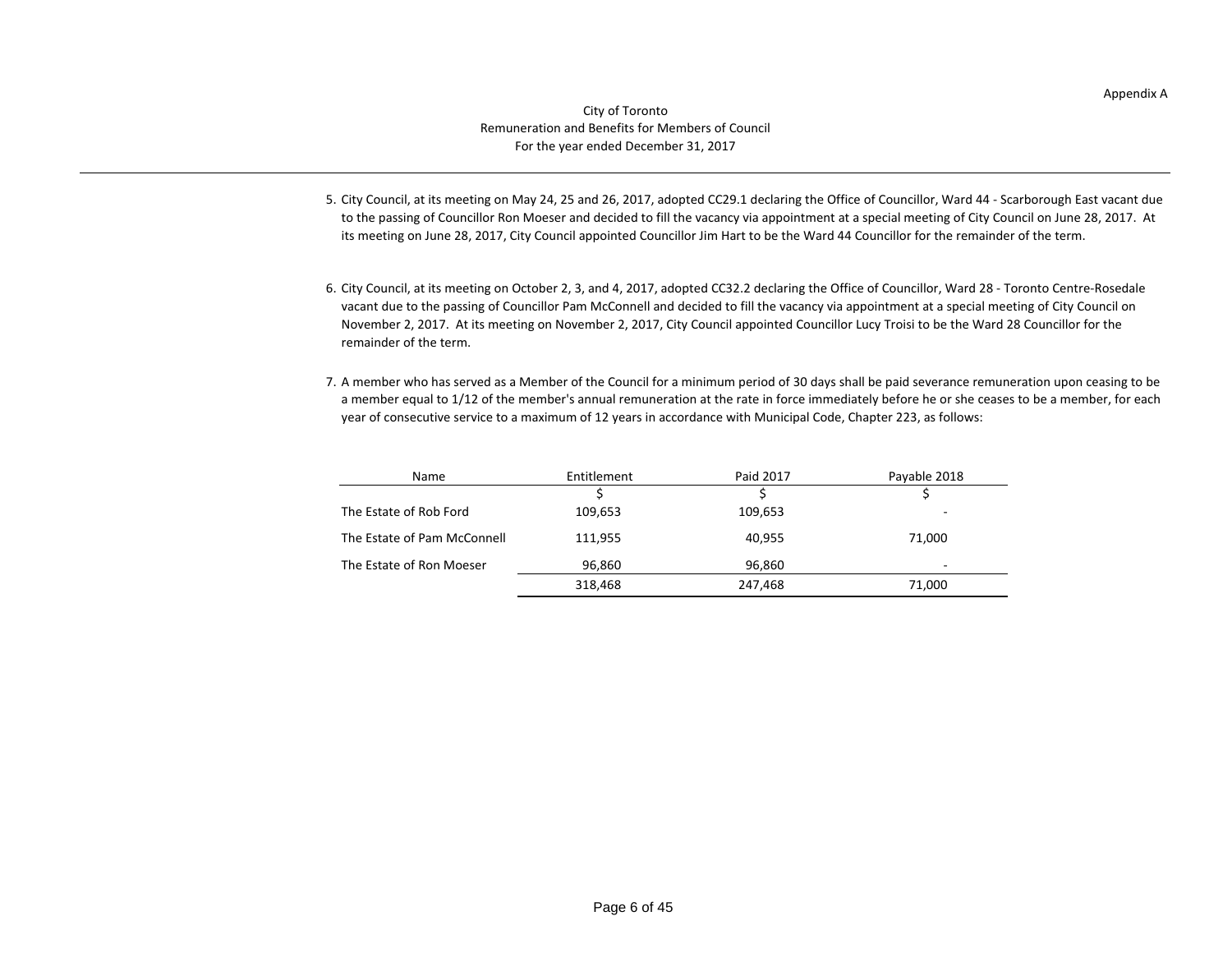| Councillor                           | Ward<br>No. | <b>Staff Salaries</b><br><b>Budget Overage</b> | Office<br>Equipment &<br>Supplies | Transportation,<br>Kilometrage &<br>Parking | Communication   | Telecom<br>Services | Constituency<br>& Business<br><b>Meetings</b> | <b>Advertising &amp;</b><br>Promotion | Professional &<br>Technical<br>Services | (See<br>Appendices<br>C1 & C3 | Office Travel City Hall/ Civic<br>Centre Rent &<br>Constituency<br><b>Office Expenses</b> | Other<br>Expenses | Other<br>Recoveries | Donations<br>Received<br>for<br>Community<br>Events | Total               |
|--------------------------------------|-------------|------------------------------------------------|-----------------------------------|---------------------------------------------|-----------------|---------------------|-----------------------------------------------|---------------------------------------|-----------------------------------------|-------------------------------|-------------------------------------------------------------------------------------------|-------------------|---------------------|-----------------------------------------------------|---------------------|
|                                      |             |                                                |                                   |                                             |                 |                     |                                               |                                       |                                         |                               |                                                                                           |                   |                     |                                                     |                     |
| Ainslie, Paul                        | 43          |                                                | 639                               |                                             | 16,941          | 2,379               | 5,562                                         | 4,085                                 |                                         |                               |                                                                                           | 1,024             |                     |                                                     | 30,630              |
| Augimeri, Maria                      |             |                                                | 1,367                             | <u>11</u>                                   | 10,421          | 440                 | 221                                           | 2,391                                 |                                         |                               | 226                                                                                       | 275               |                     |                                                     | 15,352              |
| Bailão, Ana                          | 18          |                                                | 844                               | 929                                         | 17,056          |                     | 3,479                                         | 2,866                                 | 1,608                                   |                               |                                                                                           | 1,136             |                     |                                                     | 27,918              |
| Burnside, Jon                        | 26          |                                                | 3,465                             | 2,526                                       | 7,810           | 5,465               | 3,305                                         | 4,303                                 | 3,487                                   |                               |                                                                                           | 350               |                     |                                                     | 30,711              |
| Campbell, John                       |             |                                                | 460                               | 1,844                                       | 10,378          | 264                 | 4,547                                         | 4,220                                 |                                         |                               |                                                                                           | 32                |                     |                                                     | 21,745              |
| Carmichael Greb, Christin            | 16          |                                                |                                   | 718                                         | 19,321          | 1,538               | 130                                           | 150                                   | 8,589                                   |                               |                                                                                           |                   |                     |                                                     | 30,446              |
| Carroll, Shelley                     | 33          |                                                | 646                               | 436                                         | 8,900           | 786                 | 5,786                                         | 348                                   | 500                                     | 538                           |                                                                                           | 500               |                     |                                                     | 18,440              |
| Colle, Josh                          | 15          |                                                | 862                               | 464                                         | 12,182          | 1,884               | 2,573                                         | 8,096                                 | 1,125                                   | 513                           |                                                                                           | 750               | (587)               |                                                     | 27,862              |
| Crawford, Gary                       | 36          |                                                | 91                                | 1,874                                       | 6,988           | 2,588               | 7,007                                         | 4,443                                 |                                         |                               |                                                                                           | 250               |                     | (6,000)                                             | 17,241              |
| Cressy, Joe                          | 20          | 1,194                                          | 54                                | 1,458                                       | 15,960          | 889                 | 1,123                                         | 287                                   | 520                                     |                               |                                                                                           | 2,217             |                     |                                                     | 23,702              |
| Crisanti, Vincent                    |             |                                                | 368                               | 6,502                                       | 8,376           | 1,614               | 7,979                                         | 6,028                                 | 916                                     |                               |                                                                                           | 500               |                     |                                                     | 32,283              |
| Davis, Janet                         | 31          |                                                | 169                               | 521                                         | 15,908          | 1,581               | 6,075                                         | 5,882                                 | 303                                     |                               |                                                                                           | 750               |                     |                                                     | 31,189              |
| De Baeremaeker, Glenn                | 38          |                                                | 126                               | 360                                         | 26,803          | 1,137               | 5,056                                         | 3,350                                 | 759                                     |                               |                                                                                           | 250               |                     | (6,000)                                             | 31,841              |
| Di Ciano, Justin                     |             |                                                | 698<br>280                        | 73                                          | 7,327           | 1,955<br>313        | 3,838<br>2,032                                | 7,042<br>3,330                        | 3,361<br>346                            |                               | 2,453<br>903                                                                              | 11<br>240         |                     |                                                     | 26,758              |
| Di Giorgio, Frank<br>Doucette, Sarah | 12<br>13    |                                                | 239                               | 185                                         | 4,599           | 1,815               | 621                                           | 2,268                                 |                                         |                               | 35                                                                                        | 90                |                     |                                                     | 12,043<br>12,154    |
| Filion, John                         | 23          |                                                | 1,273                             | 1,332                                       | 6,901<br>13,044 | 308                 | 3,095                                         | 1,707                                 |                                         |                               |                                                                                           |                   | (409)               |                                                     | 20,350              |
| Fletcher, Paula                      | 30          | 1,636                                          | 2,698                             | 417                                         | 16,067          | 558                 | 1,827                                         | 3,467                                 | 1,713                                   |                               |                                                                                           | 1,810             |                     |                                                     | 30,193              |
| Ford, Michael                        |             |                                                |                                   |                                             | 1,965           | 553                 | 56                                            | 151                                   |                                         |                               |                                                                                           | 113               |                     |                                                     | 2,838               |
| Fragedakis, Mary                     | 29          |                                                | 46                                | 1,691                                       | 12,637          | 453                 | 2,060                                         | 10,081                                | 1,294                                   | 919                           |                                                                                           | 1,402             |                     |                                                     | 30,583              |
| Grimes, Mark                         |             |                                                | 1,659                             |                                             | 9,212           | 329                 | 3,292                                         | 8,270                                 | 763                                     |                               |                                                                                           |                   |                     |                                                     | 23,525              |
| Hart, Jim (Note 3)                   | 44          |                                                | 70                                |                                             | 231             | 242                 | 231                                           | 802                                   |                                         |                               | 140                                                                                       |                   |                     |                                                     | 1,716               |
| Holland, Michelle                    | 35          |                                                | 1,484                             |                                             | 16,785          | 2,431               |                                               | 431                                   | 5,034                                   |                               | 1,854                                                                                     | 1,750             |                     |                                                     | 29,769              |
| Holyday, Stephen                     |             |                                                | 54                                | 30                                          | 187             | 185                 |                                               |                                       |                                         |                               |                                                                                           | 11                |                     |                                                     | 467                 |
| Karygiannis, Jim                     | 39          |                                                | 109                               | 55                                          | 18,636          | 2,819               | 3,388                                         | 792                                   | 661                                     |                               | 5,281                                                                                     | 250               |                     |                                                     | 31,991              |
| Kelly, Norm                          | 40          |                                                | 1,573                             | 9,775                                       | 5,038           | 1,323               | 2,413                                         | 281                                   |                                         | 2,694                         |                                                                                           | 628               |                     |                                                     | 23,725              |
| Layton, Mike                         | 19          | 12,520                                         | 198                               | 444                                         | 9,747           | 284                 | 1,542                                         |                                       | 1,700                                   |                               |                                                                                           | 1,750             |                     |                                                     | 28,185              |
| Lee, Chin                            | 41          | 78                                             | 85                                | 4,813                                       | 12,828          |                     | 759                                           | 720                                   |                                         |                               |                                                                                           | 200               |                     |                                                     | 19,484              |
| Mammoliti, Giorgio (Note 10)         |             |                                                | 1,949                             | 1,814                                       | 9,006           | 411                 | 2,563                                         | 1,329                                 |                                         |                               | 930                                                                                       |                   |                     |                                                     | 18,002              |
| Matlow, Josh                         | 22          |                                                | 314                               | 51                                          | 6,836           | 2,500               | 758                                           | 1,857                                 | 6,106                                   |                               |                                                                                           |                   |                     |                                                     | 18,422              |
| McConnell, Pam (Note 4)              | 28          | 5,976                                          | 128                               | 936                                         | 457             |                     | 133                                           | 51                                    |                                         |                               |                                                                                           | 250               |                     |                                                     | 7,931               |
| McMahon, Mary-Margaret               | 32          |                                                | 439                               | 1,559                                       | 1,256           | 1,751               | 11,240                                        | 237                                   |                                         | 9,100                         |                                                                                           |                   |                     |                                                     | 25,582              |
| Mihevc, Joe                          | 21          |                                                | 883                               | 399                                         | 8,018           | 1,615               | 5,697                                         | 589                                   | 2,253                                   |                               | 2,040                                                                                     | 2,611             |                     |                                                     | 24,105              |
| Minnan-Wong, Denzil                  | 34          |                                                | 2,059                             | 1,345                                       | 5,805           | 263                 | 2,046                                         | 336                                   | 865                                     | 2,217                         |                                                                                           | 486               |                     |                                                     | 15,422              |
| Moeser, Ron (Note 3)                 | 44          |                                                |                                   | 97                                          |                 | 587                 |                                               | 280                                   | 125                                     |                               |                                                                                           |                   |                     |                                                     | 1,089               |
| Nunziata, Frances                    | 11          |                                                | 188                               |                                             | 1,581           | 759                 | 502                                           | 2,499                                 |                                         |                               |                                                                                           |                   |                     |                                                     | 5,529               |
| Palacio, Cesar                       | 17          |                                                | 643                               |                                             | 16,907          | 435                 | 305                                           | 1,487                                 |                                         |                               | 1,500                                                                                     | 3,000             |                     |                                                     | 24,277              |
| Pasternak, James<br>Perks, Gord      | 10<br>14    |                                                | 376<br>296                        | 1,162<br>161                                | 6,142           | 792<br>2,554        | 3,539<br>300                                  | 9,522<br>47                           | 881                                     | 1,066                         | 2,499                                                                                     | 72<br>750         |                     |                                                     | 26,051<br>20,984    |
| Perruzza, Anthony                    |             | 5,351                                          | 3,680                             | 1,520                                       | 10,070<br>6,202 | 3,579               | 779                                           | 1,523                                 |                                         |                               | 1,455<br>54                                                                               | 510               |                     |                                                     | 17,847              |
| Robinson, Jaye                       | 25          |                                                | 420                               | 2,510                                       | 11,221          | 431                 | 718                                           | 395                                   |                                         |                               |                                                                                           | 1,308             |                     |                                                     | 17,003              |
| Shan, Neethan (Note 2)               | 42          |                                                | 553                               | 175                                         | 12,034          | 104                 | 12,322                                        | 2,585                                 | 100                                     | 1,310                         | 356                                                                                       | 1,560             |                     |                                                     | 31,099              |
| Shiner, David                        | 24          |                                                | 872                               | 1,658                                       | 6,232           | 309                 | 509                                           | 1,594                                 |                                         |                               | 1,716                                                                                     | 250               |                     |                                                     | 13,140              |
| Thompson, Michael                    | 37          |                                                | 835                               | 4,591                                       | 7,026           | 233                 | 417                                           | 1,177                                 | 2,035                                   |                               |                                                                                           | 998               |                     |                                                     | 17,312              |
| Troisi, Lucy (Note 4)                | 28          | 2,771                                          | 268                               | 113                                         | 107             |                     |                                               |                                       |                                         |                               |                                                                                           |                   |                     |                                                     | 3,259               |
| Wong-Tam, Krisytn                    | 27          |                                                | 617                               | 112                                         | 15,288          | 5,368               | 3,671                                         | 367                                   | 1,220                                   | 1,620                         |                                                                                           | 377               |                     |                                                     | 28,640              |
| Vacant Ward 28 (Note 11)             | 28          |                                                | 40                                | 305                                         | 21              | 52                  |                                               |                                       |                                         |                               |                                                                                           |                   |                     |                                                     | 418                 |
| Vacant Ward 42 (Note 11)             | 42          |                                                |                                   |                                             |                 | 46                  |                                               |                                       |                                         |                               |                                                                                           |                   |                     |                                                     | 46                  |
| Vacant Ward 44 (Note 11)             | 44          |                                                |                                   |                                             |                 |                     |                                               |                                       |                                         |                               | 87                                                                                        |                   |                     |                                                     | 87                  |
|                                      |             | 29,526                                         | 34,117                            | 54,966                                      | 436,457         | 55,923              | 123,496                                       | 111,666                               | 46,264                                  | 19,977                        | 21,529                                                                                    | 28,461            | (996)               | (12,000)                                            | 949,386             |
|                                      |             |                                                |                                   |                                             |                 |                     |                                               |                                       | (Note 6)                                |                               |                                                                                           | (Note 7)          | (Note 8)            | (Note 9)                                            | (Notes<br>1, 5, 12) |

Notes:

1. In 2017, the annual Constituency Services and Office Budget for each Councillor was \$32,732.83.

## Appendix B1

### City of Toronto Councillors' Expenses from the Constituency Services and Office Budget (including use of personal funds for office expenses and Member-organized community events funded by donations) For the year ended December 31, 2017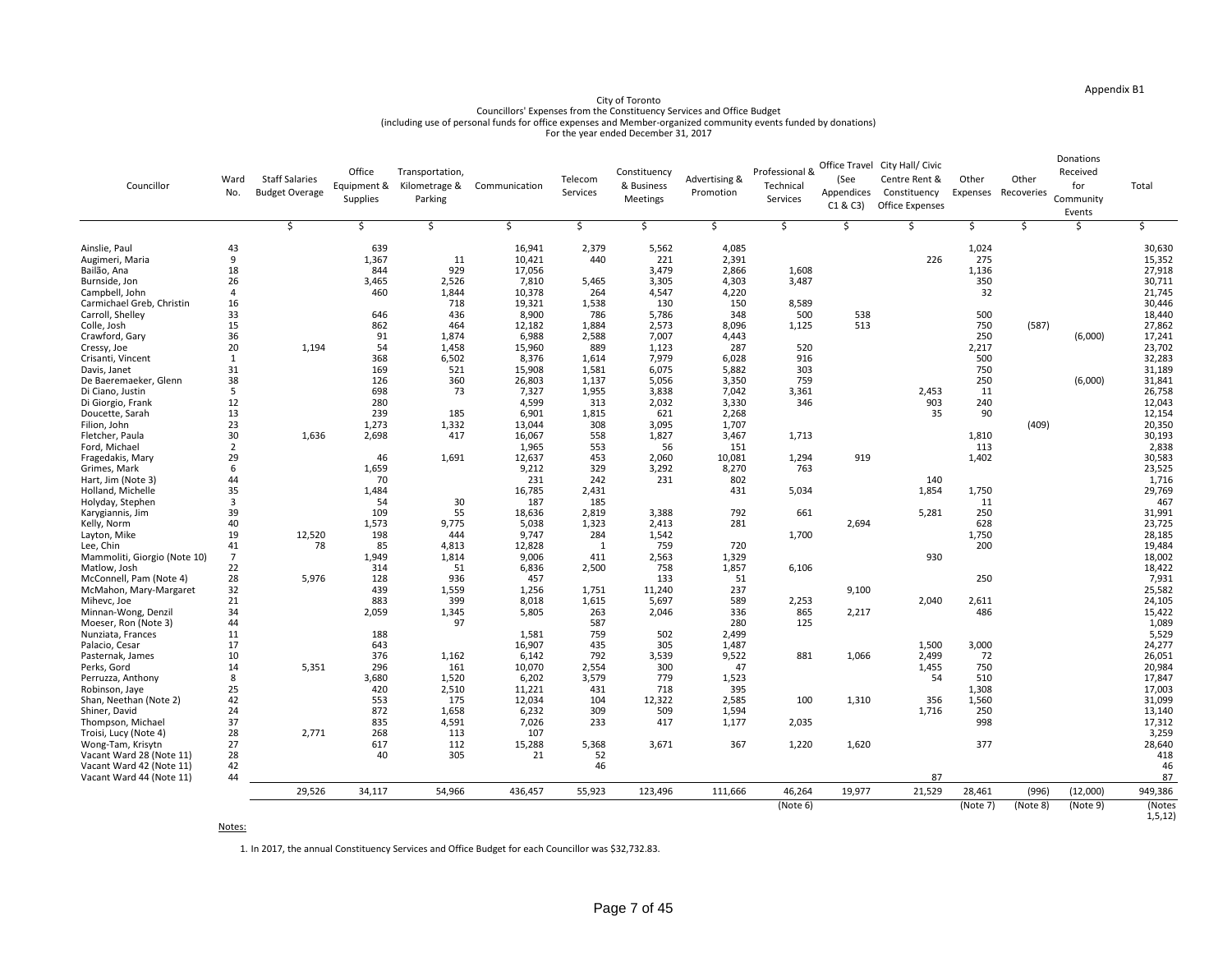## Appendix B1

### City of Toronto

3. City Council, at its meeting on May 24, 25 and 26, 2017, adopted CC29.1 declaring the Office of Councillor, Ward 44 - Scarborough East vacant due to the passing of Councillor Ron Moeser and decided to fill the vacancy via appointment at a special meeting of City Council on June 28, 2017. At its meeting on June 28, 2017, City Council appointed Councillor Jim Hart to be the

Councillors' Expenses from the Constituency Services and Office Budget (including use of personal funds for office expenses and Member-organized community events funded by donations) For the year ended December 31, 2017

5. Each Councillor has been provided with a report of expenses charged to his/her Constituency Services and Office Budget. The reports were reviewed and approved by the Councillors.

As per Executive Committee Report 22.6 titled "Report on Issues Arising Out of Operation of Members Code of Conduct and Complaint Protocol", from the Integrity Commissioner, approved by Toronto City Council at its meeting on July 15, 16 and 17, 2008. The report permits Members of Council to accept sponsorships and donations for Council Member-Organized Community Events, but limits such donations to \$10,000 (in cash or in-kind) for all events per year. Donations received in 2017 are as follows:

| Councillor | Ward No. | Amount |
|------------|----------|--------|
|            |          |        |
| Mammoliti  |          | 2,758  |

4. City Council, at its meeting on October 2, 3 and 4, 2017, adopted CC32.2 declaring the Office of Councillor, Ward 28 - Toronto Centre-Rosedale vacant due to the passing of Councillor Pam McConnell and decided to fill the vacancy via appointment at a special meeting of City Council on November 2, 2017. At its meeting on November 2, 2017, City Council

- 11. Expenses were incurred for the Ward Councillor's office while the Council seat was vacant.
- 

12. Does not include the allocation of up to \$1,000 to each Councillor for expenses related to the joint City of Toronto/Councillor Environment Days.

6. Professional & Technical Services includes web design and maintenance, graphic design, photo and video services, communications, writing, data management and other professional services.

10. Constituency Services and Office Expenses paid by Personal Funds - Not included in the Constituency Services and Office Expenses Total

7. Other Expenses includes ticket/admission fees, charges from Solid Waste Management Services for Environment Days and compost, training charges, sign production and other charges.

8. Other Recoveries pertain to office expenses incurred by Councillor Colle as Chair of the Toronto Transit Commission reimbursed by the TTC and shared costs for joint event with

Councillors must disclose office expenses using personal funds to the City Clerk's Office. The following Councillor has confirmed the use of personal funds as follows: As per Section 4.6 of the Constituency Services and Office Budget Policy, titled "Using Personal Funds, Furniture and Equipment", approved by Toronto City Council at its meeting on July 11, 12 and 13, 2012,

2. City Council, at its meeting on October 5, 6 and 7, 2016, adopted CC21.3 declaring the Office of Councillor, Ward 42 - Scarborough-Rouge River vacant due to the election of Councillor Raymond Cho to the Legislative Assembly of Ontario. At its meeting on November 8 and 9, 2016, City Council adopted CC22.1 deciding to fill the vacancy via by-election. At the by-election held on February 13, 2017, Councillor Neethan Shan was elected to be the Ward 42 Councillor for the remainder of the term.

|                 |          |         | <b>Donations Received</b> |       |                                 |                   |          | Expenses                |              |
|-----------------|----------|---------|---------------------------|-------|---------------------------------|-------------------|----------|-------------------------|--------------|
| Councillor      | Ward No. | In-Kind | Cash                      | Total | <b>Event Sponsored</b>          | Date of Event     | Communi- | Constituency &          | <b>Total</b> |
|                 |          |         |                           |       |                                 |                   | cation   | <b>Business Meeting</b> |              |
|                 |          |         |                           |       |                                 |                   |          |                         |              |
| Bailão          | 18       | 600     |                           | 600   | <b>Ward 18 Easter Egg Hunt</b>  | April 15, 2017    |          | 600                     | 600          |
| Bailão          | 18       | 160     |                           | 160   | Pessoa Park Ground-Breaking     | June 8, 2017      |          | 160                     | 160          |
| Bailão          | 18       | 2,705   |                           | 2,705 | Ward 18 Holiday Party           | December 5, 2017  |          | 2,705                   | 2,705        |
| <b>Crawford</b> | 36       |         | 6,000                     | 6,000 | 7th Annual Canada Day           | July 1, 2017      |          | 6,000                   | 6,000        |
|                 |          |         |                           |       | Celebration                     |                   |          |                         |              |
| Crisanti        |          | 120     |                           | 120   | <b>5th Annual Seniors Event</b> | June 1 & 8, 2017  |          | 120                     | 120          |
| Crisanti        |          | 600     |                           | 600   | Cookies for Christmas           | November 27, 2017 |          | 600                     | 600          |
| De Baeremaeker  | 38       |         | 3,046                     | 3,046 | Kids' Christmas Party           | December 10, 2017 | 1,609    | 1,437                   | 3,046        |
| De Baeremaeker  | 38       |         | 2,954                     | 2,954 | <b>Gardening Awards</b>         | December 4, 2017  | 2,954    |                         | 2,954        |

- 
- Ward 44 Councillor for the remainder of the term.
- appointed Councillor Lucy Troisi to be the Ward 28 Councillor for the remainder of the term.
- 
- 
- 
- Councillor Filion and the local Member of Parliament.
- 9. Community Event Expenses funded by Donations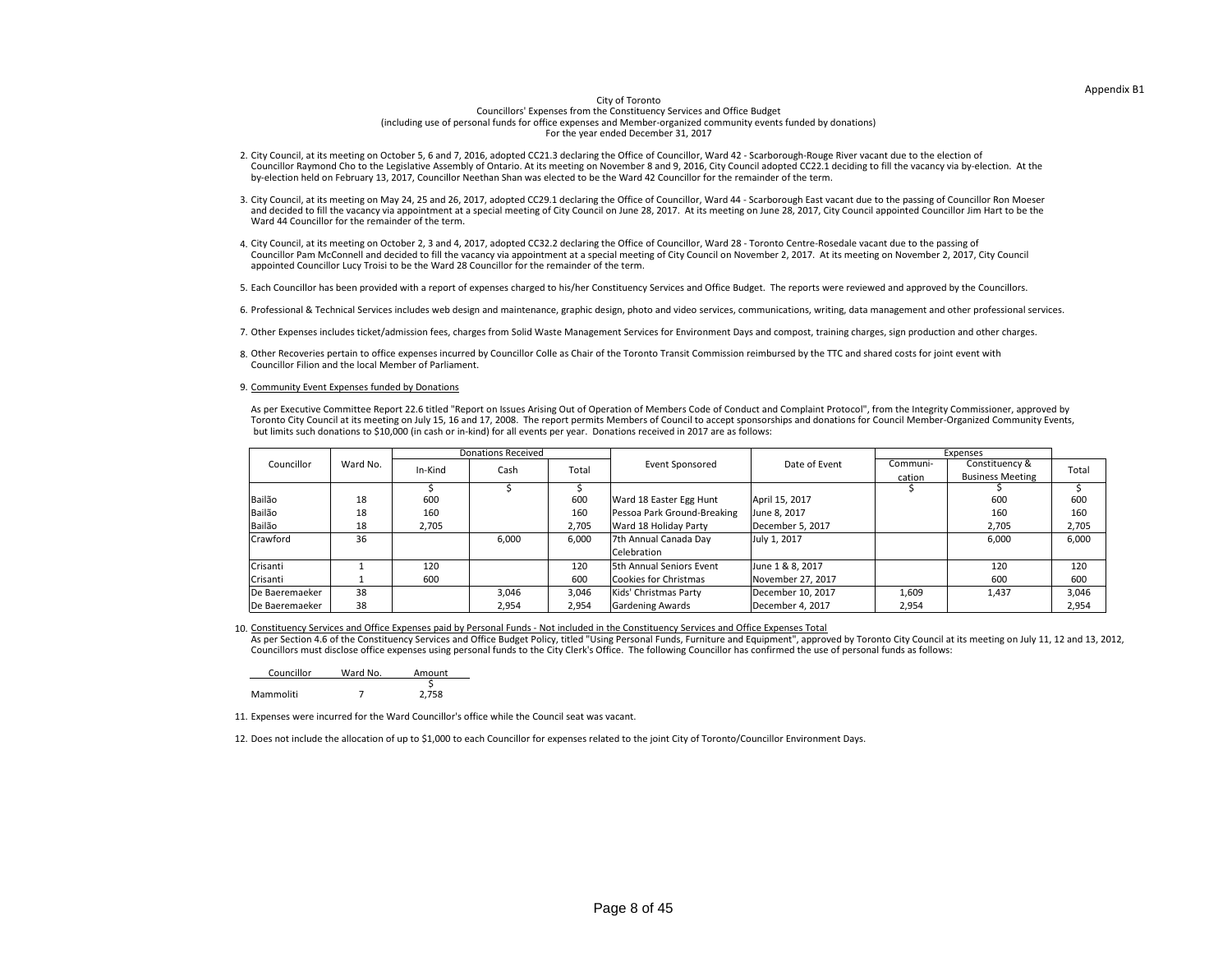|                           |                |                                         | Constituency Office and Other Expenses (Note 5) | <b>General Entitlement for</b><br>Communications with<br>Constituents |                                             |                                                                          |           |                             |                       |                                                                           |
|---------------------------|----------------|-----------------------------------------|-------------------------------------------------|-----------------------------------------------------------------------|---------------------------------------------|--------------------------------------------------------------------------|-----------|-----------------------------|-----------------------|---------------------------------------------------------------------------|
| Councillor                | Ward<br>No.    | <b>Support Staff</b><br><b>Salaries</b> | Office<br>Equipment &<br><b>Supplies</b>        | Telecom<br>Services                                                   | Professional &<br><b>Technical Services</b> | City Hall/ Civic Centre<br>Rent & Constituency<br><b>Office Expenses</b> | Sub-Total | Allocation to<br>Councillor | <b>Actual Expense</b> | <b>Total Paid from</b><br><b>Council General</b><br><b>Expense Budget</b> |
|                           |                |                                         |                                                 |                                                                       |                                             |                                                                          |           |                             |                       |                                                                           |
| Ainslie, Paul             | 43             |                                         | 186                                             | 1,561                                                                 | 115                                         | 4,164                                                                    | 6,026     | 2,138                       | 2,138                 | 8,164                                                                     |
| Augimeri, Maria           | 9              |                                         | 224                                             | 1,328                                                                 |                                             | 10,990                                                                   | 12,542    | 1,916                       | 1,916                 | 14,458                                                                    |
| Bailão, Ana               | 18             |                                         | 801                                             | 3,215                                                                 |                                             | 17,096                                                                   | 21,112    | 2,347                       | 2,347                 | 23,459                                                                    |
| Burnside, Jon             | 26             |                                         | 255                                             | 1,308                                                                 | 72                                          | 2,004                                                                    | 3,639     | 2,912                       | 2,912                 | 6,551                                                                     |
| Campbell, John            | 4              |                                         |                                                 | 1,042                                                                 |                                             | 1,500                                                                    | 2,542     | 2,336                       | 2,336                 | 4,878                                                                     |
| Carmichael Greb, Christin | 16             |                                         |                                                 | 1,794                                                                 |                                             |                                                                          | 1,794     | 2,402                       | 2,402                 | 4,196                                                                     |
| Carroll, Shelley          | 33             |                                         |                                                 | 1,480                                                                 | 20                                          | 4,800                                                                    | 6,300     | 3,004                       | 3,004                 | 9,304                                                                     |
| Colle, Josh               | 15             |                                         | 365                                             | 3,046                                                                 |                                             | 2,004                                                                    | 5,415     | 2,870                       | 1,411                 | 6,826                                                                     |
| Crawford, Gary            | 36             |                                         |                                                 | 1,654                                                                 |                                             | 4,332                                                                    | 5,986     | 2,495                       | 2,495                 | 8,481                                                                     |
| Cressy, Joe               | 20             | 73,037                                  | 527                                             | 1,425                                                                 |                                             |                                                                          | 74,989    | 6,405                       | 6,405                 | 81,394                                                                    |
| Crisanti, Vincent         |                |                                         | 22                                              | 794                                                                   | 146                                         | 1,500                                                                    | 2,462     | 1,975                       | 1,975                 | 4,437                                                                     |
| Davis, Janet              | 31             |                                         | 132                                             | 850                                                                   |                                             | 2,712                                                                    | 3,694     | 2,428                       | 2,428                 | 6,122                                                                     |
| De Baeremaeker, Glenn     | 38             |                                         | 384                                             | 905                                                                   |                                             | 4,800                                                                    | 6,089     | 2,914                       | 2,914                 | 9,003                                                                     |
| Di Ciano, Justin          | 5              |                                         | 699                                             | 1,328                                                                 |                                             | 1,500                                                                    | 3,527     | 3,485                       | 3,485                 | 7,012                                                                     |
| Di Giorgio, Frank         | 12             |                                         | 509                                             | 879                                                                   |                                             | 20,814                                                                   | 22,202    | 2,188                       | 2,188                 | 24,390                                                                    |
| Doucette, Sarah           | 13             |                                         |                                                 | 948                                                                   |                                             |                                                                          | 948       | 2,777                       | 2,605                 | 3,553                                                                     |
| Filion, John              | 23             | 73,037                                  | 252                                             | 2,315                                                                 |                                             | 4,800                                                                    | 80,404    | 4,290                       | 4,290                 | 84,694                                                                    |
| Fletcher, Paula           | 30             |                                         | 311                                             | 1,823                                                                 |                                             |                                                                          | 2,134     | 2,543                       | 2,543                 | 4,677                                                                     |
| Ford, Michael             | $\overline{2}$ |                                         |                                                 |                                                                       |                                             |                                                                          |           | 2,102                       |                       |                                                                           |
| Fragedakis, Mary          | 29             |                                         | 255                                             | 1,721                                                                 |                                             | 2,856                                                                    | 4,832     | 2,178                       | 2,178                 | 7,010                                                                     |
| Grimes, Mark              | 6              |                                         |                                                 | 248                                                                   |                                             | 1,200                                                                    | 1,448     | 3,375                       | 3,375                 | 4,823                                                                     |
| Hart, Jim (Note 2)        | 44             |                                         | 480                                             | 1,138                                                                 |                                             | 8,802                                                                    | 10,420    | 2,192                       |                       | 10,420                                                                    |
| Holland, Michelle         | 35             |                                         |                                                 | 3,076                                                                 |                                             | 2,796                                                                    | 5,872     | 2,727                       | 2,727                 | 8,599                                                                     |
| Holyday, Stephen          | 3              |                                         |                                                 | 612                                                                   |                                             | 1,548                                                                    | 2,160     | 2,218                       |                       | 2,160                                                                     |
| Karygiannis, Jim          | 39             |                                         | 20                                              | 2,230                                                                 | 90                                          | 21,108                                                                   | 23,448    | 1,884                       | 1,884                 | 25,332                                                                    |
| Kelly, Norm               | 40             |                                         | 661                                             | 2,294                                                                 |                                             |                                                                          | 2,955     | 2,786                       | 2,786                 | 5,741                                                                     |
| Layton, Mike              | 19             |                                         |                                                 | 1,460                                                                 |                                             |                                                                          | 1,460     | 3,448                       | 3,124                 | 4,584                                                                     |
| Lee, Chin                 | 41             |                                         |                                                 | 550                                                                   | 640                                         | 3,132                                                                    | 4,322     | 2,184                       | 2,184                 | 6,506                                                                     |
| Mammoliti, Giorgio        | $\overline{7}$ |                                         | 132                                             | 3,233                                                                 |                                             | 21,419                                                                   | 24,784    | 1,916                       | 1,916                 | 26,700                                                                    |
| Matlow, Josh              | 22             |                                         |                                                 | 2,134                                                                 |                                             | 4,800                                                                    | 6,934     | 4,696                       | 4,696                 | 11,630                                                                    |
| McConnell, Pam (Note 3)   | 28             | 36,064                                  |                                                 | 1,035                                                                 | 43                                          | 1,002                                                                    | 38,144    | 5,783                       | 5,783                 | 43,927                                                                    |
| McMahon, Mary-Margaret    | 32             |                                         | 457                                             | 2,160                                                                 |                                             |                                                                          | 2,617     | 2,920                       |                       | 2,617                                                                     |

### City of Toronto Councillors' Expenses From the Council General Expense Budget For the year ended December 31, 2017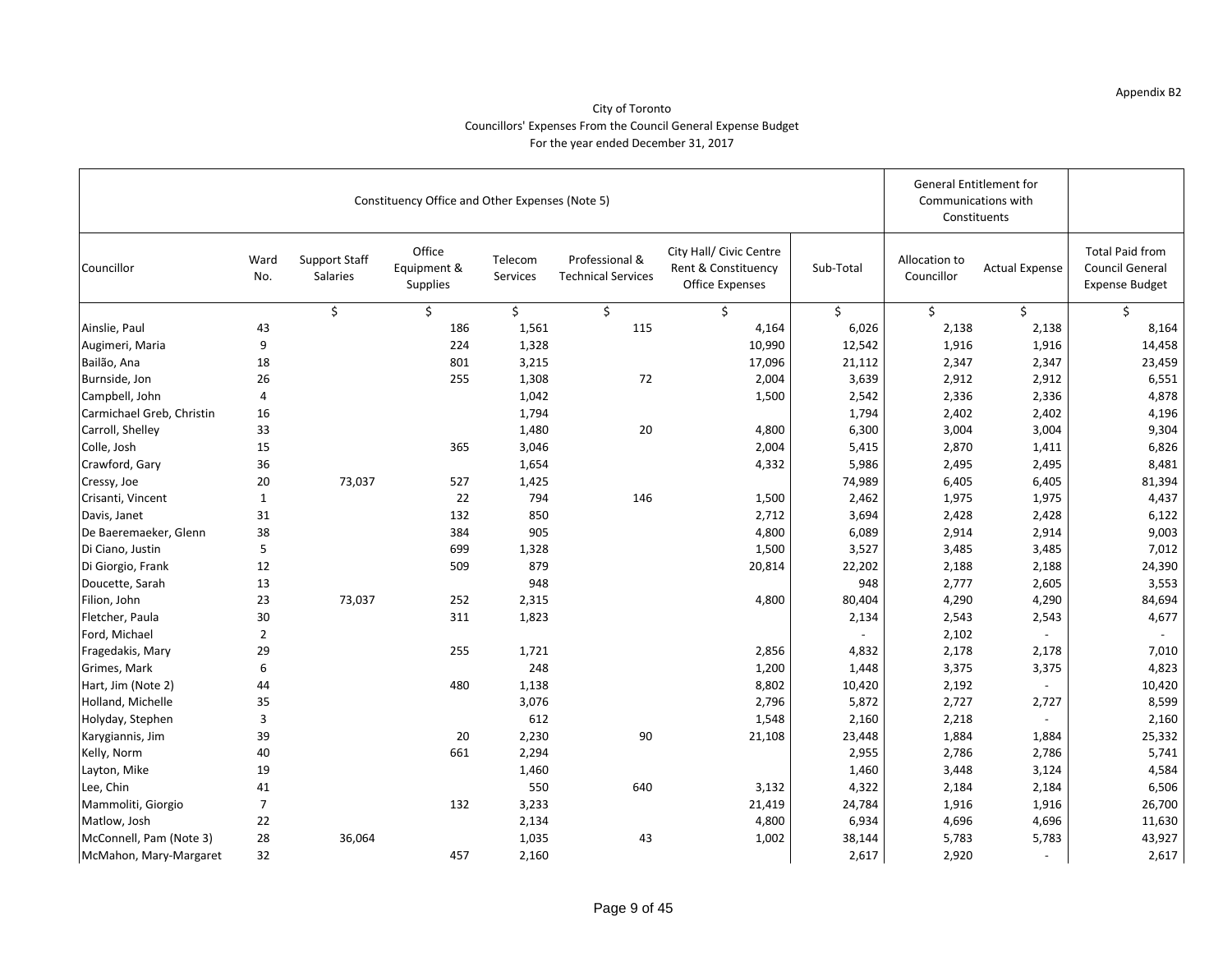### City of Toronto Councillors' Expenses From the Council General Expense Budget For the year ended December 31, 2017

|                          |             |                                         | Constituency Office and Other Expenses (Note 5) |                            |                                             |                                                                          |           | <b>General Entitlement for</b> | Communications with<br>Constituents |                                                                           |
|--------------------------|-------------|-----------------------------------------|-------------------------------------------------|----------------------------|---------------------------------------------|--------------------------------------------------------------------------|-----------|--------------------------------|-------------------------------------|---------------------------------------------------------------------------|
| Councillor               | Ward<br>No. | <b>Support Staff</b><br><b>Salaries</b> | Office<br>Equipment &<br>Supplies               | Telecom<br><b>Services</b> | Professional &<br><b>Technical Services</b> | City Hall/ Civic Centre<br>Rent & Constituency<br><b>Office Expenses</b> | Sub-Total | Allocation to<br>Councillor    | <b>Actual Expense</b>               | <b>Total Paid from</b><br><b>Council General</b><br><b>Expense Budget</b> |
|                          |             | \$                                      |                                                 | Ś                          |                                             |                                                                          |           |                                |                                     |                                                                           |
| Mihevc, Joe              | 21          |                                         |                                                 | 1,821                      |                                             | 13,483                                                                   | 15,304    | 2,448                          | 2,448                               | 17,752                                                                    |
| Minnan-Wong, Denzil      | 34          |                                         | 563                                             | 1,423                      |                                             | 4,800                                                                    | 6,786     | 2,795                          | 2,350                               | 9,136                                                                     |
| Moeser, Ron (Note 2)     | 44          |                                         |                                                 | 629                        |                                             | 5,597                                                                    | 6,226     |                                |                                     | 6,226                                                                     |
| Nunziata, Frances        | 11          |                                         |                                                 | 1,368                      | 165                                         |                                                                          | 1,533     | 2,695                          |                                     | 1,533                                                                     |
| Palacio, Cesar           | 17          |                                         | 488                                             | 1,841                      | 216                                         | 6,600                                                                    | 9,145     | 2,072                          | 2,072                               | 11,217                                                                    |
| Pasternak, James         | 10          |                                         | 514                                             | 1,449                      | 1,743                                       | 11,651                                                                   | 15,357    | 2,948                          | 2,948                               | 18,305                                                                    |
| Perks, Gord              | 14          |                                         |                                                 | 1,153                      | 200                                         | 2,712                                                                    | 4,065     | 2,852                          | 2,494                               | 6,559                                                                     |
| Perruzza, Anthony        | 8           |                                         | 682                                             | 1,768                      |                                             | 18,418                                                                   | 20,868    | 1,973                          | 1,973                               | 22,841                                                                    |
| Robinson, Jaye           | 25          |                                         | 768                                             | 1,932                      |                                             | 2,040                                                                    | 4,740     | 2,678                          | 2,678                               | 7,418                                                                     |
| Shan, Neethan (Note 1)   | 42          |                                         | 887                                             | 2,837                      |                                             | 16,491                                                                   | 20,215    | 2,460                          | 2,460                               | 22,675                                                                    |
| Shiner, David            | 24          |                                         | 35                                              | 1,997                      |                                             | 3,840                                                                    | 5,872     | 2,857                          | 2,857                               | 8,729                                                                     |
| Thompson, Michael        | 37          |                                         | 27                                              | 9,455                      |                                             |                                                                          | 9,482     | 2,541                          | 2,541                               | 12,023                                                                    |
| Troisi, Lucy (Note 3)    | 28          | 14,253                                  | 233                                             | 15                         |                                             | 334                                                                      | 14,835    |                                |                                     | 14,835                                                                    |
| Wong-Tam, Kristyn        | 27          | 73,037                                  | 151                                             | 2,591                      | 865                                         | 2,796                                                                    | 79,440    | 6,890                          | 6,890                               | 86,330                                                                    |
| Vacant Ward 28 (Note 10) | 28          | 22,438                                  |                                                 |                            |                                             | 668                                                                      | 23,106    |                                |                                     | 23,106                                                                    |
| Vacant Ward 42 (Note 10) | 42          |                                         |                                                 | 9                          |                                             | 294                                                                      | 303       | $\sim$                         | $\overline{\phantom{a}}$            | 303                                                                       |
| Vacant Ward 44 (Note 10) | 44          |                                         |                                                 | 107                        |                                             | 2,798                                                                    | 2,905     | $\qquad \qquad \blacksquare$   | $\overline{\phantom{a}}$            | 2,905                                                                     |
| Total                    |             | 291,866                                 | 11,020                                          | 79,981                     | 4,315                                       | 244,201                                                                  | 631,383   | 127,043                        | 112,158                             | 743,541                                                                   |
|                          |             | (Note 6)                                |                                                 |                            | (Note 7)                                    |                                                                          |           | (Notes 8, 11)                  |                                     | (Notes 4,5,9,12,13)                                                       |

### Notes:

- 1. City Council, at its meeting on October 5, 6 and 7, 2016, adopted CC21.3 declaring the Office of Councillor, Ward 42 Scarborough-Rouge River vacant due to the election of Councillor Raymond Cho to the Legislative Assembly of Ontario. At its meeting on November 8 and 9, 2016, City Council adopted CC22.1 deciding to fill the vacancy via by-election. At the by-election held on February 13, 2017, Councillor Neethan Shan was elected to be the Ward 42 Councillor for the remainder of the term.
- 2. City Council, at its meeting on May 24, 25 and 26, 2017, adopted CC29.1 declaring the Office of Councillor, Ward 44 Scarborough East vacant due to the passing of Councillor Ron Moeser and decided to fill the vacancy via appointment at a special meeting of City Council on June 28, 2017. At its meeting on June 28, 2017, City Council appointed Councillor Jim Hart to be the Ward 44 Councillor for the remainder of the term.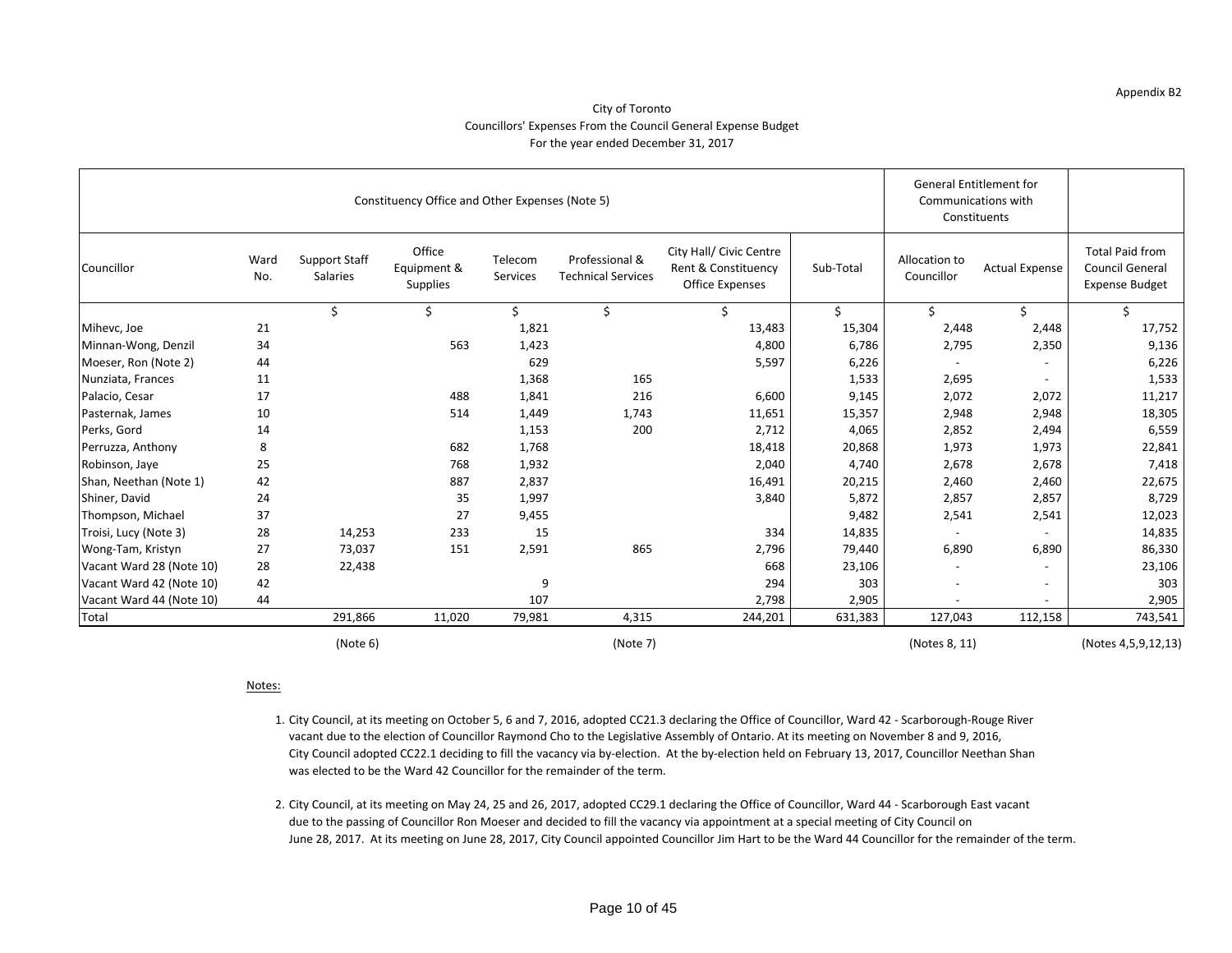### City of Toronto Councillors' Expenses From the Council General Expense Budget For the year ended December 31, 2017

- 3. City Council, at its meeting on October 2, 3 and 4, 2017, adopted CC32.2 declaring the Office of Councillor, Ward 28 Toronto Centre-Rosedale vacant due to the passing of Councillor Pam McConnell and decided to fill the vacancy via appointment at a special meeting of City Council on November 2, 2017. At its meeting on November 2, 2017, City Council appointed Councillor Lucy Troisi to be the Ward 28 Councillor for the remainder of the term.
- 4. Each Councillor has been provided with reports of expenses charged to the Council General Expense Budget. The reports were reviewed and approved by the Councillors.
- 5. The budget for Constituency Office and Other Expenses paid from the Council General Expense Budget is governed by the Constituency Services and Office Budget Policy approved by City Council as its meeting on July 11, 12 and 13, 2012 and the Parameters for Councillor Constituency Offices approved by City Council at its meeting on October 30, 31 and November 1, 2012.
- 6. Executive Committee Report EX42.1, titled "2010 Operating Budget", adopted by City Council on April 15, 2010, providing one additional staff member at the constituency assistant level for any ward which exceeds the median by more than 50 percent in both population and households, to be funded through the Council General Expense Budget.
- 7. City Council at its meeting on January 29 and 30, 2014, adopted Report EX37.1, "Resources Available/Allocated to Councillors", allocating each report EX22.2, "2017 Capital and Operating Budgets" to \$10.0 thousand. requirements for Councillor events or meetings paid from the Council General Expense Budget. The entitlement was amended by City Council at its Councillor \$1,000 per year for expenses related to the meeting of the Accessibility for Ontarians with Disabilities Act (AODA) accessibility meeting on March 10, 2015, report EX3.4 "2015 Capital and Operating Budget", so that the use of the \$44.0 thousand fund be based on a first-come first-serve basis with no limit per Councillor. The entitlement was amended by City Council at its meeting on February 15 and 16, 2017,
- 8. As per Appendix 1 of the Constituency Services and Office Budget Policy, titled "Resources Available/Allocated to Councillors", approved by City Council at its meeting on July 11, 12 and 13, 2012, each Councillor is entitled to an amount equivalent to the cost of postage or delivery by other means of one newsletter to all households within the ward, based on the 2011 census information, and at a rate not to exceed the current Canada Post standard Admail rate, paid from the Council General Expense Budget. For 2017, the Admail standard rate per item was \$0.107. The number of households has been updated with planning information on completed developments.
- 9. Does not include legal fees. At its meeting on June 10, 11, 12 and 13, 2014, City Council adopted, as amended, EX42.2, amending the Constituency Services paid out of the Council General Expense Budget. Legal fees related to complaints or investigations under Part V totalled \$20,962 and other legal and Office Budget Policy so that eligible legal fees would include fees related to: investigations or reviews by the Integrity Commissioner, Lobbyist Registrar, Ombudsman or Auditor General under Part V of the City of Toronto Act, 2006; investigations conducted by the Toronto Police Service related to Councillors' duties and responsibilities, excluding criminal investigations; access requests for Councillor records; and other legal fees so that all future legal fees are fees totalled \$3,445 in 2017.
- 10. During Council seat vacancy, staff in the vacant offices continue office operations and report to the City Clerk's Office. Expenses were incurred to maintain ward office operations.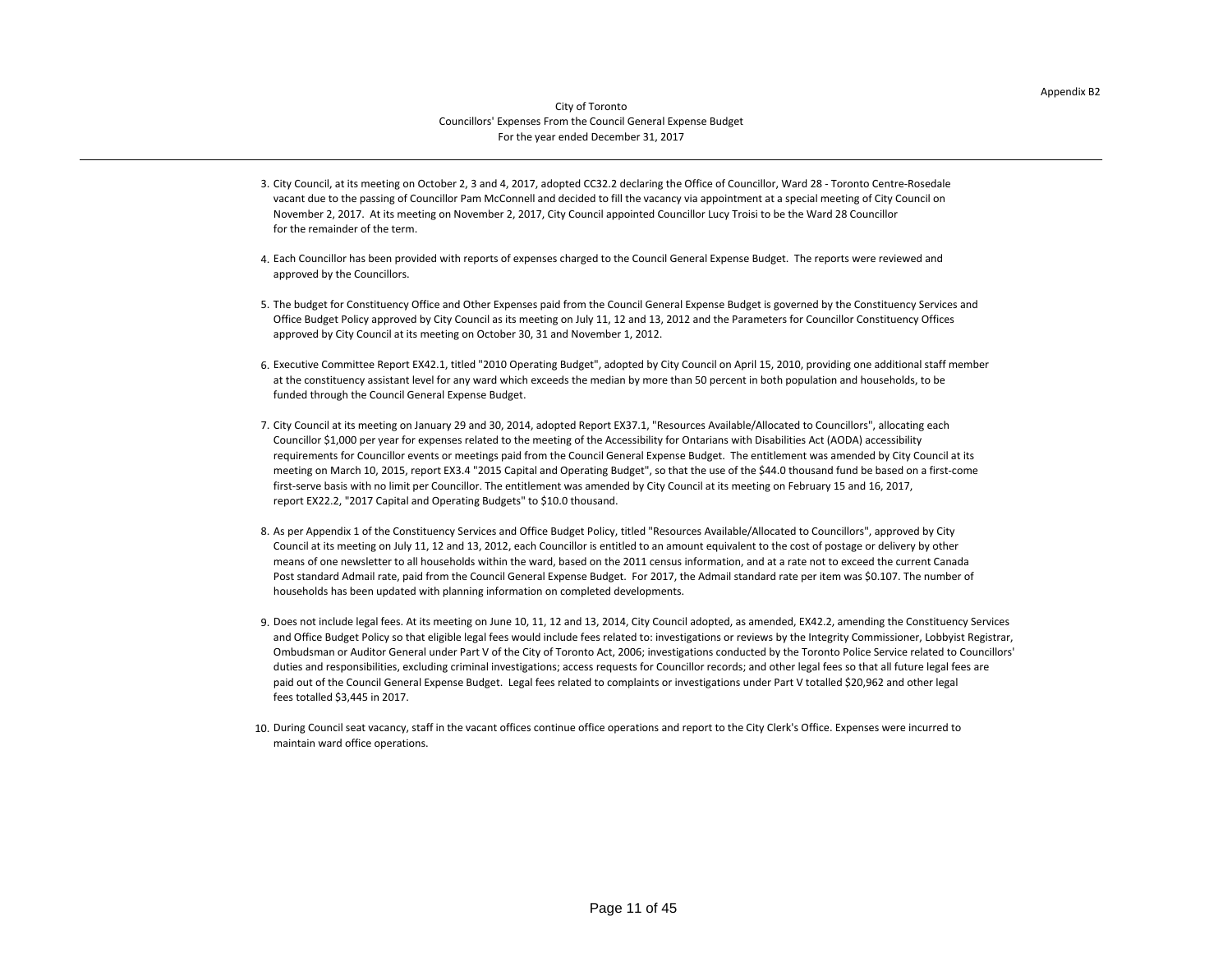Appendix B2

- 11. The total of allocation to Councillors reflects only one allocation for Wards 28, 42 and 44.
- 12. Does not include Directors' education program. At its meeting on February 17, 2016, City Council adopted Report EX12.2, "2016 Capital and Operating Budget", establishing a Directors' educations and training program for Members of City Council, to be obtained through a university-affiliated program, and that Council deem Directors training an eligible expense under the Constituency Services and Office Budget Policy with funding for the training to be funded from the Council General Expense Budget; limit the annual funding to a maximum of 18 Members of Council; deem annual association membership fees to Directors' organizations as an eligible expense under the Constituency Services and Office Budget Policy; require Members of Council to pay up to 25 percent of the cost for the training; and determine that funding is provided on a first-come first-served basis. In 2017, Councillors Filion, Fragedakis, and Mammoliti participated in the program with \$35,768 charged to the Council General Expense Budget.
- 13. The Council General Expense Budget also pays for standard office supplies and health and safety requirements, which are not allocated to specific Members of Council.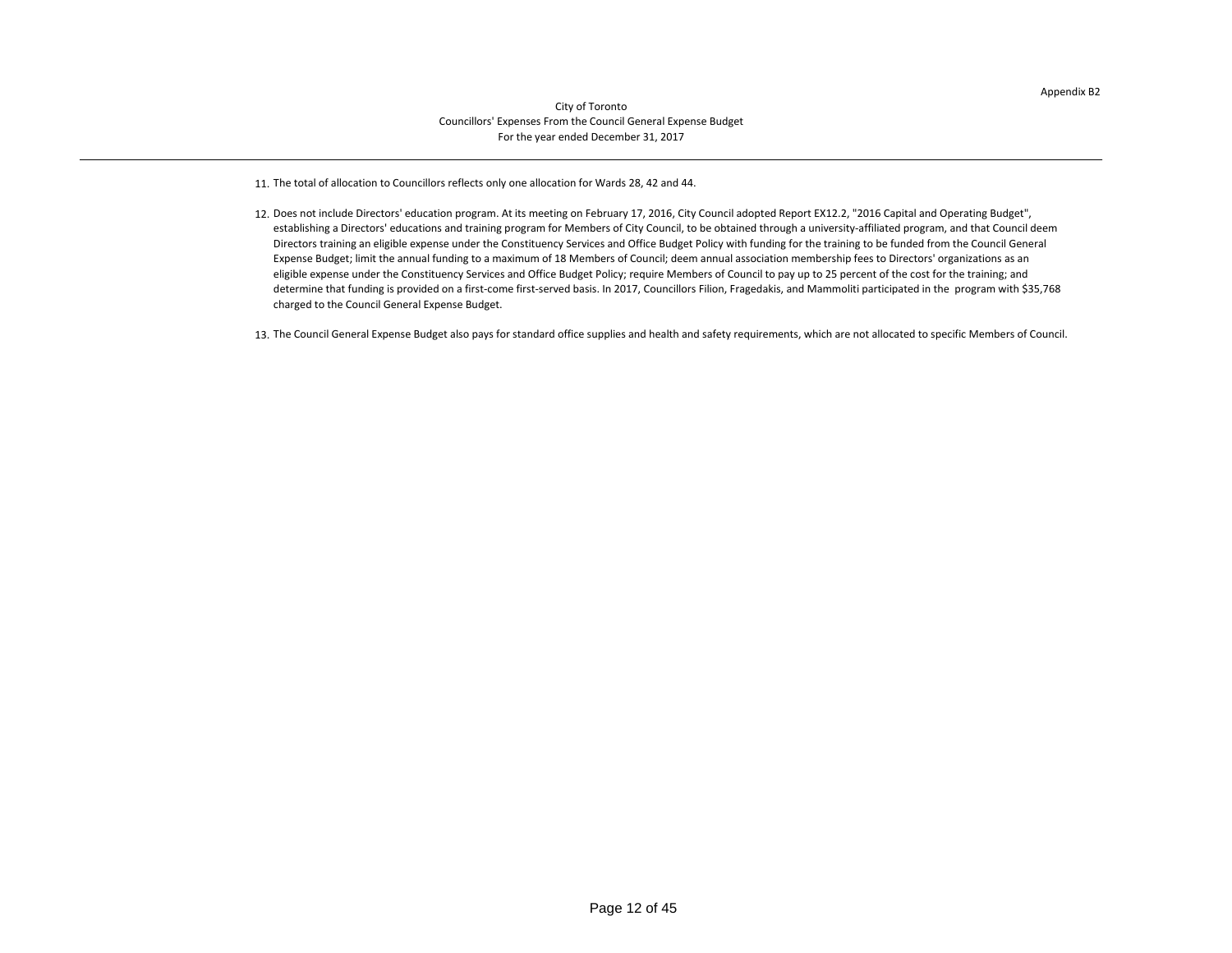| Source                                                      | Total \$ |
|-------------------------------------------------------------|----------|
| Agency/Corporation -<br><b>Toronto Public Library Board</b> | 204      |
|                                                             | 204      |
|                                                             |          |
| <b>Council Business Travel Budget</b>                       | 2,936    |
|                                                             |          |
|                                                             | 2,936    |
| Agency/Corporation -                                        | 1,485    |
| <b>Toronto Police Services Board</b>                        |          |
|                                                             |          |
| <b>Constituency Services and Office Budget</b>              | 538      |
|                                                             |          |
|                                                             |          |
|                                                             | 2,023    |
| <b>Council Business Travel Budget</b>                       | 2,008    |
|                                                             |          |
|                                                             |          |
| Agency/Corporation -                                        | 3,131    |
| <b>Toronto Transit Commission (TTC)</b>                     |          |
| <b>Council Business Travel Budget</b>                       | 1,840    |
|                                                             |          |
|                                                             |          |
| <b>Constituency Services and Office Budget</b>              | 513      |

| Member           | Ward<br>No. | Name of Conference/ Event (Location/date)                                                                                                                                                 | Purpose of Attendance                        | Source                                                          | Total \$ |
|------------------|-------------|-------------------------------------------------------------------------------------------------------------------------------------------------------------------------------------------|----------------------------------------------|-----------------------------------------------------------------|----------|
| Ainslie, Paul    | 43          | <b>Ontario Library Association (OLA)</b><br>Super Conference 2017<br>Toronto, Ontario<br>February 1 - 4, 2017                                                                             | For knowledge and development                | Agency/Corporation -<br><b>Toronto Public Library Board</b>     | 204      |
|                  |             |                                                                                                                                                                                           |                                              |                                                                 | 204      |
| Augimeri, Maria  | 9           | Federation of Canadian Municipalities (FCM)<br>Annual Conference and Trade Show<br>Ottawa, Ontario<br>May 31 - June 5, 2017                                                               | <b>FCM Annual Conference</b>                 | <b>Council Business Travel Budget</b>                           | 2,936    |
|                  |             |                                                                                                                                                                                           |                                              |                                                                 | 2,936    |
| Carroll, Shelley | 33          | <b>Ontario Association of Police Services Board (OAPSB)</b><br><b>Annual Conference</b><br><b>Blue Mountain, Ontario</b><br>June 21 - 24, 2017                                            | Annual conference - governance               | Agency/Corporation -<br><b>Toronto Police Services Board</b>    | 1,485    |
|                  |             | Zero Waste Conference<br>A Future Without Waste<br>Vancouver, British Columbia<br>October 29 - November 1, 2017<br>(for additional expenses see Appendix C2)                              | Moderator for Panel at Zero Waste Conference | <b>Constituency Services and Office Budget</b>                  | 538      |
|                  |             |                                                                                                                                                                                           |                                              |                                                                 | 2,023    |
| Colle, Josh      | 15          | Federation of Canadian Municipalities (FCM)<br><b>Board of Directors Meeting</b><br>Whistler, British Columbia<br>March 14 - 17, 2017                                                     | <b>FCM Business</b>                          | <b>Council Business Travel Budget</b>                           | 2,008    |
|                  |             | <b>Canadian Urban Transit Association Annual Conference</b><br>Montreal, Quebec<br>May 14 - 17, 2017                                                                                      | To attend conference                         | Agency/Corporation -<br><b>Toronto Transit Commission (TTC)</b> | 3,131    |
|                  |             | Federation of Canadian Municipalities (FCM)<br>Annual Conference and Trade Show<br>Ottawa, Ontario<br>June 1 - 4, 2017                                                                    | <b>FCM Annual Conference</b>                 | <b>Council Business Travel Budget</b>                           | 1,840    |
|                  |             | <b>Music District Tour</b><br>Fort Collins, Colorado, USA<br>September 14 - 15, 2017<br>(Air travel and 50% of ground transportation costs paid<br>by TTC - see Rail Volution Conference) | Meet with Music Industry Executives          | <b>Constituency Services and Office Budget</b>                  | 513      |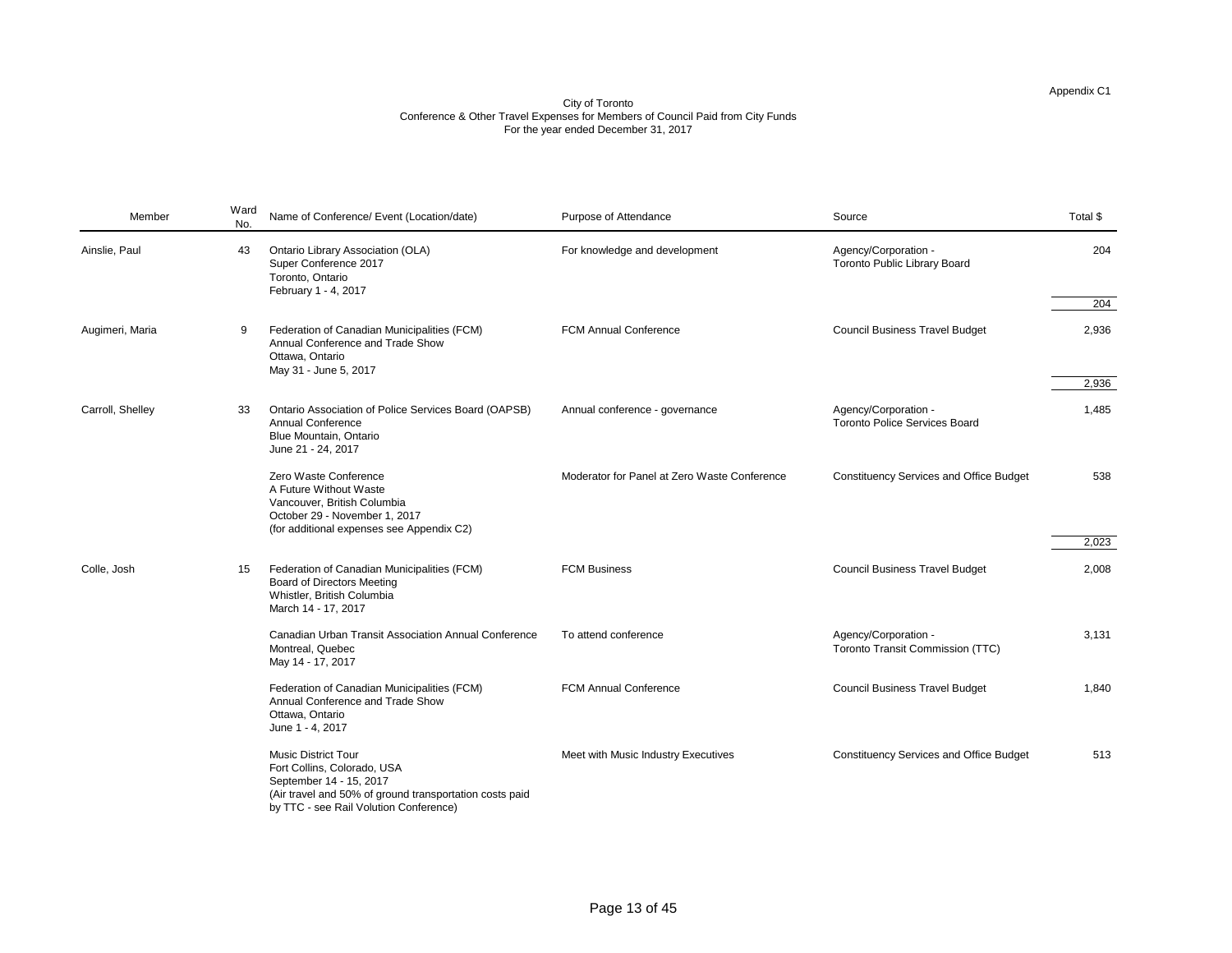| Member            | Ward<br>No. | Name of Conference/ Event (Location/date)                                                                                                                                                                                              | Purpose of Attendance                                                                | Source                                                          | Total \$ |
|-------------------|-------------|----------------------------------------------------------------------------------------------------------------------------------------------------------------------------------------------------------------------------------------|--------------------------------------------------------------------------------------|-----------------------------------------------------------------|----------|
|                   |             | <b>Rail Volution Conference</b><br>Denver, Colorado, USA<br>September 17 - 19, 2017<br>(50% of ground transportation costs paid by Councillor's<br><b>Constituency Services and Office Budget - see</b><br><b>Music District Tour)</b> | To attend conference                                                                 | Agency/Corporation -<br><b>Toronto Transit Commission (TTC)</b> | 2,171    |
|                   |             | <b>Memphis Music Cities Convention</b><br>Memphis, Tennessee, USA<br>October 25 - 28, 2017                                                                                                                                             | Discuss, debate and introduce new thinking<br>to develop more vibrant, global cities | <b>City Division - Economic Development</b><br>and Culture      | 1,434    |
|                   |             | Federation of Canadian Municipalities (FCM)<br><b>Board of Directors Meeting</b><br>Ottawa, Ontario<br>November 22 - 24, 2017                                                                                                          | <b>FCM Business</b>                                                                  | <b>Council Business Travel Budget</b>                           | 1,042    |
|                   |             |                                                                                                                                                                                                                                        |                                                                                      |                                                                 | 12,139   |
| Crisanti, Vincent |             | Toronto/Matera Memorandum of Understanding (MOU)<br><b>Agreement Signing</b><br>Matera, Italy<br>June 20 - July 1, 2017                                                                                                                | To attend / participate in the signing agreement<br>of the Toronto/Matera MOU        | <b>City Division - Economic Development</b><br>and Culture      | 4,754    |
|                   |             |                                                                                                                                                                                                                                        |                                                                                      |                                                                 | 4,754    |
| Filion, John      | 23          | Federation of Canadian Municipalities (FCM)<br>Annual Conference and Trade Show<br>Ottawa, Ontario<br>June 1 - 4, 2017                                                                                                                 | <b>FCM Annual Conference</b>                                                         | <b>Council Business Travel Budget</b>                           | 2,624    |
|                   |             |                                                                                                                                                                                                                                        |                                                                                      |                                                                 | 2,624    |
| Fragedakis, Mary  | 29          | Canadian Urban Transit Associaton Annual Conference<br>Montreal, Quebec<br>May 14 - 17, 2017                                                                                                                                           | To attend conference                                                                 | Agency/Corporation -<br><b>Toronto Transit Commission (TTC)</b> | 3,081    |
|                   |             | Federation of Canadian Municipalities (FCM)<br>Annual Conference and Trade Show<br>Ottawa, Ontario<br>June 1 - 5, 2017                                                                                                                 | <b>FCM Annual Conference</b>                                                         | <b>Council Business Travel Budget</b>                           | 2,681    |

| Source                                                          | Total \$ |
|-----------------------------------------------------------------|----------|
| Agency/Corporation -<br><b>Toronto Transit Commission (TTC)</b> | 2,171    |
|                                                                 |          |
| <b>City Division - Economic Development</b><br>and Culture      | 1,434    |
| <b>Council Business Travel Budget</b>                           | 1,042    |
|                                                                 | 12,139   |
| <b>City Division - Economic Development</b><br>and Culture      | 4,754    |
|                                                                 | 4,754    |
| <b>Council Business Travel Budget</b>                           | 2,624    |
|                                                                 | 2,624    |
| Agency/Corporation -<br><b>Toronto Transit Commission (TTC)</b> | 3,081    |
| <b>Council Business Travel Budget</b>                           | 2,681    |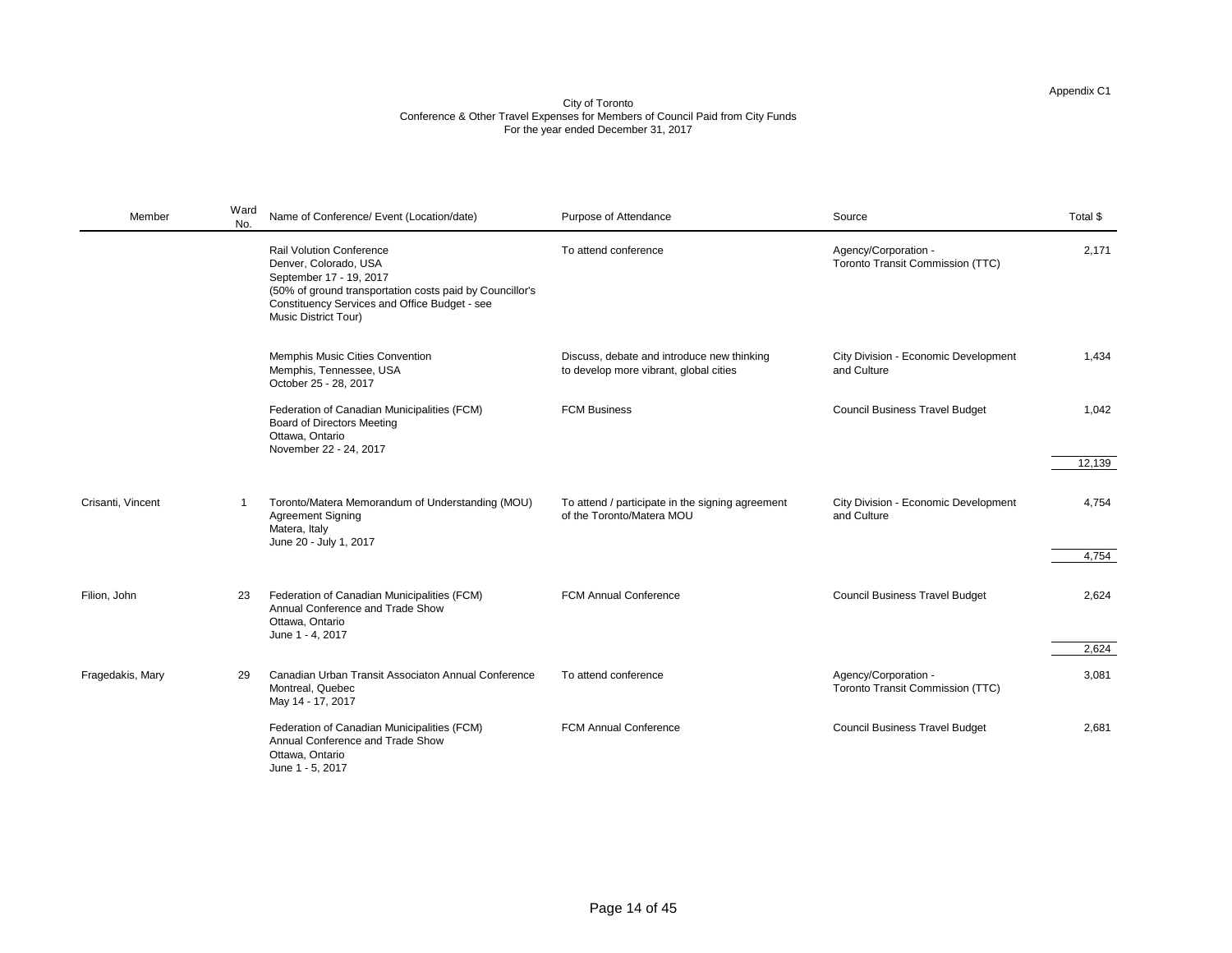| Member            | Ward<br>No. | Name of Conference/ Event (Location/date)                                                                                                                               | Purpose of Attendance                                                                                                                                      | Source                                                     | Total \$        |
|-------------------|-------------|-------------------------------------------------------------------------------------------------------------------------------------------------------------------------|------------------------------------------------------------------------------------------------------------------------------------------------------------|------------------------------------------------------------|-----------------|
|                   |             | Federation of Canadian Municipalities (FCM)<br><b>Board of Directors Meeting</b><br>Fort McMurray, Alberta<br>September 12 - 15, 2017                                   | <b>FCM Business</b>                                                                                                                                        | <b>Council Business Travel Budget</b>                      | 1,880           |
|                   |             | <b>Bring Food Home Conference</b><br>Ottawa, Ontario<br>October 26 - 28, 2017<br>(for additional expenses see Appendix C2)                                              | <b>Conference Speaker</b>                                                                                                                                  | <b>Constituency Services and Office Budget</b>             | 919             |
|                   |             | Federation of Canadian Municipalities (FCM)<br><b>Board of Directors Meeting</b><br>Ottawa, Ontario<br>November 19 - 23, 2017                                           | <b>FCM Business</b>                                                                                                                                        | <b>Council Business Travel Budget</b>                      | 2,159<br>10,720 |
| Holland, Michelle | 35          | Federation of Canadian Municipalities (FCM)<br>Annual Conference and Trade Show<br>Ottawa, Ontario<br>May 31 - June 5, 2017                                             | <b>FCM Annual Conference</b>                                                                                                                               | <b>Council Business Travel Budget</b>                      | 3,198           |
|                   |             | <b>Sharing Cities Conference</b><br>New York City, New York, USA<br>May 17 - 19, 2017                                                                                   | To obtain and report on pressing issues<br>with regards to sharing economy                                                                                 | <b>City Division - Economic Development</b><br>and Culture | 2,925           |
|                   |             | <b>Smart Cities Trade Mission to London</b><br>London, Manchester, England<br>June 11 - 17, 2017                                                                        | To participate in the Smart Cities Trade Mission<br>for London Tech Week                                                                                   | <b>City Division - Economic Development</b><br>and Culture | 5,618           |
|                   |             | Web Summit in Lisbon<br>Smart City Expo World Congress in Barcelona<br>Lisbon, Portugal; Barcelona, Spain<br>November 4 - 15, 2017                                      | Attracting international technology conference<br>to Toronto, increase strength of cities,<br>identify business opportunities and establish<br>partnership | <b>City Division - Economic Development</b><br>and Culture | 8,879           |
|                   |             |                                                                                                                                                                         |                                                                                                                                                            |                                                            | 20,620          |
| Kelly, Norman     | 40          | World Council of City Data (WCCD)<br><b>Global Cities Summit 2017</b><br>Dubai, United Arab Emirates<br>March 4 - 11, 2017<br>(for additional expenses see Appendix C2) | Mayor's designate at Summit                                                                                                                                | <b>Constituency Services and Office Budget</b>             | 1,200           |

| Source                                                     | Total \$ |
|------------------------------------------------------------|----------|
| <b>Council Business Travel Budget</b>                      | 1,880    |
| <b>Constituency Services and Office Budget</b>             | 919      |
| <b>Council Business Travel Budget</b>                      | 2,159    |
|                                                            | 10,720   |
| <b>Council Business Travel Budget</b>                      | 3,198    |
| <b>City Division - Economic Development</b><br>and Culture | 2,925    |
| <b>City Division - Economic Development</b><br>and Culture | 5,618    |
| <b>City Division - Economic Development</b><br>and Culture | 8,879    |
|                                                            | 20,620   |
| <b>Constituency Services and Office Budget</b>             | 1,200    |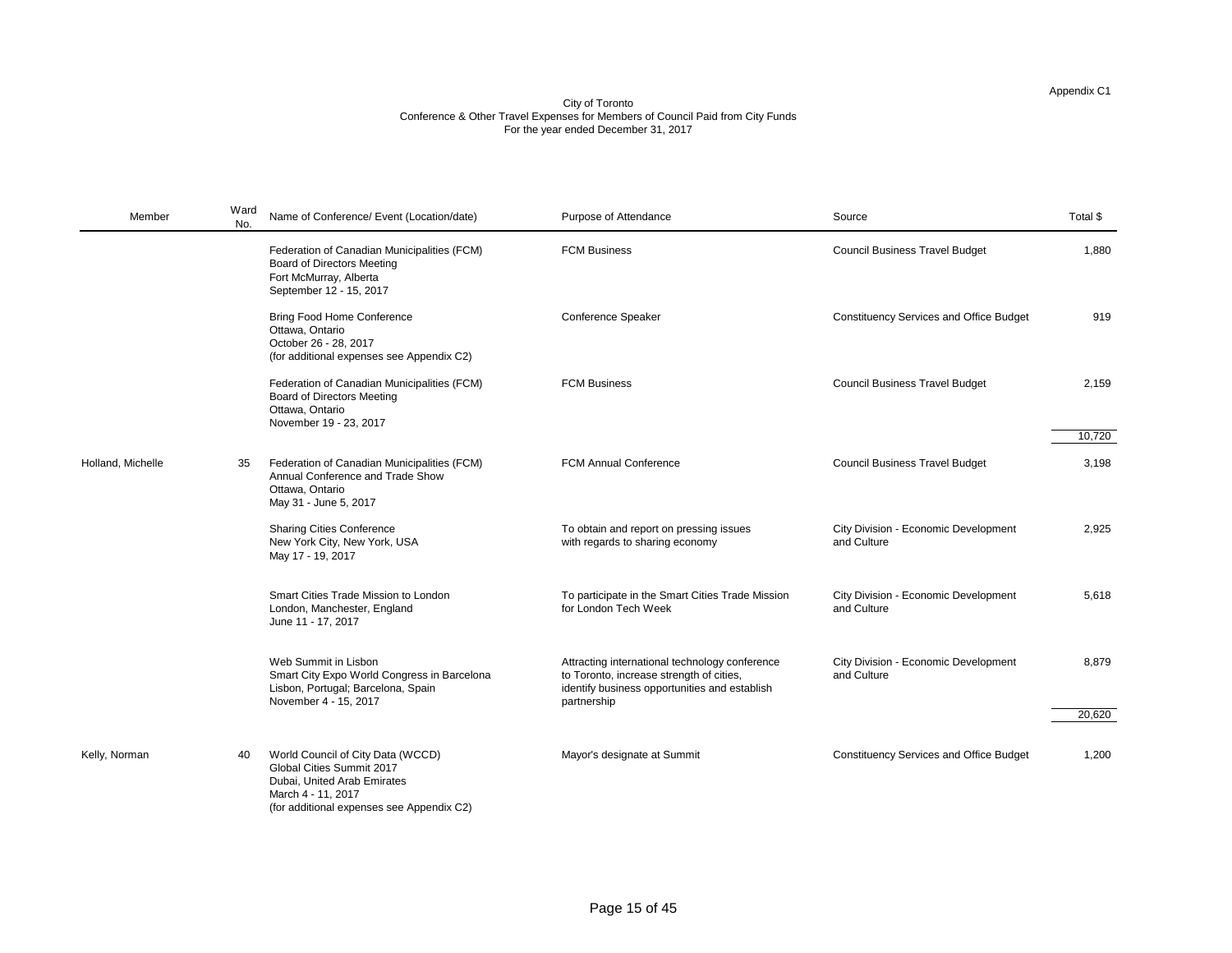#### City of Toronto Conference & Other Travel Expenses for Members of Council Paid from City Funds For the year ended December 31, 2017

| National News and Media Group Conference<br>To attend conference<br><b>Constituency Services and Office Budget</b><br>Annual Conference and Trade Show<br>Tianjin, China<br>April 8 - 16, 2017<br>(for additional expenses see Appendix C2)<br>Federation of Canadian Municipalities (FCM)<br><b>FCM Annual Conference</b><br><b>Council Business Travel Budget</b><br>Annual Conference and Trade Show<br>Ottawa, Ontario<br>June 1 - 4, 2017<br><b>Council Business Travel Budget</b><br>Federation of Canadian Municipalities (FCM)<br><b>FCM Business</b><br>Layton, Mike<br>19<br><b>Board of Directors Meeting</b><br>Whistler, British Columbia<br>March 14 - 16, 2017<br>Federation of Canadian Municipalities (FCM)<br><b>FCM Annual Conference</b><br><b>Council Business Travel Budget</b><br>Annual Conference and Trade Show<br>Ottawa, Ontario<br>June 1 - 4, 2017<br>Federation of Canadian Municipalities (FCM)<br><b>FCM Business</b><br><b>Council Business Travel Budget</b><br><b>Board of Directors Meeting</b><br>Fort McMurray, Alberta<br>September 12 - 14, 2017<br>Mammoliti, Giorgio<br><b>FCM Annual Conference</b><br><b>Council Business Travel Budget</b><br>Federation of Canadian Municipalities (FCM)<br>Annual Conference and Trade Show<br>Ottawa, Ontario<br>June 1 - 5, 2017<br><b>FCM Business</b><br><b>Council Business Travel Budget</b><br>Federation of Canadian Municipalities (FCM)<br><b>Board of Directors Meeting</b><br>Fort McMurray, Alberta<br>September 12 - 14, 2017<br>(Trip Cancelled - Airfare credit available for future travel)<br><b>Council Business Travel Budget</b><br>Federation of Canadian Municipalities (FCM)<br><b>FCM Business</b><br><b>Board of Directors Meeting</b><br>Ottawa, Ontario | Member | Ward<br>No. | Name of Conference/ Event (Location/date) | Purpose of Attendance | Source | Total \$       |
|---------------------------------------------------------------------------------------------------------------------------------------------------------------------------------------------------------------------------------------------------------------------------------------------------------------------------------------------------------------------------------------------------------------------------------------------------------------------------------------------------------------------------------------------------------------------------------------------------------------------------------------------------------------------------------------------------------------------------------------------------------------------------------------------------------------------------------------------------------------------------------------------------------------------------------------------------------------------------------------------------------------------------------------------------------------------------------------------------------------------------------------------------------------------------------------------------------------------------------------------------------------------------------------------------------------------------------------------------------------------------------------------------------------------------------------------------------------------------------------------------------------------------------------------------------------------------------------------------------------------------------------------------------------------------------------------------------------------------------------------------------------------|--------|-------------|-------------------------------------------|-----------------------|--------|----------------|
|                                                                                                                                                                                                                                                                                                                                                                                                                                                                                                                                                                                                                                                                                                                                                                                                                                                                                                                                                                                                                                                                                                                                                                                                                                                                                                                                                                                                                                                                                                                                                                                                                                                                                                                                                                     |        |             |                                           |                       |        | 1,494          |
|                                                                                                                                                                                                                                                                                                                                                                                                                                                                                                                                                                                                                                                                                                                                                                                                                                                                                                                                                                                                                                                                                                                                                                                                                                                                                                                                                                                                                                                                                                                                                                                                                                                                                                                                                                     |        |             |                                           |                       |        | 2,844<br>5,538 |
|                                                                                                                                                                                                                                                                                                                                                                                                                                                                                                                                                                                                                                                                                                                                                                                                                                                                                                                                                                                                                                                                                                                                                                                                                                                                                                                                                                                                                                                                                                                                                                                                                                                                                                                                                                     |        |             |                                           |                       |        | 1,628          |
|                                                                                                                                                                                                                                                                                                                                                                                                                                                                                                                                                                                                                                                                                                                                                                                                                                                                                                                                                                                                                                                                                                                                                                                                                                                                                                                                                                                                                                                                                                                                                                                                                                                                                                                                                                     |        |             |                                           |                       |        | 2,594          |
|                                                                                                                                                                                                                                                                                                                                                                                                                                                                                                                                                                                                                                                                                                                                                                                                                                                                                                                                                                                                                                                                                                                                                                                                                                                                                                                                                                                                                                                                                                                                                                                                                                                                                                                                                                     |        |             |                                           |                       |        | 1,045<br>5,267 |
|                                                                                                                                                                                                                                                                                                                                                                                                                                                                                                                                                                                                                                                                                                                                                                                                                                                                                                                                                                                                                                                                                                                                                                                                                                                                                                                                                                                                                                                                                                                                                                                                                                                                                                                                                                     |        |             |                                           |                       |        | 4,292          |
|                                                                                                                                                                                                                                                                                                                                                                                                                                                                                                                                                                                                                                                                                                                                                                                                                                                                                                                                                                                                                                                                                                                                                                                                                                                                                                                                                                                                                                                                                                                                                                                                                                                                                                                                                                     |        |             |                                           |                       |        | 797            |
| November 19 - 21, 2017                                                                                                                                                                                                                                                                                                                                                                                                                                                                                                                                                                                                                                                                                                                                                                                                                                                                                                                                                                                                                                                                                                                                                                                                                                                                                                                                                                                                                                                                                                                                                                                                                                                                                                                                              |        |             |                                           |                       |        | 1,465          |

| Source                                         | Total \$ |
|------------------------------------------------|----------|
| <b>Constituency Services and Office Budget</b> | 1,494    |
| <b>Council Business Travel Budget</b>          | 2,844    |
|                                                | 5,538    |
| <b>Council Business Travel Budget</b>          | 1,628    |
| <b>Council Business Travel Budget</b>          | 2,594    |
| <b>Council Business Travel Budget</b>          | 1,045    |
|                                                | 5,267    |
| <b>Council Business Travel Budget</b>          | 4,292    |
| <b>Council Business Travel Budget</b>          | 797      |
| <b>Council Business Travel Budget</b>          | 1,465    |

6,554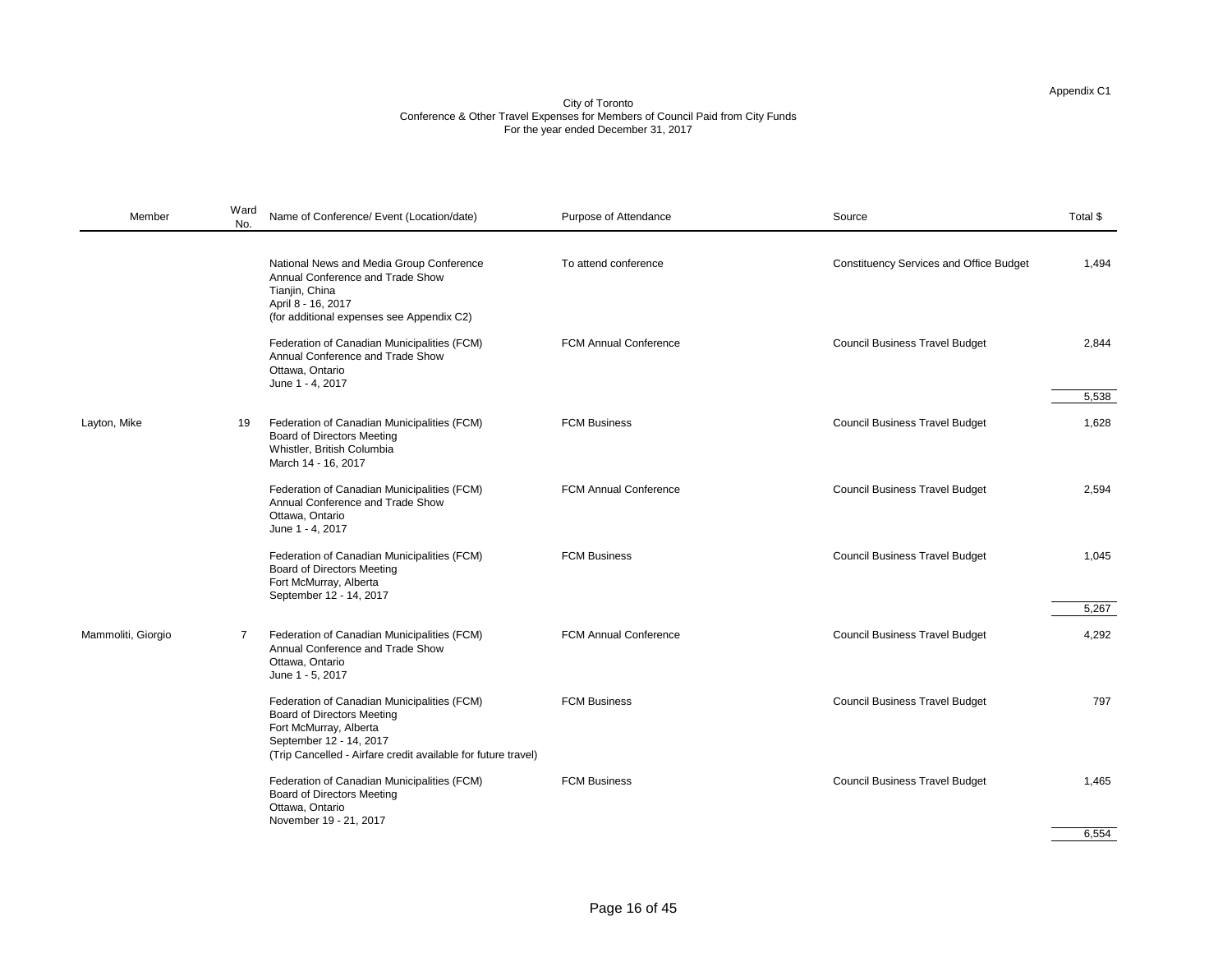| Member                 | Ward<br>No. | Name of Conference/ Event (Location/date)                                                                                                                                                   | Purpose of Attendance                                                                                                                                 | Source                                                          | Total \$ |
|------------------------|-------------|---------------------------------------------------------------------------------------------------------------------------------------------------------------------------------------------|-------------------------------------------------------------------------------------------------------------------------------------------------------|-----------------------------------------------------------------|----------|
| McConnell, Pamela      | 28          | Federation of Canadian Municipalities (FCM)<br><b>Board of Directors Meeting</b><br>Whistler, British Columbia<br>March 13 - 17, 2017                                                       | <b>FCM Business</b>                                                                                                                                   | <b>Council Business Travel Budget</b>                           | 2,627    |
|                        |             | United Cities and Local Governments (UCLG)<br><b>Executive Bureau Meeting</b><br>Madrid, Spain<br>April 17 - 22, 2017                                                                       | To attend Executive Bureau Meeting and<br>World Forum on Urban Violence and<br><b>Education for Coexistence and Peace</b>                             | <b>Council Business Travel Budget</b>                           | 3,616    |
|                        |             | Federation of Canadian Municipalities (FCM)<br>Annual Conference and Trade Show<br>Ottawa, Ontario<br>May 31 - June 5, 2017                                                                 | <b>FCM Annual Conference</b>                                                                                                                          | <b>Council Business Travel Budget</b>                           | 3,161    |
|                        |             |                                                                                                                                                                                             |                                                                                                                                                       |                                                                 | 9,404    |
| McMahon, Mary-Margaret | 32          | Heart of the City Conference<br>Shaping the Future of City Parks in Canada<br>Calgary, Alberta<br>March 5 - 8, 2017                                                                         | To attend conference and participate in panel<br>discussion as Chair of Parks and Environment<br>Committee                                            | <b>Constituency Services and Office Budget</b>                  | 1,580    |
|                        |             | Greater & Greener 2017: Parks Connecting Cities,<br><b>Cultures &amp; Generations</b><br>An International Urban Parks Conference<br>Minneapolis, Minnesota, USA<br>July 28 - August 2, 2017 | To attend conference and participate in panel<br>discussion as Chair of Parks and Environment<br>Committee                                            | <b>Constituency Services and Office Budget</b>                  | 4,020    |
|                        |             | Ireland Park Foundation Official Visit to Ireland<br>Dublin, Ireland<br>October 9 - 15, 2017                                                                                                | To meet with representatives of Arts, Academics,<br>Business and Politics as part of Ireland Park<br>Foundation Official Visit to Ireland in capacity | <b>Constituency Services and Office Budget</b>                  | 3,500    |
|                        |             |                                                                                                                                                                                             | as Chair of Parks and Environment Committee                                                                                                           |                                                                 | 9,100    |
| Mihevc, Joe            | 21          | <b>Canadian Urban Transit Associaton Annual Conference</b><br>Montreal, Quebec<br>May 14 - 17, 2017                                                                                         | To attend conference                                                                                                                                  | Agency/Corporation -<br><b>Toronto Transit Commission (TTC)</b> | 2,872    |
|                        |             | Federation of Canadian Municipalities (FCM)<br>Annual Conference and Trade Show<br>Ottawa, Ontario<br>May 31 - June 4, 2017                                                                 | <b>FCM Annual Conference</b>                                                                                                                          | <b>Council Business Travel Budget</b>                           | 2,216    |

| Purpose of Attendance                                                                                                                                                                                | Source                                                          | Total \$       |
|------------------------------------------------------------------------------------------------------------------------------------------------------------------------------------------------------|-----------------------------------------------------------------|----------------|
| <b>FCM Business</b>                                                                                                                                                                                  | <b>Council Business Travel Budget</b>                           | 2,627          |
| To attend Executive Bureau Meeting and<br>World Forum on Urban Violence and<br><b>Education for Coexistence and Peace</b>                                                                            | <b>Council Business Travel Budget</b>                           | 3,616          |
| <b>FCM Annual Conference</b>                                                                                                                                                                         | <b>Council Business Travel Budget</b>                           | 3,161          |
|                                                                                                                                                                                                      |                                                                 | 9,404          |
| To attend conference and participate in panel<br>discussion as Chair of Parks and Environment<br>Committee                                                                                           | <b>Constituency Services and Office Budget</b>                  | 1,580          |
| To attend conference and participate in panel<br>discussion as Chair of Parks and Environment<br>Committee                                                                                           | <b>Constituency Services and Office Budget</b>                  | 4,020          |
| To meet with representatives of Arts, Academics,<br>Business and Politics as part of Ireland Park<br>Foundation Official Visit to Ireland in capacity<br>as Chair of Parks and Environment Committee | <b>Constituency Services and Office Budget</b>                  | 3,500<br>9,100 |
|                                                                                                                                                                                                      |                                                                 |                |
| To attend conference                                                                                                                                                                                 | Agency/Corporation -<br><b>Toronto Transit Commission (TTC)</b> | 2,872          |
| <b>FCM Annual Conference</b>                                                                                                                                                                         | <b>Council Business Travel Budget</b>                           | 2,216          |
|                                                                                                                                                                                                      |                                                                 | 5,088          |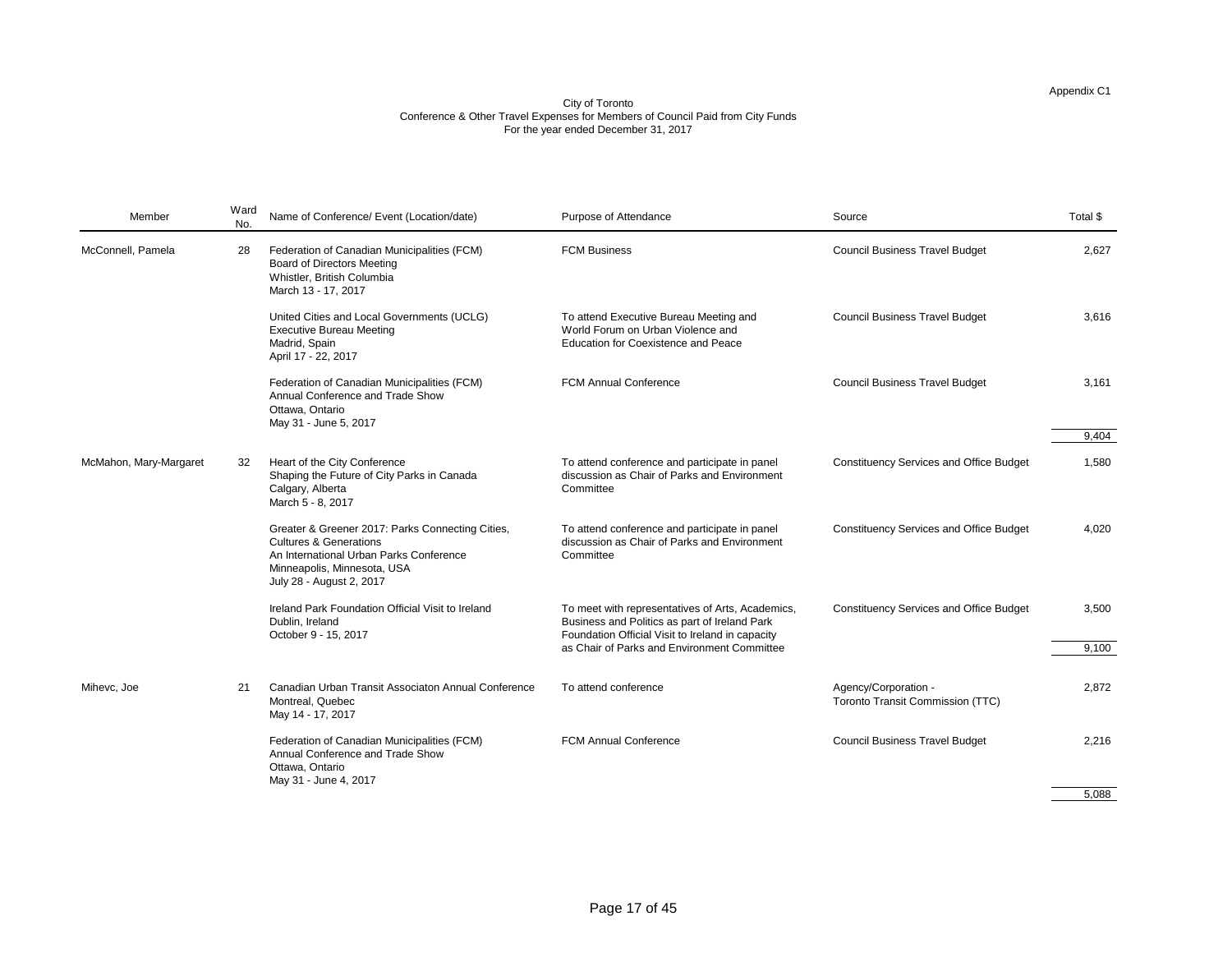| Member              | Ward<br>No. | Name of Conference/ Event (Location/date)                                                                                                                                                                                                                                   | <b>Purpose of Attendance</b>                                                                                                                                                          | Source                                                                                                       | Total \$       |
|---------------------|-------------|-----------------------------------------------------------------------------------------------------------------------------------------------------------------------------------------------------------------------------------------------------------------------------|---------------------------------------------------------------------------------------------------------------------------------------------------------------------------------------|--------------------------------------------------------------------------------------------------------------|----------------|
| Minnan-Wong, Denzil | 34          | China International Cultural Industries Fair (ICIF)<br>Shenzhen, Guangzhou, Zhengzhou, China<br>May 12 - 21, 2017<br>(for additional expenses see Appendix C2)                                                                                                              | To attend ICIF and meet with government<br>officials in Guangzhou and Zhengzhou, China                                                                                                | <b>Constituency Services and Office Budget</b><br><b>City Division - Economic Development</b><br>and Culture | 1,656<br>572   |
|                     |             | 14th Turkey-Canada Joint Annual Conference<br>Istanbul, Turkey<br>October 8 - 10, 2017<br>(Air travel paid by Economic Development & Culture,<br>see 9th EduCanada Fairs and Meeting to re-sign<br>Friendship Agreement below - for additional expenses<br>see Appendix C2) | To attend conference                                                                                                                                                                  | <b>Constituency Services and Office Budget</b>                                                               | 561            |
|                     |             | 9th EduCanada Fairs and Meetings to re-sign<br><b>Friendship Agreement</b><br>Hanoi, Ho Chi Minh City, Vietnam<br>October 11 - 18, 2017                                                                                                                                     | Resigning of Friendship agreement between<br>Toronto and Ho Chi Minh City                                                                                                             | <b>City Division - Economic Development</b><br>and Culture                                                   | 3,367          |
|                     |             |                                                                                                                                                                                                                                                                             |                                                                                                                                                                                       |                                                                                                              | 6,156          |
| Pasternak, James    | 10          | <b>Celebrate Israel Parade</b><br>New York City, New York, USA<br>June 2 - 5, 2017                                                                                                                                                                                          | To attend / participate in the<br>Celebrate Israel parade                                                                                                                             | <b>Constituency Services and Office Budget</b>                                                               | 640            |
|                     |             | Chanukah on the Hill<br>Ottawa, Ontario<br>December 13, 2017                                                                                                                                                                                                                | To attend the Menorah Lighting on the Hill                                                                                                                                            | <b>Constituency Services and Office Budget</b>                                                               | 426            |
|                     |             |                                                                                                                                                                                                                                                                             |                                                                                                                                                                                       |                                                                                                              | 1,066          |
| Perruzza, Anthony   | 8           | Federation of Canadian Municipalities (FCM)<br>Annual Conference and Trade Show<br>Ottawa, Ontario<br>June 1 - 4, 2017                                                                                                                                                      | <b>FCM Annual Conference</b>                                                                                                                                                          | <b>Council Business Travel Budget</b>                                                                        | 2,547          |
|                     |             |                                                                                                                                                                                                                                                                             |                                                                                                                                                                                       |                                                                                                              | 2,547          |
| Robinson, Jaye      | 25          | Intelligent Transportation Systems (ITS)<br>World Congress 2017<br>Montreal, Quebec<br>October 29 - November 1, 2017<br>(for additional expenses see Appendix C2)                                                                                                           | Speaker at Smart Cities Seminar hosted<br>by Business Sweden                                                                                                                          | <b>City Division - Economic Development</b><br>and Culture                                                   | 1,955          |
|                     |             |                                                                                                                                                                                                                                                                             |                                                                                                                                                                                       |                                                                                                              | 1,955          |
| Shan, Neethan       | 42          | Mayor Tory's Business Mission to India<br>and Sri Lanka<br>New Delhi, Mumbai, Hyderabad, India;<br>Jaffna, Colombo, Sri Lanka                                                                                                                                               | To strengthen existing business and cultural<br>partnerships between Toronto, India and<br>Sri Lanka and to advance Toronto's Film/TV<br>and Entertainment, Education and Technology/ | <b>Constituency Services and Office Budget</b><br><b>City Division - Economic Development</b><br>and Culture | 1,310<br>8,128 |
|                     |             | March 14 - 26, 2017                                                                                                                                                                                                                                                         | Innovation sectors                                                                                                                                                                    |                                                                                                              | $Q$ 438        |

| Source                                                                                                       | Total \$       |
|--------------------------------------------------------------------------------------------------------------|----------------|
| <b>Constituency Services and Office Budget</b><br><b>City Division - Economic Development</b><br>and Culture | 1,656<br>572   |
| <b>Constituency Services and Office Budget</b>                                                               | 561            |
| <b>City Division - Economic Development</b><br>and Culture                                                   | 3,367          |
|                                                                                                              | 6,156          |
| <b>Constituency Services and Office Budget</b>                                                               | 640            |
| <b>Constituency Services and Office Budget</b>                                                               | 426            |
|                                                                                                              | 1,066          |
| <b>Council Business Travel Budget</b>                                                                        | 2,547          |
|                                                                                                              |                |
|                                                                                                              | 2,547          |
| <b>City Division - Economic Development</b><br>and Culture                                                   | 1,955          |
|                                                                                                              |                |
|                                                                                                              | 1,955          |
| <b>Constituency Services and Office Budget</b><br><b>City Division - Economic Development</b><br>and Culture | 1,310<br>8,128 |
|                                                                                                              |                |
|                                                                                                              | 9,438          |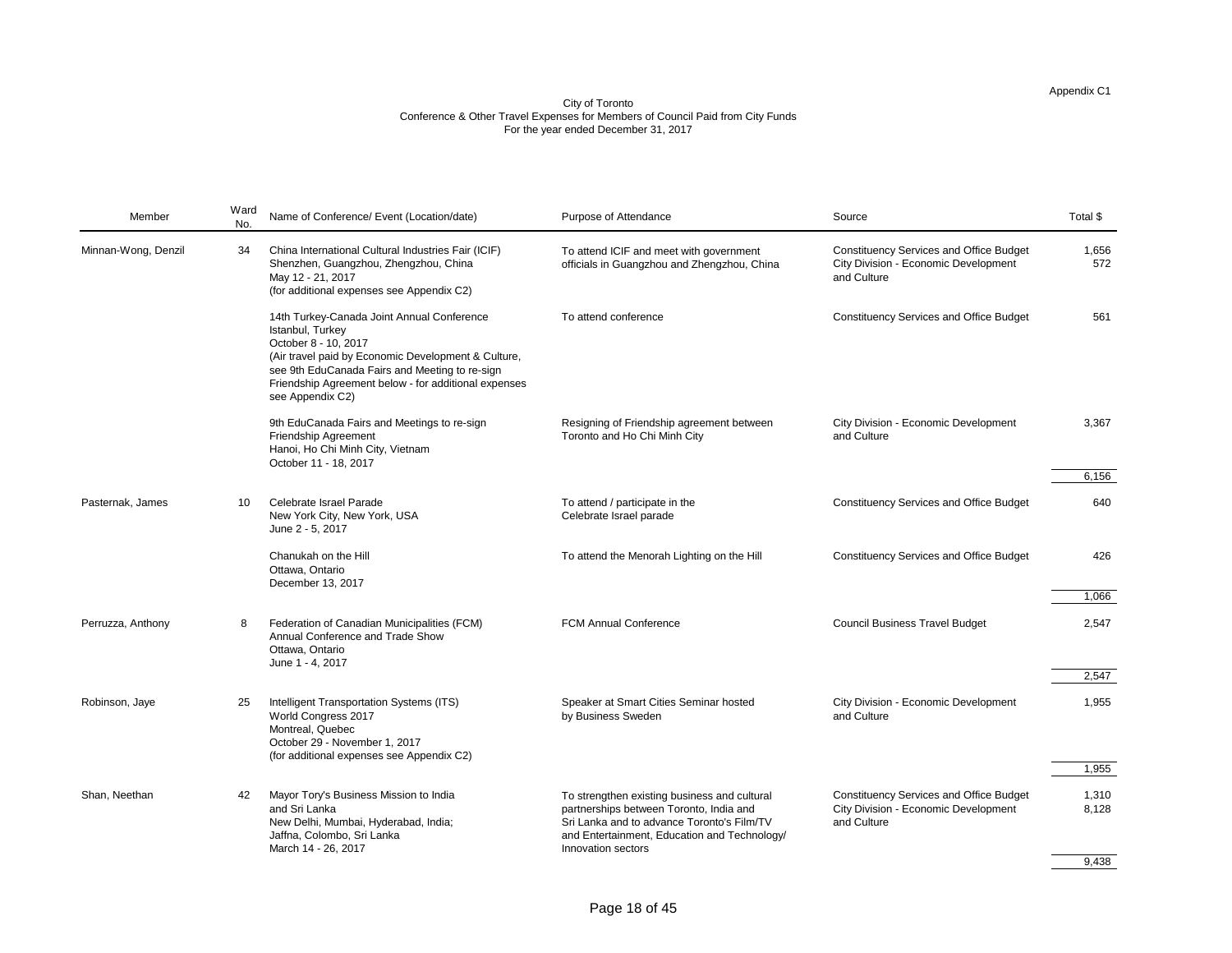| Source                                                     | Total \$ |
|------------------------------------------------------------|----------|
| <b>City Division - Economic Development</b><br>and Culture | 2,923    |
| <b>City Division - Economic Development</b><br>and Culture | 8,590    |
| <b>City Division - Economic Development</b><br>and Culture | 1,161    |
| <b>City Division - Economic Development</b><br>and Culture | 572      |
| <b>Council Business Travel Budget</b>                      | 2,783    |
| <b>City Division - Economic Development</b><br>and Culture | 7,311    |
| <b>Council Business Travel Budget</b>                      | 1,822    |
| <b>City Division - Economic Development</b><br>and Culture | 1,787    |
| <b>City Division - Economic Development</b><br>and Culture | 7,654    |

| Member            | Ward<br>No. | Name of Conference/ Event (Location/date)                                                                                                                               | Purpose of Attendance                                                                                                                                                                                       | Source                                                     | Total \$ |
|-------------------|-------------|-------------------------------------------------------------------------------------------------------------------------------------------------------------------------|-------------------------------------------------------------------------------------------------------------------------------------------------------------------------------------------------------------|------------------------------------------------------------|----------|
| Thompson, Michael | 37          | <b>Film Business Mission</b><br>Los Angeles, California, USA<br>January 23 - 25, 2017                                                                                   | Reconnect with the City's key industry<br>partners and investors to pursue new<br>business opportunities in the film industry                                                                               | <b>City Division - Economic Development</b><br>and Culture | 2,923    |
|                   |             | Mayor Tory's Business Mission to India<br>and Sri Lanka<br>New Delhi, Mumbai, Hyderabad, India;<br>Jaffna, Colombo, Sri Lanka<br>March 14 - 24, 2017                    | To strengthen existing business and cultural<br>partnerships between Toronto, India and<br>Sri Lanka and to advance Toronto's Film/TV<br>and Entertainment, Education and Technology/<br>Innovation sectors | <b>City Division - Economic Development</b><br>and Culture | 8,590    |
|                   |             | China Mission for Innovation and Business Matching<br>Hong Kong, Beijing, Shenzhen, Guangzhou, China<br>April 8 - 14, 2017<br>(for additional expenses see Appendix C2) | Guest speaker - to promote Toronto and encourage<br>bi-lateral trade                                                                                                                                        | <b>City Division - Economic Development</b><br>and Culture | 1,161    |
|                   |             | <b>World Strategic Forum</b><br>Miami, Florida, USA<br>April 19 - 21, 2017<br>(for additional expenses see Appendix C2)                                                 | Guest speaker and panellist at<br>the Conference                                                                                                                                                            | <b>City Division - Economic Development</b><br>and Culture | 572      |
|                   |             | Federation of Canadian Municipalities (FCM)<br>Annual Conference and Trade Show<br>Ottawa, Ontario<br>June 1-5, 2017                                                    | <b>FCM Annual Conference</b>                                                                                                                                                                                | <b>Council Business Travel Budget</b>                      | 2,783    |
|                   |             | Smart Cities Trade Mission to London, England<br>Europe Pre-mission<br>London, England; Barcelona, Spain;<br>Paris, France; Frankfurt, Germany<br>June 12 - 22, 2017    | To promote the City's innovation agenda at<br>the London Tech Week, and pre-trip planning<br>for likely mission to Europe regarding Canada<br>European Trade Agreement (CETA)                               | <b>City Division - Economic Development</b><br>and Culture | 7,311    |
|                   |             | Federation of Canadian Municipalities (FCM)<br><b>Board of Directors Meeting</b><br>Fort McMurray, Alberta<br>September 11 - 15, 2017                                   | <b>FCM Business</b>                                                                                                                                                                                         | <b>Council Business Travel Budget</b>                      | 1,822    |
|                   |             | <b>World Conference of Mayors</b><br>Detroit, Michigan, USA<br>October 23 - 25, 2017                                                                                    | <b>Guest Panelist</b>                                                                                                                                                                                       | <b>City Division - Economic Development</b><br>and Culture | 1,787    |
|                   |             | Web Summit in Lisbon<br>Smart City Expo World Congress in Barcelona<br>Lisbon, Portugal; Barcelona, Spain<br>November 6 - 16, 2017                                      | Attracting international technology conference<br>to Toronto, increase strength of cities,<br>identify business opportunities and establish<br>partnership                                                  | <b>City Division - Economic Development</b><br>and Culture | 7,654    |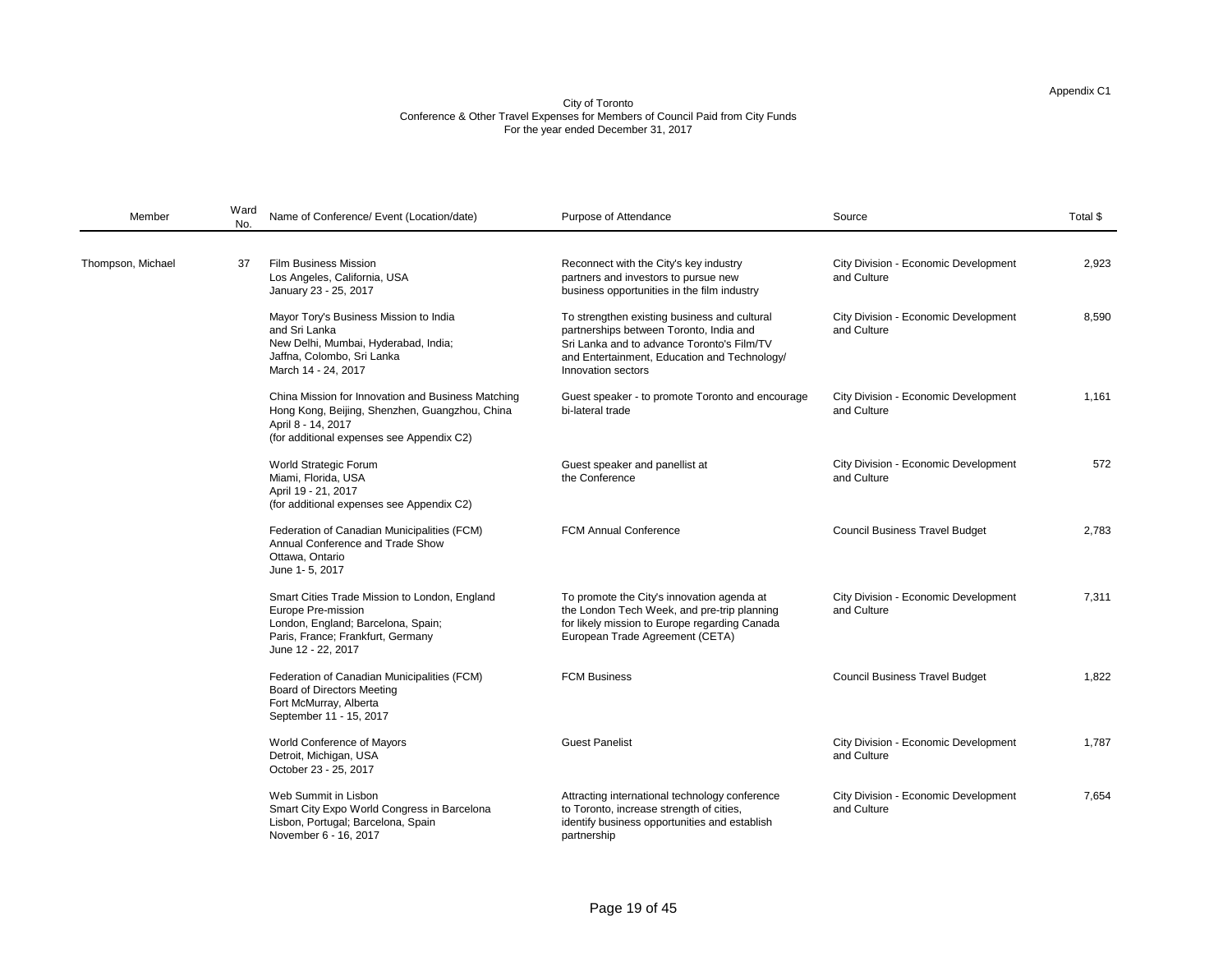| Member            | Ward<br>No. | Name of Conference/ Event (Location/date)                                                                                                            | Purpose of Attendance                                                                                                                                                                                       | Source                                                     | Total \$        |
|-------------------|-------------|------------------------------------------------------------------------------------------------------------------------------------------------------|-------------------------------------------------------------------------------------------------------------------------------------------------------------------------------------------------------------|------------------------------------------------------------|-----------------|
|                   |             | Federation of Canadian Municipalities (FCM)<br><b>Board of Directors Meeting</b><br>Ottawa, Ontario<br>November 21 - 24, 2017                        | <b>FCM Business</b>                                                                                                                                                                                         | <b>Council Business Travel Budget</b>                      | 1,761<br>36,364 |
| Wong-Tam, Kristyn | 27          | Rebuild Foundation, Place Lab & Polsky Exchange<br>Tour & Visit<br>Chicago, Illinois, USA<br>March 31 - April 2, 2017                                | Tour and site visit of a series of Chicago-based<br>entrepreneurial, social, arts and cultural<br>incubators                                                                                                | <b>Constituency Services and Office Budget</b>             | 802<br>802      |
| Tory, John        | Mayor       | Federation of Canadian Municipalities (FCM)<br><b>Big City Mayors' Caucus</b><br>Ottawa, Ontario<br>January 19 - 20, 2017                            | Intergovernmental                                                                                                                                                                                           | <b>Council Business Travel Budget</b>                      | 916             |
|                   |             | <b>Film Business Mission</b><br>Los Angeles, California, USA<br>January 23 - 25, 2017                                                                | Reconnect with the City's industry partners<br>and investors on new business opportunities                                                                                                                  | <b>City Division - Economic Development</b><br>and Culture | 1,832           |
|                   |             | Mayor Tory's Business Mission to India<br>and Sri Lanka<br>New Delhi, Mumbai, Hyderabad, India;<br>Jaffna, Colombo, Sri Lanka<br>March 14 - 24, 2017 | To strengthen existing business and cultural<br>partnerships between Toronto, India and<br>Sri Lanka and to advance Toronto's Film/TV<br>and Entertainment, Education and Technology/<br>Innovation sectors | <b>City Division - Economic Development</b><br>and Culture | 7,310           |
|                   |             | Federation of Canadian Municipalities (FCM)<br><b>Big City Mayors' Caucus</b><br>Ottawa, Ontario<br>May 31 - June 1, 2017                            | Intergovernmental                                                                                                                                                                                           | <b>Council Business Travel Budget</b>                      | 1,144           |
|                   |             | 2017 Chicago Forum on Global Cities<br>Chicago, Illinois, USA<br>June 6 - 8, 2017<br>(for additional expenses see Appendix C2)                       | To participate in roundtable meeting and<br>forum's plenary panel discussion                                                                                                                                | <b>City Division - Economic Development</b><br>and Culture | 397             |
|                   |             | Metropolis World Congress Montreal 2017<br>Montreal, Quebec<br>June 20, 2017                                                                         | Intergovernmental                                                                                                                                                                                           | <b>Mayor's Office Budget</b>                               | 910             |
|                   |             | <b>Business Mission to New York</b><br>New York, New York, USA<br>November 14 - 16, 2017                                                             | Participate on a Toronto Global led trade<br>mission, attracting foreign investment,<br>furthering our City's economic interests                                                                            | <b>City Division - Economic Development</b><br>and Culture | 1,658           |
|                   |             |                                                                                                                                                      |                                                                                                                                                                                                             |                                                            | 14,167          |

| Source                                                     | Total \$ |
|------------------------------------------------------------|----------|
| <b>Council Business Travel Budget</b>                      | 1,761    |
|                                                            | 36,364   |
| <b>Constituency Services and Office Budget</b>             | 802      |
|                                                            | 802      |
| <b>Council Business Travel Budget</b>                      | 916      |
| <b>City Division - Economic Development</b><br>and Culture | 1,832    |
| <b>City Division - Economic Development</b><br>and Culture | 7,310    |
| <b>Council Business Travel Budget</b>                      | 1,144    |
| <b>City Division - Economic Development</b><br>and Culture | 397      |
| Mayor's Office Budget                                      | 910      |
| <b>City Division - Economic Development</b><br>and Culture | 1,658    |
|                                                            | 14,167   |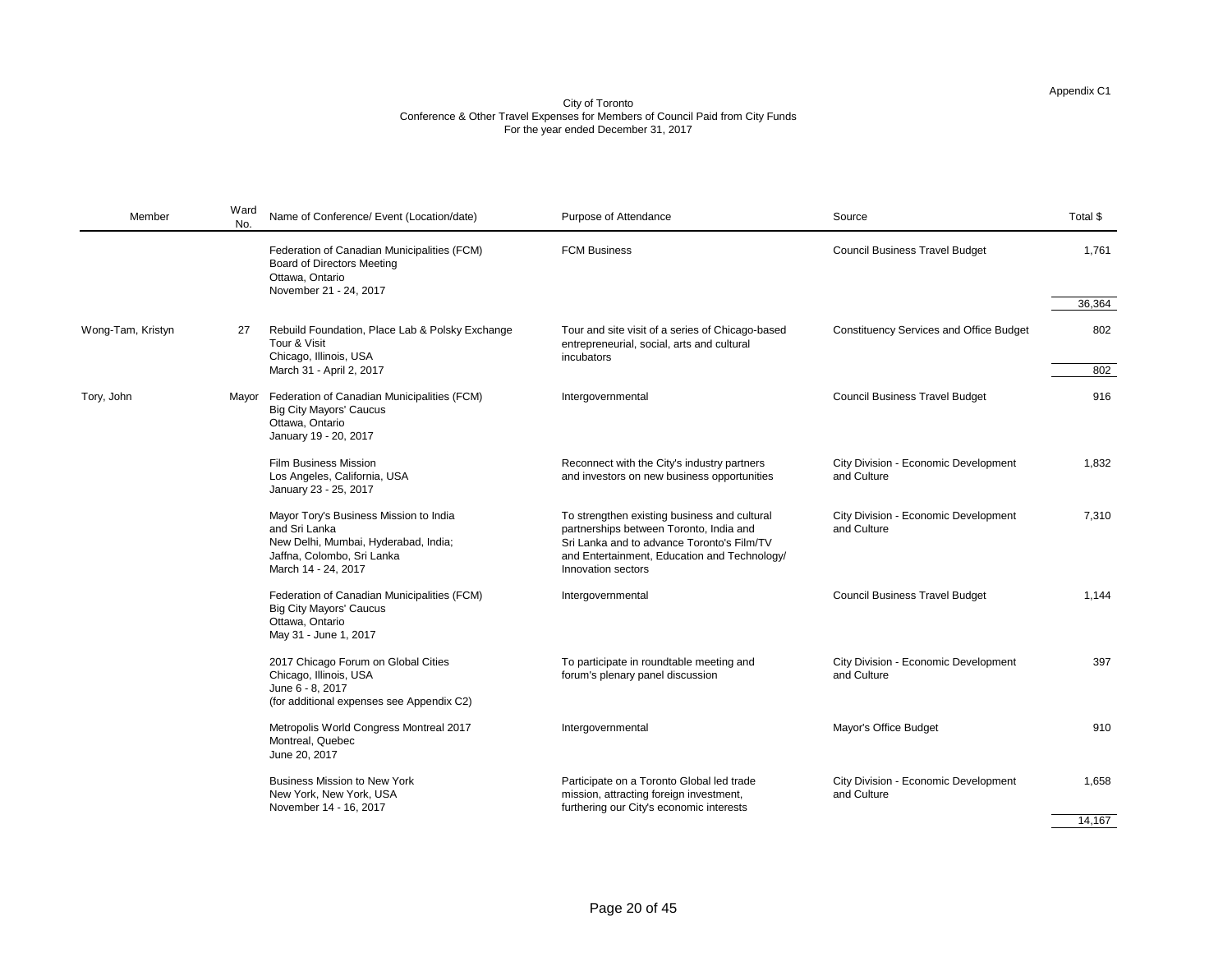| Membe | Ward<br>Name of Conference/ Event (Location/date)<br>No.<br>$\mathbf{r}$ and $\mathbf{r}$ and $\mathbf{r}$ and $\mathbf{r}$ and $\mathbf{r}$ and $\mathbf{r}$ and $\mathbf{r}$ and $\mathbf{r}$ and $\mathbf{r}$ and $\mathbf{r}$ and $\mathbf{r}$ and $\mathbf{r}$ and $\mathbf{r}$ and $\mathbf{r}$ and $\mathbf{r}$ and $\mathbf{r}$ and $\mathbf{r}$ and | Purpose of Attendance | Source | i otal \$ |
|-------|--------------------------------------------------------------------------------------------------------------------------------------------------------------------------------------------------------------------------------------------------------------------------------------------------------------------------------------------------------------|-----------------------|--------|-----------|
|-------|--------------------------------------------------------------------------------------------------------------------------------------------------------------------------------------------------------------------------------------------------------------------------------------------------------------------------------------------------------------|-----------------------|--------|-----------|

Notes:

| Source                                         | Total \$ |
|------------------------------------------------|----------|
|                                                |          |
| <b>GRAND TOTAL</b>                             | 169,466  |
|                                                |          |
| <b>Summary of Source</b>                       | Total    |
|                                                | \$       |
| <b>Council Business Travel Budget</b>          | 57,626   |
| <b>Constituency Services and Office Budget</b> | 19,159   |
| Mayor's Office Budget                          | 910      |
| <b>City Divisions</b>                          | 78,827   |
| Agency/Corporation -                           | 12,944   |
|                                                |          |
| <b>GRAND TOTAL</b>                             | 169,466  |

- 1. Business travel and conferences expenditures for Members of Council are subject to the Constituency Services and Office Budget Policy approved by Council at its meeting on July 11, 12, and 13, 2012 (EXE21.9), unless otherwise specified.
- 2. Councillors Josh Colle, Mary Fragedakis, Mike Layton, Giorgio Mammoliti, Pam McConnell and Michael Thompson were Board or Committee Members of FCM in 2017.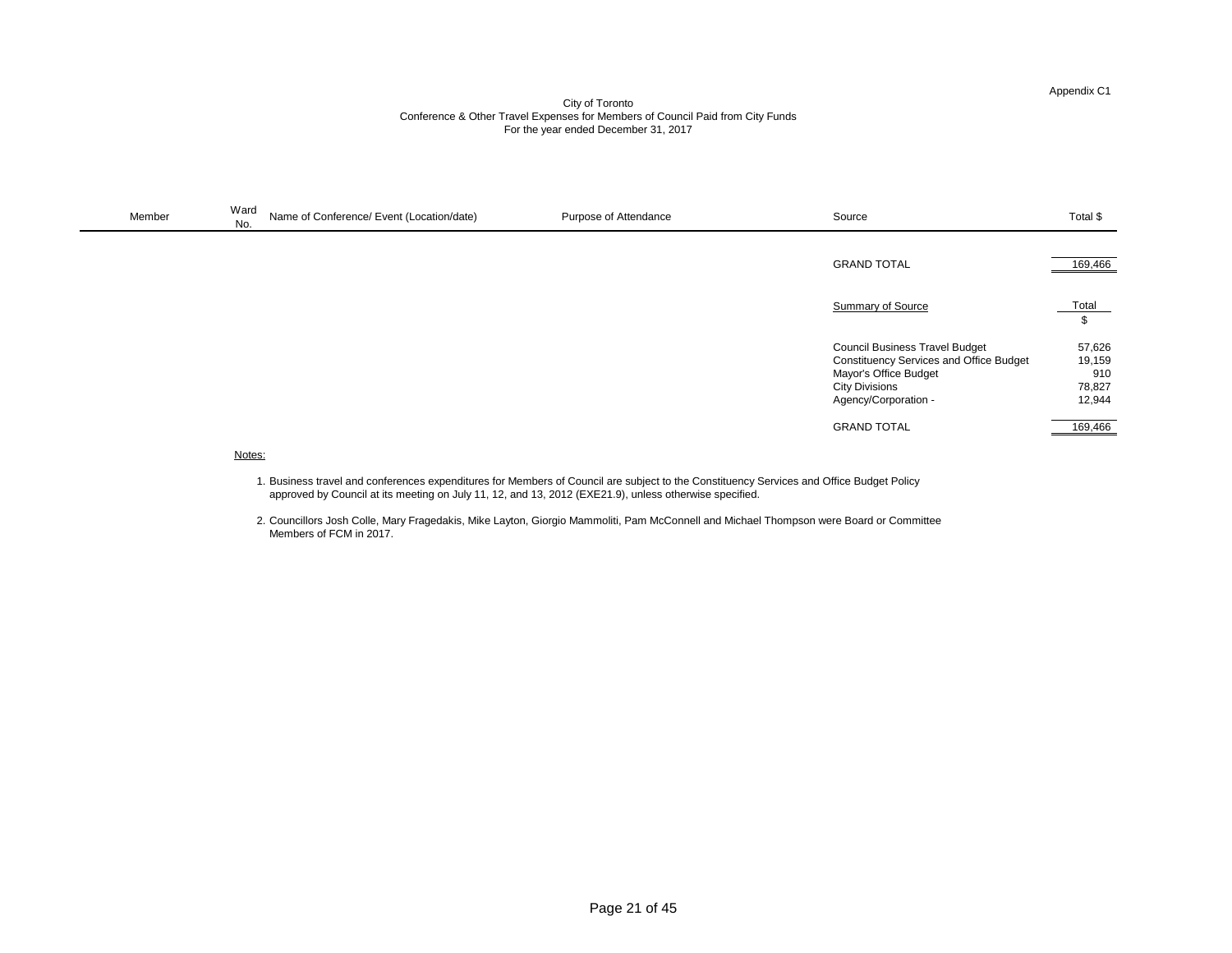| Member              | Ward<br>No. | Name of Conference/ Event (Location/date)                                                                                  | Purpose of Attendance                                                                     | Source                                                                                                                                                    | Total \$ |
|---------------------|-------------|----------------------------------------------------------------------------------------------------------------------------|-------------------------------------------------------------------------------------------|-----------------------------------------------------------------------------------------------------------------------------------------------------------|----------|
| Carroll, Shelley    | 33          | Zero Waste Conference<br>A Future Without Waste<br>Vancouver, British Columbia<br>October 29 - November 1, 2017            | Moderator for Panel at Zero Waste<br>Conference                                           | Other External Bodies (Non-Affiliated) - (See Note 2)<br><b>Metro Vancouver</b>                                                                           | 2,226    |
|                     |             |                                                                                                                            |                                                                                           |                                                                                                                                                           | 2,226    |
| Fragedakis, Mary    | 29          | <b>Bring Food Home Conference</b><br>Ottawa, Ontario<br>October 26 - 28, 2017                                              | <b>Conference Speaker</b>                                                                 | Other External Bodies (Non-Affiliated) - (See Note 2)<br><b>Sustain Ontario</b>                                                                           | 200      |
|                     |             |                                                                                                                            |                                                                                           |                                                                                                                                                           | 200      |
| Kelly, Norman       | 40          | World Council of City Data (WCCD)<br><b>Global Cities Summit 2017</b><br>Dubai, United Arab Emirates<br>March 4 - 11, 2017 | Mayor's designate at Summit                                                               | Other External Bodies (Non-Affiliated) - (See Note 2)<br><b>Executive Council of Dubai</b>                                                                | 10,695   |
|                     |             | National News and Media Group Conference<br>Annual Conference and Trade Show<br>Tianjin, China<br>April 8 - 16, 2017       | To attend conference                                                                      | Other External Bodies (Non-Affiliated) - (See Note 2)<br>Gin Wan News & Media Group                                                                       | 4,857    |
|                     |             |                                                                                                                            |                                                                                           |                                                                                                                                                           | 15,552   |
| Minnan-Wong, Denzil | -34         | China International Cultural Industries Fair (ICIF)<br>Shenzhen, Guangzhou, Zhengzhou, China<br>May 12 - 21, 2017          | To attend ICIF and meet with government<br>officials in Guangzhou and Zhengzhou,<br>China | Other External Bodies (Non-Affiliated) - (See Note 2)<br>Zhengzhou Municipal People's Government &<br>Foreign Affairs of the Shenzhen People's Government | 9,313    |
|                     |             | 14th Turkey-Canada Joint Annual Conference<br>Istanbul, Turkey<br>October 8 - 10, 2017                                     | To attend conference                                                                      | Other External Bodies (Non-Affiliated) - (See Note 2)<br><b>Canada Turkey Business Council</b>                                                            | 163      |
|                     |             |                                                                                                                            |                                                                                           |                                                                                                                                                           | 9,476    |
| Robinson, Jaye      | 25          | Intelligent Transportation Systems (ITS)<br>World Congress 2017<br>Montreal, Quebec<br>October 29 - November 1, 2017       | Speaker at Smart Cities Seminar hosted<br>by Business Sweden                              | Other External Bodies (Non-Affiliated) - (See Note 2)<br><b>Business Sweden</b>                                                                           | 1,099    |
|                     |             |                                                                                                                            |                                                                                           |                                                                                                                                                           | 1,099    |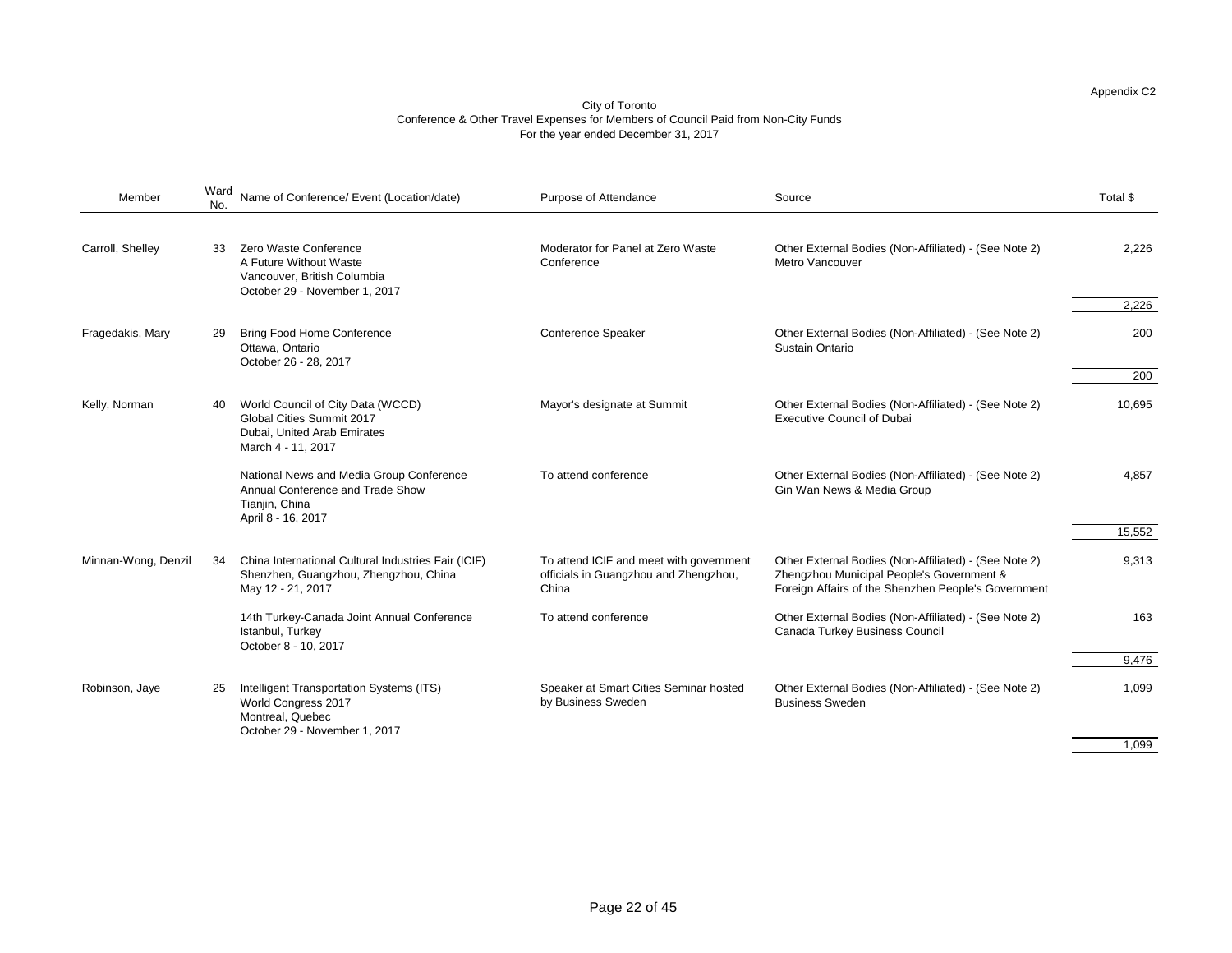| Member                                                                                                                                                                                                                                                                                                                                                                                                                                                                                                                                                                                                                                                                                                                                                                                                                                                                                              | No.                                                                                              | Name of Conference/ Event (Location/date) | Purpose of Attendance | Source                                                                                                     | Total \$        |
|-----------------------------------------------------------------------------------------------------------------------------------------------------------------------------------------------------------------------------------------------------------------------------------------------------------------------------------------------------------------------------------------------------------------------------------------------------------------------------------------------------------------------------------------------------------------------------------------------------------------------------------------------------------------------------------------------------------------------------------------------------------------------------------------------------------------------------------------------------------------------------------------------------|--------------------------------------------------------------------------------------------------|-------------------------------------------|-----------------------|------------------------------------------------------------------------------------------------------------|-----------------|
| Ward<br>Thompson, Michael<br>Federation of Canadian Municipalities (FCM)<br>To attend as the International<br>37<br>Caribbean Local Economic Development<br>Representative<br>Project (CARILED) Program Wrap-up<br>Kingston, Jamaica<br>February 8 - 14, 2017<br>China Mission for Innovation and Business Matching<br>Guest speaker to promote Toronto and<br>Hong Kong, Beijing, Shenzhen, Guangzhou, China<br>Canada China Club<br>encourage bi-lateral trade<br>April 8 - 14, 2017<br><b>World Strategic Forum</b><br>Guest speaker and panellist at<br>the Conference<br>Miami, Florida, USA<br>April 19 - 21, 2017<br>Mayor 2017 Chicago Forum on Global Cities<br>To participate in roundtable meeting and<br>Tory, John<br>Chicago, Illinois, USA<br>forum's plenary panel discussion<br>June 6 - 8, 2017<br><b>GRAND TOTAL</b><br><b>Summary of Source</b><br><b>GRAND TOTAL</b><br>Notes: | Other External Bodies (Affiliated) - (See Note 1)<br>Federation of Canadian Municipalities (FCM) | 1,803                                     |                       |                                                                                                            |                 |
|                                                                                                                                                                                                                                                                                                                                                                                                                                                                                                                                                                                                                                                                                                                                                                                                                                                                                                     |                                                                                                  |                                           |                       | Other External Bodies (Non-Affiliated) - (See Note 2)                                                      | 4,821           |
|                                                                                                                                                                                                                                                                                                                                                                                                                                                                                                                                                                                                                                                                                                                                                                                                                                                                                                     |                                                                                                  |                                           |                       | Other External Bodies (Non-Affiliated) - (See Note 2)<br>The International Forum of the Americas           | 1,670           |
|                                                                                                                                                                                                                                                                                                                                                                                                                                                                                                                                                                                                                                                                                                                                                                                                                                                                                                     |                                                                                                  |                                           |                       |                                                                                                            | 8,294           |
|                                                                                                                                                                                                                                                                                                                                                                                                                                                                                                                                                                                                                                                                                                                                                                                                                                                                                                     |                                                                                                  |                                           |                       | Other External Bodies (Non-Affiliated) - (See Note 2)<br>Chicago Council on Global Affairs                 | 1,443           |
|                                                                                                                                                                                                                                                                                                                                                                                                                                                                                                                                                                                                                                                                                                                                                                                                                                                                                                     |                                                                                                  |                                           |                       |                                                                                                            | 1,443           |
|                                                                                                                                                                                                                                                                                                                                                                                                                                                                                                                                                                                                                                                                                                                                                                                                                                                                                                     |                                                                                                  |                                           |                       |                                                                                                            | 38,290          |
|                                                                                                                                                                                                                                                                                                                                                                                                                                                                                                                                                                                                                                                                                                                                                                                                                                                                                                     |                                                                                                  |                                           |                       |                                                                                                            | Total \$        |
|                                                                                                                                                                                                                                                                                                                                                                                                                                                                                                                                                                                                                                                                                                                                                                                                                                                                                                     |                                                                                                  |                                           |                       | Other External Bodies (Affiliated) - (See Note 1)<br>Other External Bodies (Non-Affiliated) - (See Note 2) | 1,803<br>36,487 |
|                                                                                                                                                                                                                                                                                                                                                                                                                                                                                                                                                                                                                                                                                                                                                                                                                                                                                                     |                                                                                                  |                                           |                       |                                                                                                            | 38,290          |
|                                                                                                                                                                                                                                                                                                                                                                                                                                                                                                                                                                                                                                                                                                                                                                                                                                                                                                     |                                                                                                  |                                           |                       |                                                                                                            |                 |

- 1. Other external bodies (affiliated) are external organizations that the City of Toronto has appointees to their board, and they have reported actual expenses for Council appointees which are included in the summary of expenses in Attachment 1.
- 2. Other external bodies (non-affiliated) do not have Council appointees on their board. The amounts provided were reported to the Integrity Commissioner as per the Code of Conduct for Members of Council, and are not included in the summary of expenses in Attachment 1.
- 3. For additional expenses see Appendix C1.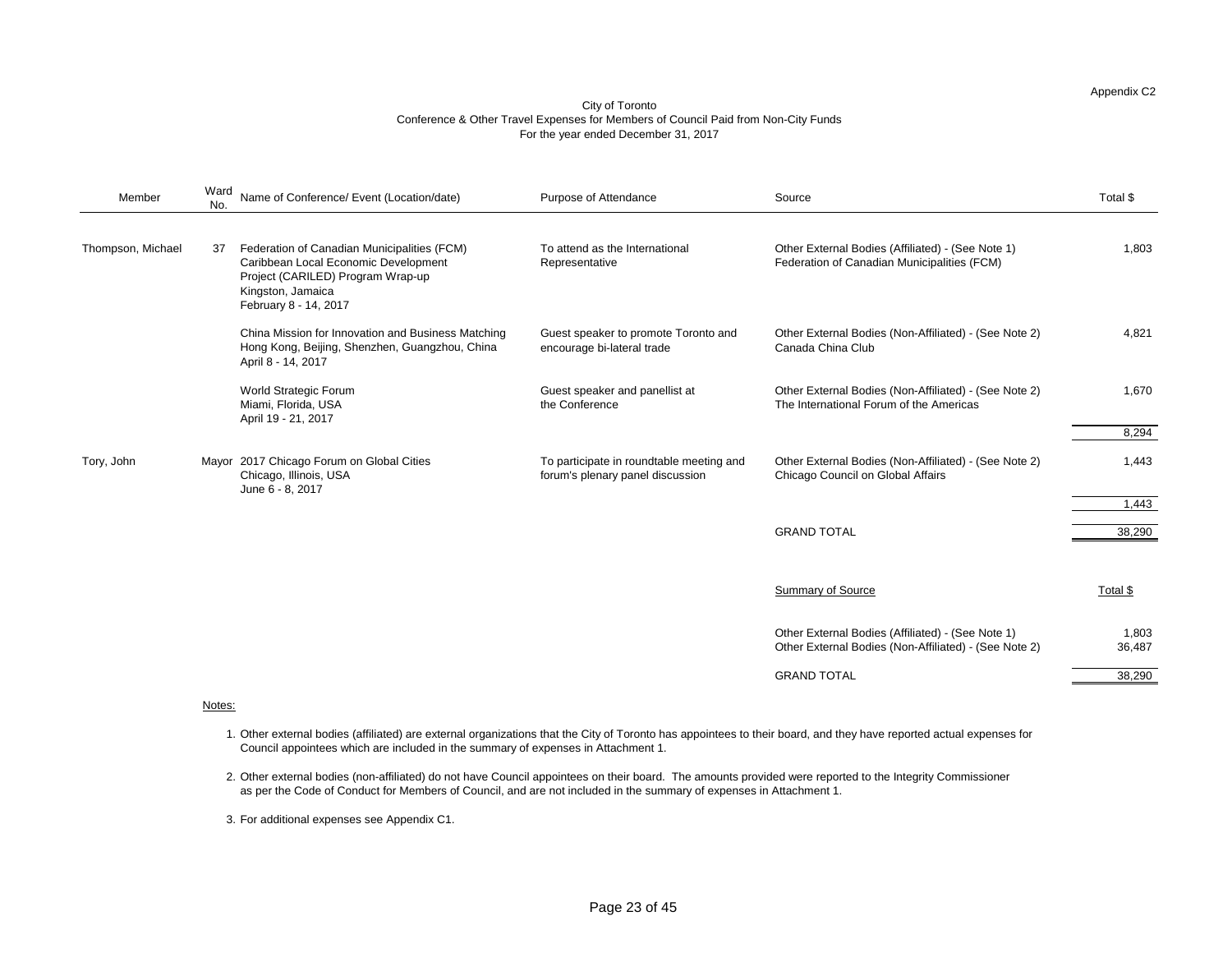$\frac{1}{318}$ 

| Member            | No. | Ward Member's Staff | Role                              | Name of Conference/ Event (Location/date)                                                                                                                                                                                                                                | <b>Purpose of Attendance</b>                                                                                                                                                                               | Source                                                     | Total \$ |
|-------------------|-----|---------------------|-----------------------------------|--------------------------------------------------------------------------------------------------------------------------------------------------------------------------------------------------------------------------------------------------------------------------|------------------------------------------------------------------------------------------------------------------------------------------------------------------------------------------------------------|------------------------------------------------------------|----------|
| Wong-Tam, Kristyr | 27  | Wong, Melissa       | <b>Executive Assistant</b>        | Rebuild Foundation, Place Lab & Polsky<br><b>Exchange Tour and Visit</b><br>Chicago, Illinois, USA<br>March 31 - April 2, 2017                                                                                                                                           | Tour & site visit of a series of<br>Chicago-based entrepreneurial, social,<br>arts and cultural incubators                                                                                                 | <b>Constituency Services and Office Budget</b>             | 818      |
|                   |     |                     |                                   |                                                                                                                                                                                                                                                                          |                                                                                                                                                                                                            |                                                            | 818      |
| Tory, John        |     | Mayor Agrell, Siri  | Director of Strategic Initiatives | Federation of Canadian Municipalities (FCM)<br><b>Big City Mayors' Caucus</b><br>Ottawa, Ontario<br>May 31 - June 1, 2017                                                                                                                                                | Intergovernmental                                                                                                                                                                                          | <b>Mayor's Office Budget</b>                               | 1,255    |
|                   |     |                     |                                   | <b>Business Mission to New York</b><br>New York City, New York, USA<br>November 14 - 16, 2017                                                                                                                                                                            | Participate on a Toronto Global led trade<br>mission, attracting foreign investment,<br>furthering our City's economic interests                                                                           | <b>City Division - Economic Development</b><br>and Culture | 1,832    |
|                   |     | Eby, Christopher    | <b>Chief of Staff</b>             | Federation of Canadian Municipalities (FCM)<br><b>Big City Mayors' Caucus</b><br>Ottawa, Ontario<br>January 19 - 20, 2017                                                                                                                                                | Intergovernmental                                                                                                                                                                                          | <b>Mayor's Office Budget</b>                               | 1,096    |
|                   |     |                     |                                   | <b>Collision Conference</b><br>New Orleans, Louisiana, USA<br>May 2 - 4, 2017                                                                                                                                                                                            | <b>Economic Development</b>                                                                                                                                                                                | <b>Mayor's Office Budget</b>                               | 2,017    |
|                   |     |                     |                                   | 2017 Chicago Forum on Global Cities<br>Chicago, Illinois, USA<br>June 6 - 8, 2017                                                                                                                                                                                        | Attend Chicago Mayor's Private Roundtable<br>meeting and Forum's discussion                                                                                                                                | <b>City Division - Economic Development</b><br>and Culture | 2,142    |
|                   |     |                     |                                   | <b>Metropolis World Congress Montreal 2017</b><br>Montreal, Quebec<br>June 20, 2017                                                                                                                                                                                      | Intergovernmental                                                                                                                                                                                          | <b>Mayor's Office Budget</b>                               | 1,005    |
|                   |     |                     |                                   | <b>Web Summit in Lisbon</b><br>Smart City Expo World Congress in Barcelona conference to Toronto, increase strength<br>Lisbon, Portugal; Barcelona, Spain<br>November 5 - 7, 2017<br>(Trip cancelled - Airfare cancellation charge)<br>and Accommodation non-refundable) | Attracting international technology<br>of cities, identify business opportunities<br>and establishpartnership                                                                                              | <b>City Division - Economic Development</b><br>and Culture | 1,565    |
|                   |     | Gupta, Vic          | <b>Principal Secretary</b>        | <b>Film Business Mission</b><br>Los Angeles, California, USA<br>January 23 - 26, 2017                                                                                                                                                                                    | Reconnect with the City's key industry<br>partners and investors and to pursue new<br>business opportunities                                                                                               | <b>City Division - Economic Development</b><br>and Culture | 4,121    |
|                   |     |                     |                                   | Mayor Tory's Business Mission to India<br>and Sri Lanka<br>New Delhi, Mumbai, Hyderabad, India;<br>Jaffna, Colombo, Sri Lanka<br>March 14 - 25, 2017                                                                                                                     | To strengthen existing business and cultural<br>partnerships between Toronto, India and<br>Sri Lanka and to advance Toronto's<br>Film/TV and Entertainment, Education and<br>Technology/Innovation sectors | <b>City Division - Economic Development</b><br>and Culture | 9,942    |

City of Toronto Council Staff Travel Expenses For the year ended December 31, 2017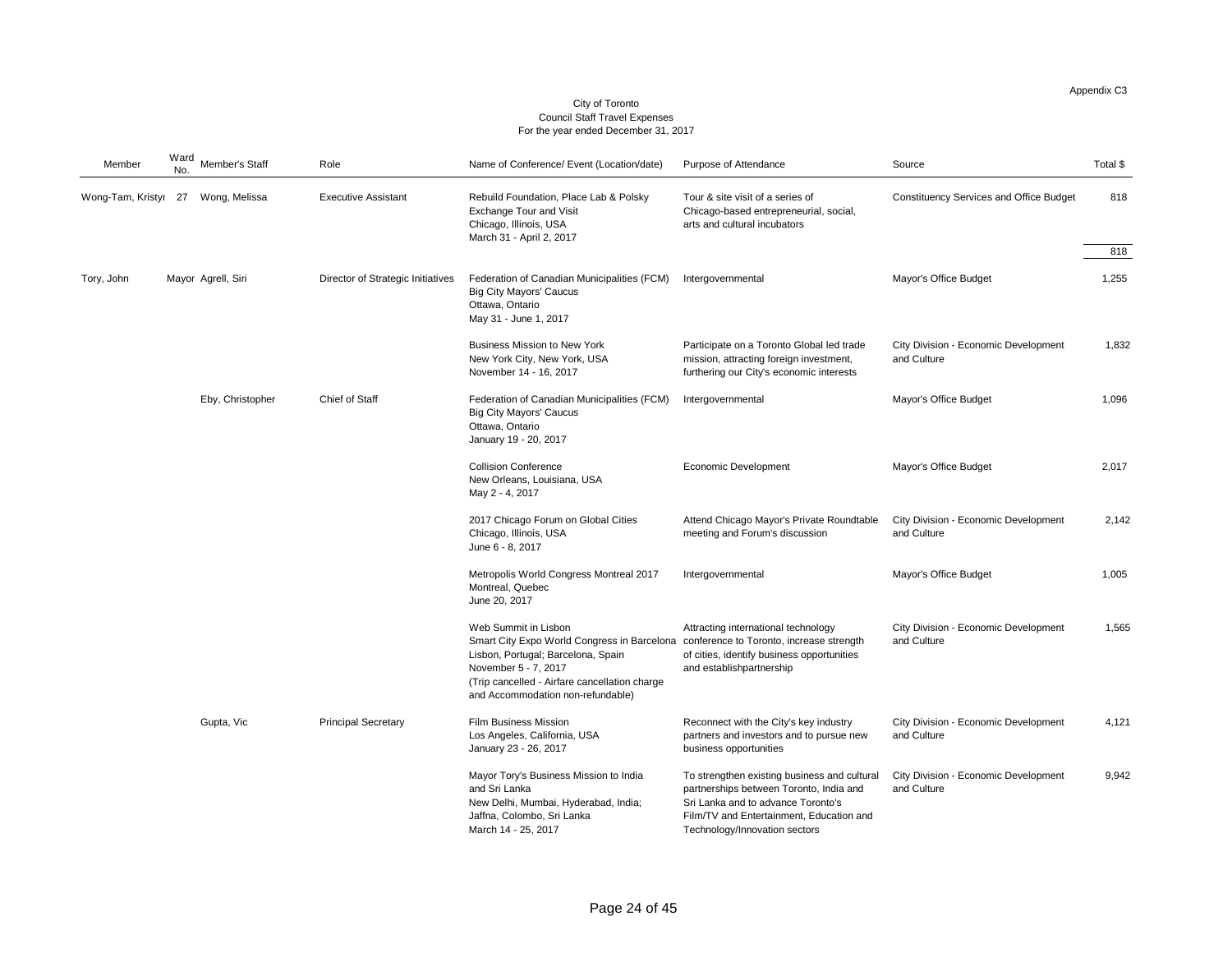### City of Toronto Council Staff Travel Expenses For the year ended December 31, 2017

| Cour                 |  |
|----------------------|--|
| For the y $\epsilon$ |  |

| <b>Member</b> | Ward<br><b>Member's Staff</b><br>No. | Role                                                 | Name of Conference/ Event (Location/date)                                                                                                           | <b>Purpose of Attendance</b>                                                                                                                                                                               | Source                                                                                                                                                                               | Total \$               |
|---------------|--------------------------------------|------------------------------------------------------|-----------------------------------------------------------------------------------------------------------------------------------------------------|------------------------------------------------------------------------------------------------------------------------------------------------------------------------------------------------------------|--------------------------------------------------------------------------------------------------------------------------------------------------------------------------------------|------------------------|
|               |                                      |                                                      | <b>Business Mission to New York</b><br>New York, New York, USA<br>November 14 - 16, 2017<br>(Trip cancelled - Airfare non-refundable)               | Participate on a Toronto Global led trade<br>mission, attracting foreign investment,<br>furthering our City's economic interests                                                                           | <b>City Division - Economic Development</b><br>and Culture                                                                                                                           | 301                    |
|               |                                      | Kamalavasan, Keerthana Senior Advisor, Communication | <b>Business Mission to New York</b><br>New York, New York, USA<br>November 14 - 16, 2017                                                            | Participate on a Toronto Global led trade<br>mission, attracting foreign investment,<br>furthering our City's economic interests                                                                           | <b>City Division - Economic Development</b><br>and Culture                                                                                                                           | 2,174                  |
|               |                                      |                                                      | Mayor Tory's Business Mission to India<br>and Sri Lanka<br>New Delhi, Mumbai, Hyderabad, India;<br>Jaffna, Colombo, Sri Lanka<br>March 8 - 25, 2017 | To strengthen existing business and cultural<br>partnerships between Toronto, India and<br>Sri Lanka and to advance Toronto's<br>Film/TV and Entertainment, Education and<br>Technology/Innovation sectors | <b>City Division - Economic Development</b><br>and Culture                                                                                                                           | 12,014                 |
|               | Nwogu, Amara                         | <b>Policy Advisor</b>                                | <b>Film Business Mission</b><br>Los Angeles, California, USA<br>January 23 - 25, 2017                                                               | Reconnect with the City's industry partners<br>and investors on new business opportunities and Culture                                                                                                     | <b>City Division - Economic Development</b>                                                                                                                                          | 2,744                  |
|               |                                      |                                                      | 2017 Chicago Forum on Global Cities<br>Chicago, Illinois, USA<br>June 6 - 8, 2017                                                                   | Attend Chicago Mayor's Private Roundtable<br>meeting and Forum's discussion                                                                                                                                | <b>City Division - Economic Development</b><br>and Culture                                                                                                                           | 2,434                  |
|               |                                      |                                                      |                                                                                                                                                     |                                                                                                                                                                                                            | <b>GRAND TOTAL</b>                                                                                                                                                                   | 45,460                 |
|               |                                      |                                                      |                                                                                                                                                     |                                                                                                                                                                                                            | <b>Summary of Source</b>                                                                                                                                                             | $Total$                |
|               |                                      |                                                      |                                                                                                                                                     |                                                                                                                                                                                                            | <b>Council Business Travel Budget</b><br><b>Constituency Services and Office Budget</b><br><b>Mayor's Office Budget</b><br><b>City Divisions</b><br><b>Agencies and Corporations</b> | 818<br>5,373<br>39,269 |

GRAND TOTAL 45,460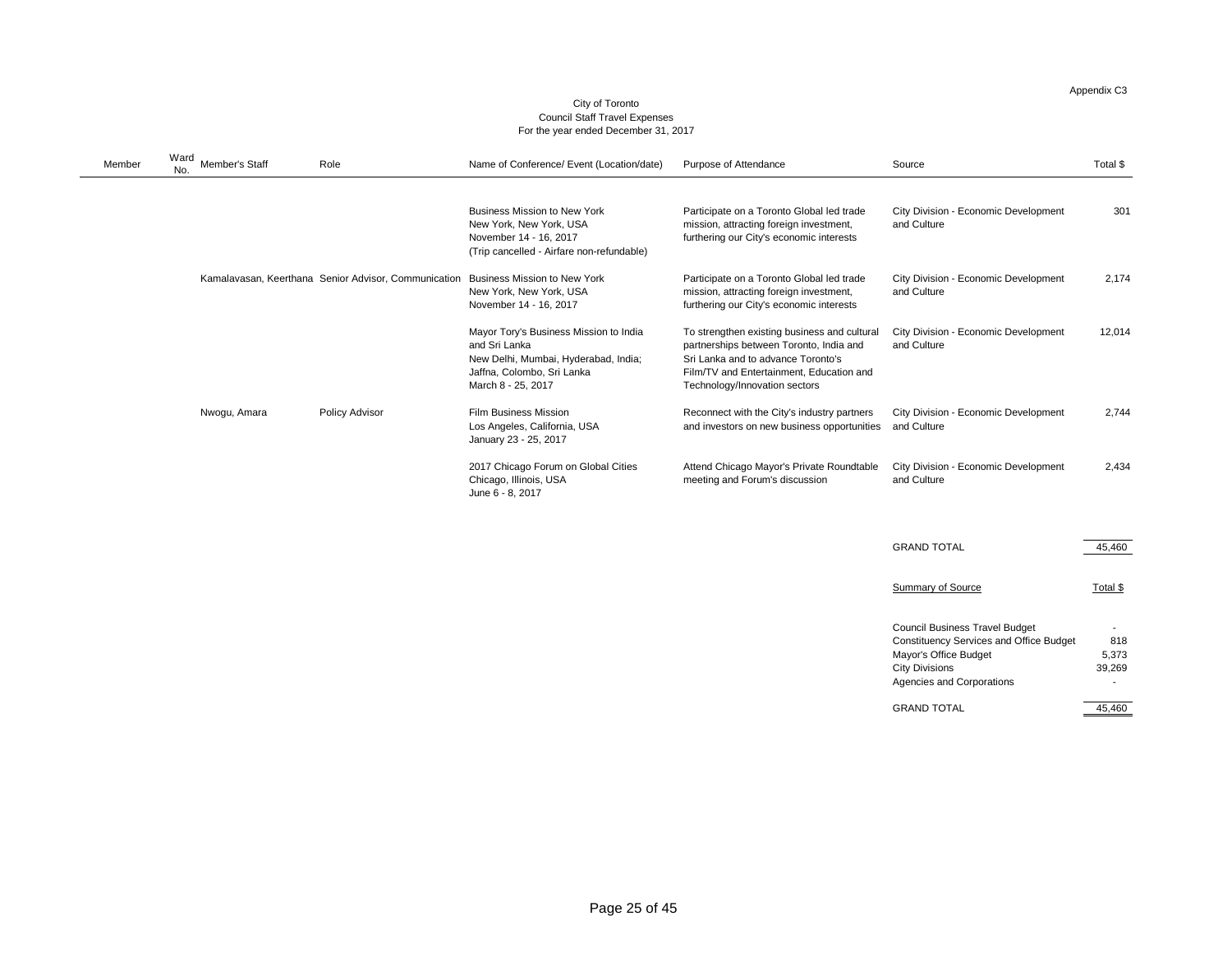#### Appendix D

#### City of Toronto Expenses for Members of Council Charged to City Divisions For the year ended December 31, 2017

| Councillor          | Ward<br>No. | Travel/ Conference<br>(See Appendix C1) | <b>Staff Travel</b><br>(See Appendix C3) | <b>Total Expenses</b> |
|---------------------|-------------|-----------------------------------------|------------------------------------------|-----------------------|
|                     |             | \$                                      | \$                                       | \$                    |
| Colle, Josh         | 15          | 1,434                                   |                                          | 1,434                 |
| Crisanti, Vincent   | 1           | 4,754                                   |                                          | 4,754                 |
| Holland, Michelle   | 35          | 17,422                                  |                                          | 17,422                |
| Minnan-Wong, Denzil | 34          | 3,939                                   |                                          | 3,939                 |
| Robinson, Jaye      | 25          | 1,955                                   |                                          | 1,955                 |
| Shan, Neethan       | 42          | 8,128                                   |                                          | 8,128                 |
| Thompson, Michael   | 37          | 29,998                                  |                                          | 29,998                |
| Tory, John          | Mayor       | 11,197                                  | 39,269                                   | 50,466                |
|                     |             | 78,827                                  | 39,269                                   | 118,096               |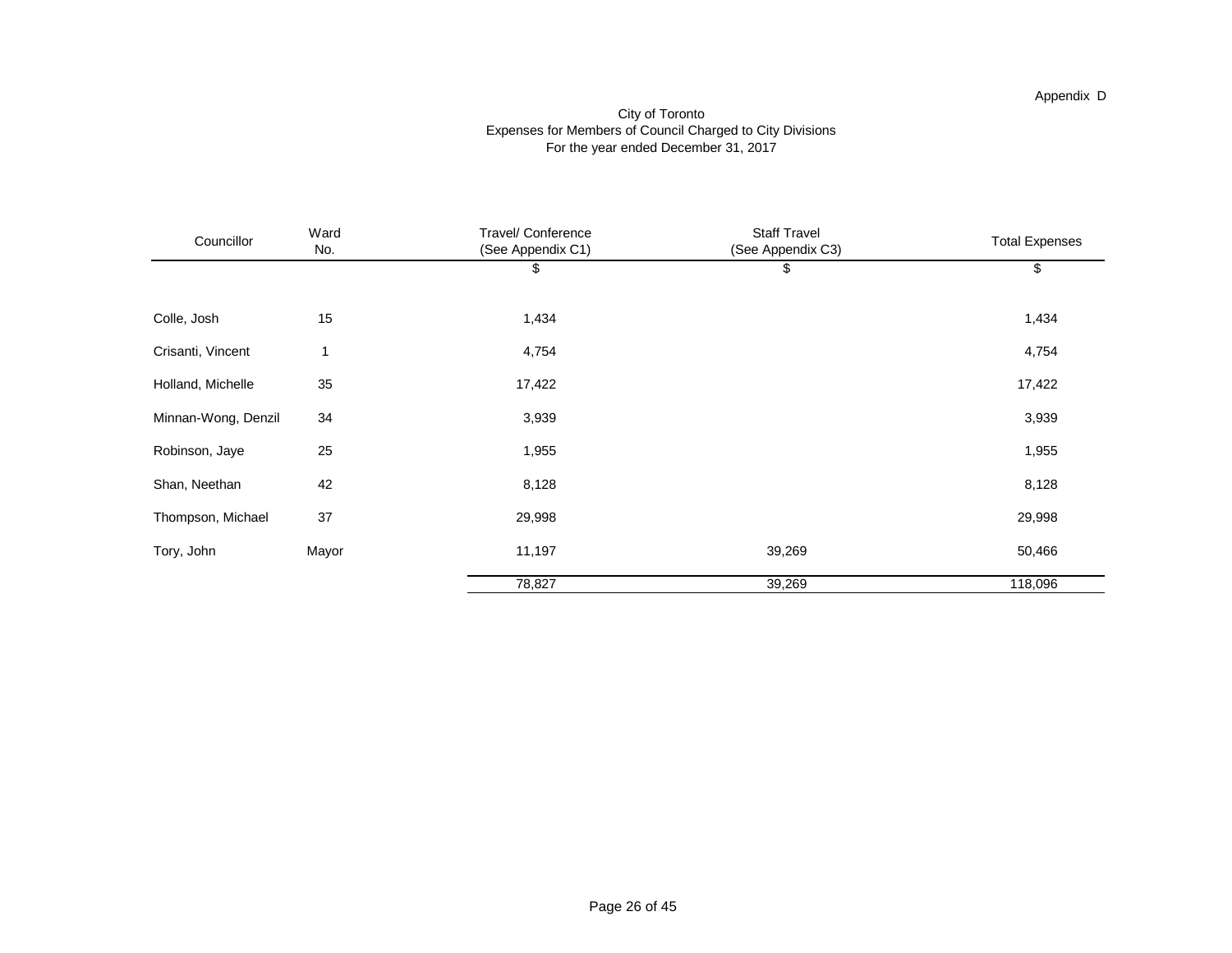| Other   | Total    |
|---------|----------|
|         | Expenses |
| \$      | \$       |
|         | 287      |
|         | 743      |
| 40      | 40       |
|         | 1,485    |
| 100,000 | 105,302  |
| 40      | 40       |
|         | 550      |
|         | 0        |
| 40      | 40       |
| 40      | 260      |
|         | 3,081    |
| 1,336   | 1,336    |
|         | 165      |
|         | 165      |
|         | 2,872    |
|         | 83       |
|         | 272      |
|         | 1,803    |
| 101,496 | 118,524  |

| Councillor            |          | Ward No.       | Remuneration | Kilometrage | Travel/Conference<br>(See Appendices<br>C1, C2 | Other    | Total<br><b>Expense</b> |
|-----------------------|----------|----------------|--------------|-------------|------------------------------------------------|----------|-------------------------|
|                       |          |                | $\mathbb S$  | \$          | \$                                             | \$       | \$                      |
| Ainslie, Paul         |          | 43             | 260          | 83          | 204                                            |          | 287                     |
| Augimeri, Maria       | (Note 2) | $9\,$          | 4,677        | 743         |                                                |          | 743                     |
| Bailão, Ana           |          | 18             |              |             |                                                | 40       | 40                      |
| Carroll, Shelley      |          | 33             |              |             | 1,485                                          |          | 1,485                   |
| Colle, Josh           |          | 15             |              |             | 5,302                                          | 100,000  | 105,302                 |
| Cressy, Joe           |          | 20             |              |             |                                                | 40       | 40                      |
| Crisanti, Vincent     |          |                | 1,776        | 550         |                                                |          | 550                     |
| De Baeremaeker, Glenn | (Note 3) | 38             | waived       | waived      |                                                |          |                         |
| Di Giorgio, Frank     |          | 12             |              |             |                                                | 40       | 40                      |
| Ford, Michael         |          | $\overline{2}$ | 693          | 220         |                                                | 40       | 260                     |
| Fragedakis, Mary      |          | 29             |              |             | 3,081                                          |          | 3,081                   |
| Grimes, Mark          |          | 6              |              |             |                                                | 1,336    | 1,336                   |
| Karygiannis, Jim      | (Note 4) | 39             | waived       | 165         |                                                |          | 165                     |
| Mammoliti, Giorgio    |          |                | 606          | 165         |                                                |          | 165                     |
| Mihevc, Joe           |          | 21             |              |             | 2,872                                          |          | 2,872                   |
| Moeser, Ron           |          | 44             | 260          | 83          |                                                |          | 83                      |
| Perruzza, Anthony     |          | 8              | 1,386        | 272         |                                                |          | 272                     |
| Thompson, Michael     |          | 37             |              |             | 1,803                                          |          | 1,803                   |
|                       |          |                | 9,658        | 2,281       | 14,747                                         | 101,496  | 118,524                 |
|                       |          |                | (Note 1)     |             |                                                | (Note 5) |                         |

**Notes** 

- 3. Waived per diem remuneration and kilometrage payments.
- 4. Waived per diem remuneration.
- 5. Other Expenses include:
	- TTC Chair's staff and office expenses of \$100,000 paid by the Toronto Transit Commission.
	- Membership fee of \$160 paid by Toronto Community Housing Corporation at \$40 per member.
	- Wireless services of \$1,336 paid by Exhibition Place, Board of Governors.

2. Donated per diem remuneration and kilometrage payment entitlements received from the Toronto and Region Conservation Authority to The Living City Foundation.

1. The remuneration was paid by the following organizations:

- Toronto and Region Conservation Authority paid a per diem of \$86.62 per meeting for a total of \$9,658. - Housing Services Corporation. Total \$0.

#### Appendix E

### City of Toronto Remuneration and Expenses of Members of Council Paid by Agencies, Corporations and Other Bodies For the Year Ended December 31, 2017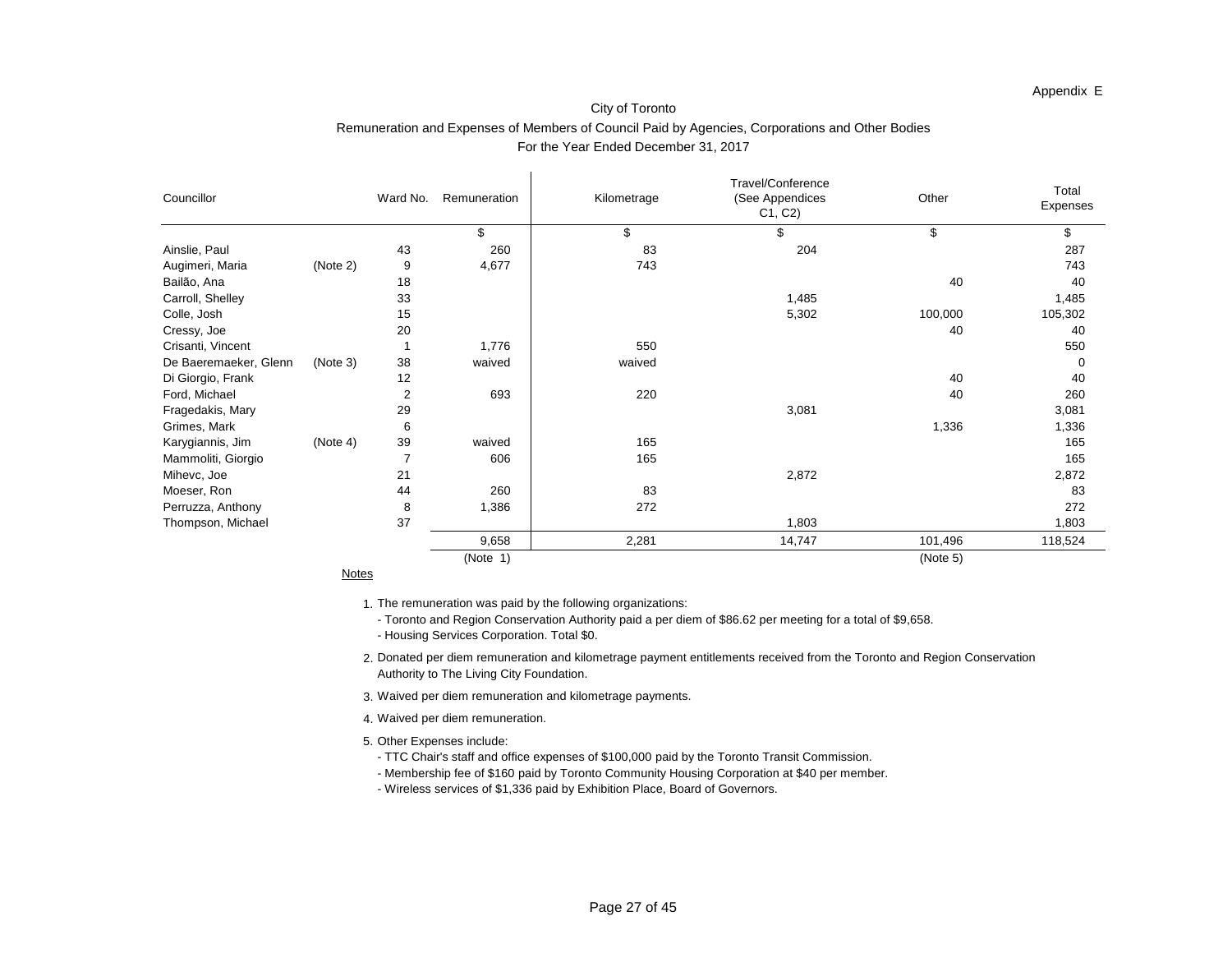#### City of Toronto Mayor's Office Expenses For the period ending December 31, 2017

|                  | Salaries &<br><b>Benefits</b> | Office<br>Equipment &<br><b>Supplies</b> | Transportation,<br>Kilometrage &<br>Parking | Communication | Telecom<br>Services | <b>Business</b><br>Meeting<br>Expenses | Advertising &<br>Promotion | Professional &<br>Technical<br>Services | Travel (See<br>Appendix C) Expenses Recoveries | Other                    | Other                    | Total<br>Office<br>Expenses | Total     |
|------------------|-------------------------------|------------------------------------------|---------------------------------------------|---------------|---------------------|----------------------------------------|----------------------------|-----------------------------------------|------------------------------------------------|--------------------------|--------------------------|-----------------------------|-----------|
|                  |                               |                                          |                                             |               |                     |                                        |                            |                                         |                                                |                          |                          |                             |           |
| J. Tory, Mayor   | 230,690                       |                                          |                                             |               |                     |                                        |                            |                                         | 910                                            |                          |                          | 910                         | 231,600   |
| Staff and Office | 1,837,732                     | 4,650                                    | 3,909                                       | 9,202         | 13,071              | 8,590                                  | 4,017                      |                                         | 5,373                                          |                          |                          | 48,812                      | 1,886,544 |
| <b>Total</b>     | 2,068,422                     | 4,650                                    | 3,909                                       | 9,202         | 13,071              | 8,590                                  | 4,017                      |                                         | 6,283                                          | $\overline{\phantom{0}}$ | $\overline{\phantom{0}}$ | 49,722                      | 2,118,144 |

#### Notes:

- 1. Mayor Tory has been provided with reports of expenses charged to his Operating Budget and the Council General Expense Budget. The reports were reviewed and approved.
- 2. City Council, at its meeting on July 11, 12 and 13, 2012 adopted EX21.9 'Policy Changes to Facilitate Councillor Operations' approving the following expenses paid from the Council General Expense Budget and Business Travel Budget:

| Telecom<br><b>Expenses</b> | Professional &<br>Technical<br><b>Services</b> | <b>Business Travel*</b> |  |
|----------------------------|------------------------------------------------|-------------------------|--|
|                            |                                                |                         |  |
| 148                        |                                                |                         |  |

\*See Appendix C for details on Business Travel

#### 3. Community Event Expenses funded by Donations

As per Executive Committee Report 22.6 titled "Report on Issues Arising Out of Operation of Members Code of Conduct and Complaint Protocol", from the Integrity Commissioner, approved by Toronto City Council at its meeting on July 15, 16 and 17, 2008, Members of Council are permitted to accept sponsorships and donations for Council Member-Organized Community Events but limits such donations to \$10,000 (in cash or in-kind) for all events per year. In 2017, donations received are as follows:

| <b>Donations Received</b> |      |                                                   |               |
|---------------------------|------|---------------------------------------------------|---------------|
| In-kind                   | Cash | Event Sponsored                                   | Date of Event |
|                           |      |                                                   |               |
| 901                       |      | Mayor Tory's International Day Against Homophobia | May 17, 2017  |
|                           |      | & Transphobia Breakfast                           |               |
| 4,000                     |      | Pride Month Kick-Off Flag Raising                 | May 31, 2017  |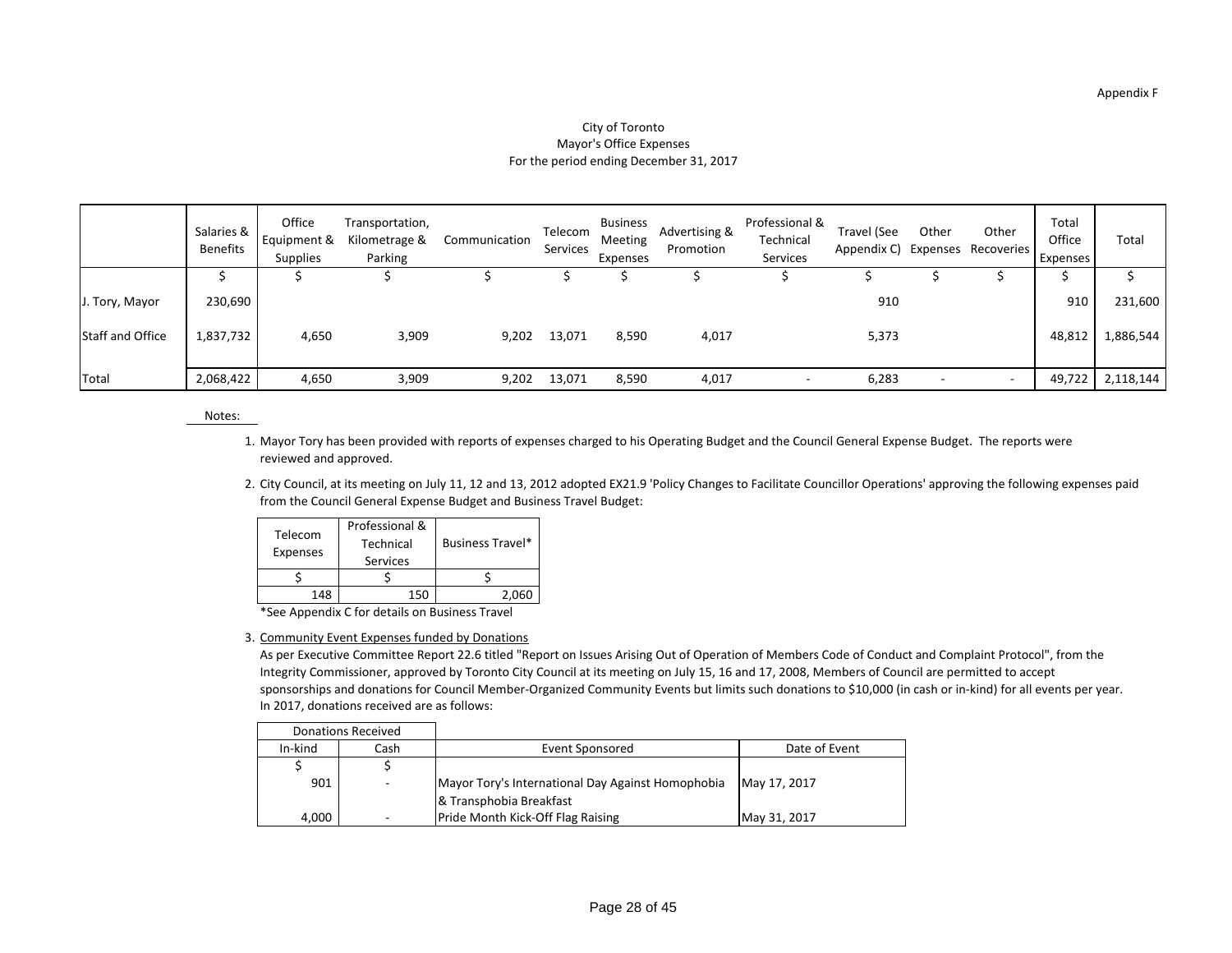Note: Members of Council are indicated by a single asterisk (\*). The authority for these payments is shown on Appendix H (Section B).

| Agencies, Corporations and Other Bodies   | Remuneration as Board<br>Member | Expenses |
|-------------------------------------------|---------------------------------|----------|
|                                           | \$                              | \$       |
| <b>Arenas</b>                             |                                 |          |
| George Bell Arena                         | $\operatorname{nil}$            | nil      |
| Larry Grossman Forest Hill Memorial Arena | nil                             | nil      |
| Leaside Memorial Community Gardens        | nil                             | nil      |
| McCormick Arena                           | nil                             | nil      |
| Moss Park Arena                           | nil                             | nil      |
| North Toronto Memorial Arena              | nil                             | nil      |
| Ted Reeve Community Arena                 | nil                             | nil      |
| William H. Bolton Arena                   | nil                             | nil      |
| Administrative Penalty Tribunal           |                                 |          |
| R. Austin                                 | 1,400                           | nil      |
| S. Beri                                   | 1,200                           | nil      |
| D. Black                                  | 1,200                           | nil      |
| D. Boudreau                               | 1,400                           | nil      |
| D. Boyer                                  | 1,000                           | nil      |
| C. Daniel                                 | 1,200                           | nil      |
| S. Driesel                                | 1,600                           | nil      |
| J. Foot                                   | 1,200                           | nil      |
| C. Gaster                                 | 1,600                           | nil      |
| C. Gural                                  | 1,200                           | nil      |
| M. Jiwan                                  | 1,200                           | nil      |
| K. Kelly                                  | 1,800                           | nil      |
| S. Makuch                                 | 800                             | nil      |
| R. Montgomery                             | 1,200                           | nil      |
| N. Mulima                                 | 1,400                           | nil      |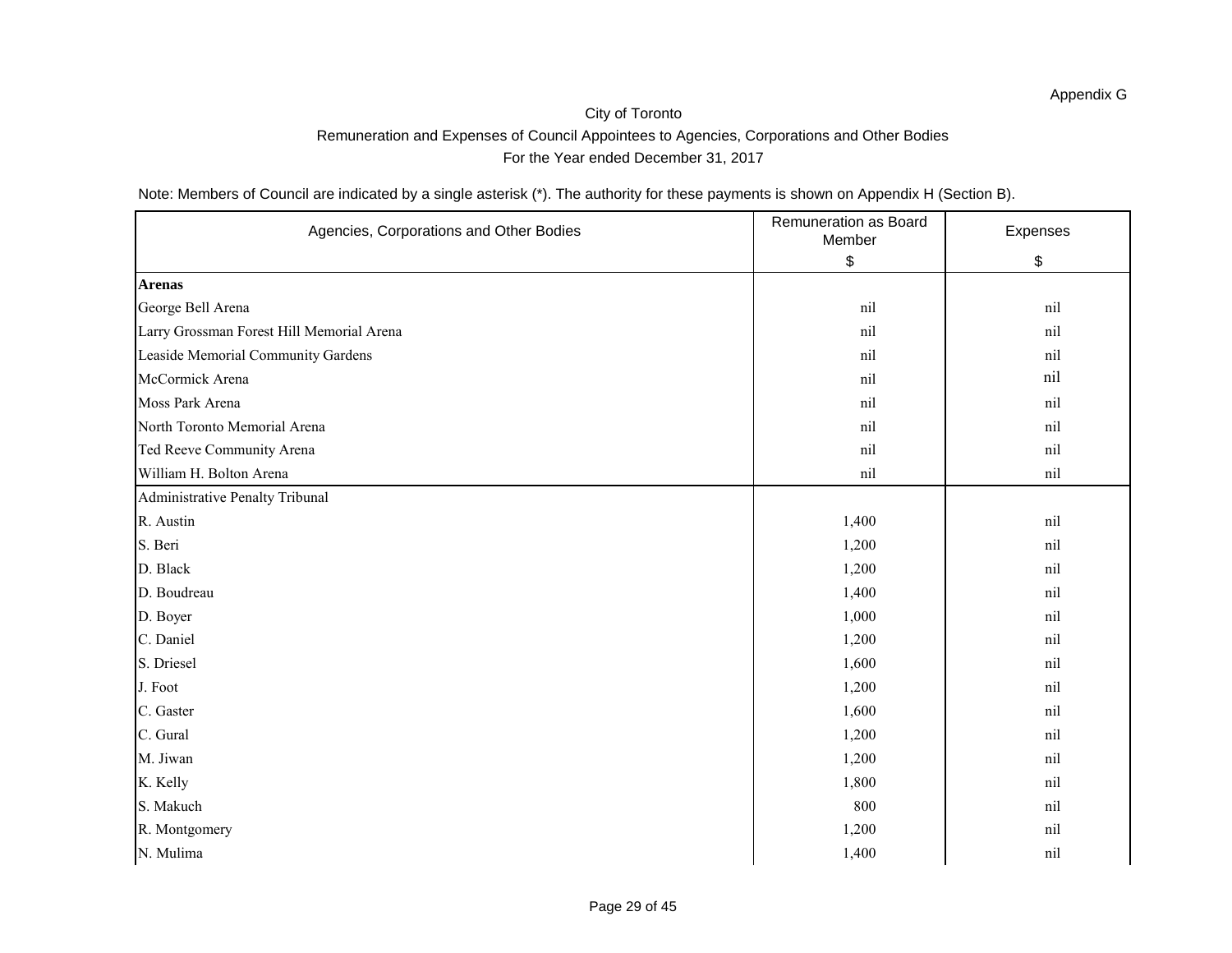Note: Members of Council are indicated by a single asterisk (\*). The authority for these payments is shown on Appendix H (Section B).

| Agencies, Corporations and Other Bodies          | <b>Remuneration as Board</b><br>Member | Expenses |  |
|--------------------------------------------------|----------------------------------------|----------|--|
|                                                  | $\boldsymbol{\mathsf{S}}$              | \$       |  |
| $J.$ Ng                                          | 1,200                                  | nil      |  |
| S. Pinto                                         | 1,400                                  | nil      |  |
| A. Radhakant                                     | 1,000                                  | nil      |  |
| D. Ram                                           | 400                                    | nil      |  |
| V. Romero                                        | 1,200                                  | nil      |  |
| V. Scarmuzza                                     | 1,200                                  | nil      |  |
| F. Sima                                          | 1,200                                  | nil      |  |
| P. Sommerville                                   | 16,590                                 | nil      |  |
| S. Verkerk                                       | 1,400                                  | nil      |  |
| Art Gallery of Ontario                           | nil                                    | nil      |  |
| 70 Berkeley Street Community Centre              | nil                                    | nil      |  |
| <b>Build Toronto</b>                             |                                        |          |  |
| M. Bernstein                                     | 12,500                                 | nil      |  |
| N. Cohen                                         | 12,000                                 | nil      |  |
| D. Fotinos                                       | 10,500                                 | nil      |  |
| W. Fraser                                        | 12,500                                 | 221      |  |
| P. Sharpe                                        | 11,500                                 | nil      |  |
| W. Soliman                                       | 1,750                                  | nil      |  |
| M. Wertheim                                      | 13,500                                 | nil      |  |
| A. Wubbenhorst                                   | 10,500                                 | nil      |  |
| Campbell House (Sir William Campbell Foundation) | nil                                    | nil      |  |
| Canadian Film Centre                             | nil                                    | nil      |  |
| 192 Carlton Street (Second Mile Club)            | nil                                    | nil      |  |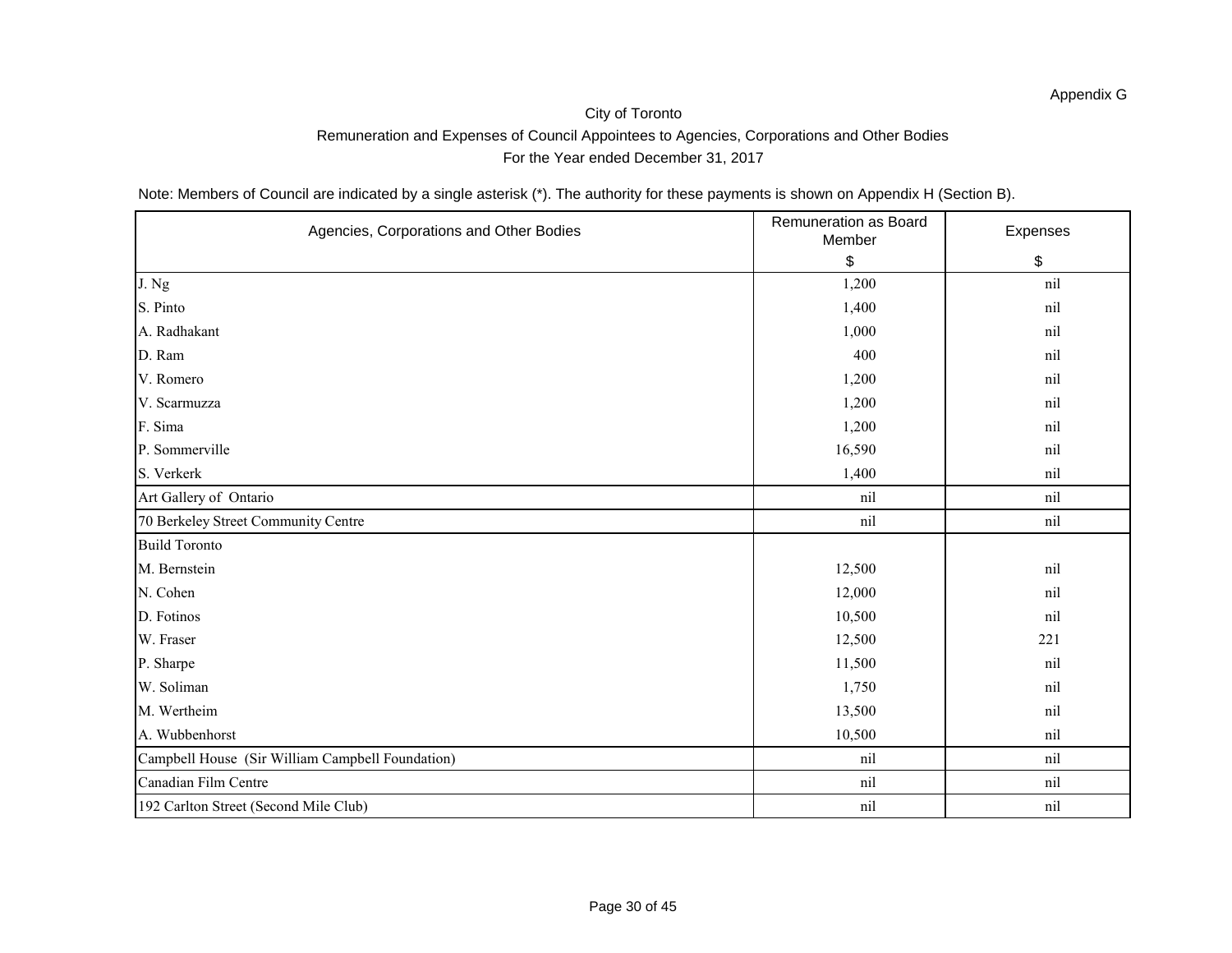Note: Members of Council are indicated by a single asterisk (\*). The authority for these payments is shown on Appendix H (Section B).

| Agencies, Corporations and Other Bodies | Remuneration as Board<br>Member | Expenses             |
|-----------------------------------------|---------------------------------|----------------------|
|                                         | \$                              | $\boldsymbol{\$}$    |
| Casa Loma Corporation                   | nil                             | $\operatorname{nil}$ |
| <b>Committee of Adjustment</b>          |                                 |                      |
| Etobicoke/York                          |                                 |                      |
| M. Clark                                | 1,750                           | $\boldsymbol{9}$     |
| D. Colbourne                            | 5,250                           | 321                  |
| D. Graham                               | 1,050                           | 366                  |
| D. Gulli                                | 8,750                           | 1,046                |
| M. McIver                               | 1,400                           | nil                  |
| D. Peacock                              | 700                             | nil                  |
| R. Ross                                 | 1,400                           | 135                  |
| E. Shepherd                             | 8,533                           | 2,093                |
| A. Smithies                             | 10,008                          | 2,114                |
|                                         |                                 |                      |
| North York                              |                                 |                      |
| N. Atarodi                              | 5,250                           | nil                  |
| D. Graham                               | 5,600                           | 1,664                |
| I. Lallouz                              | 5,342                           | 1,888                |
| D. Lett                                 | 3,930                           | 86                   |
| B. Levy                                 | 4,550                           | 152                  |
| W. McEachern                            | 5,250                           | 423                  |
| <b>B.</b> Mullock                       | 5,333                           | 31                   |
| R. Ross                                 | 6,992                           | 1,989                |
| N. Sankar                               | 5,417                           | 1,401                |
| G. Tonon                                | 5,600                           | 1,985                |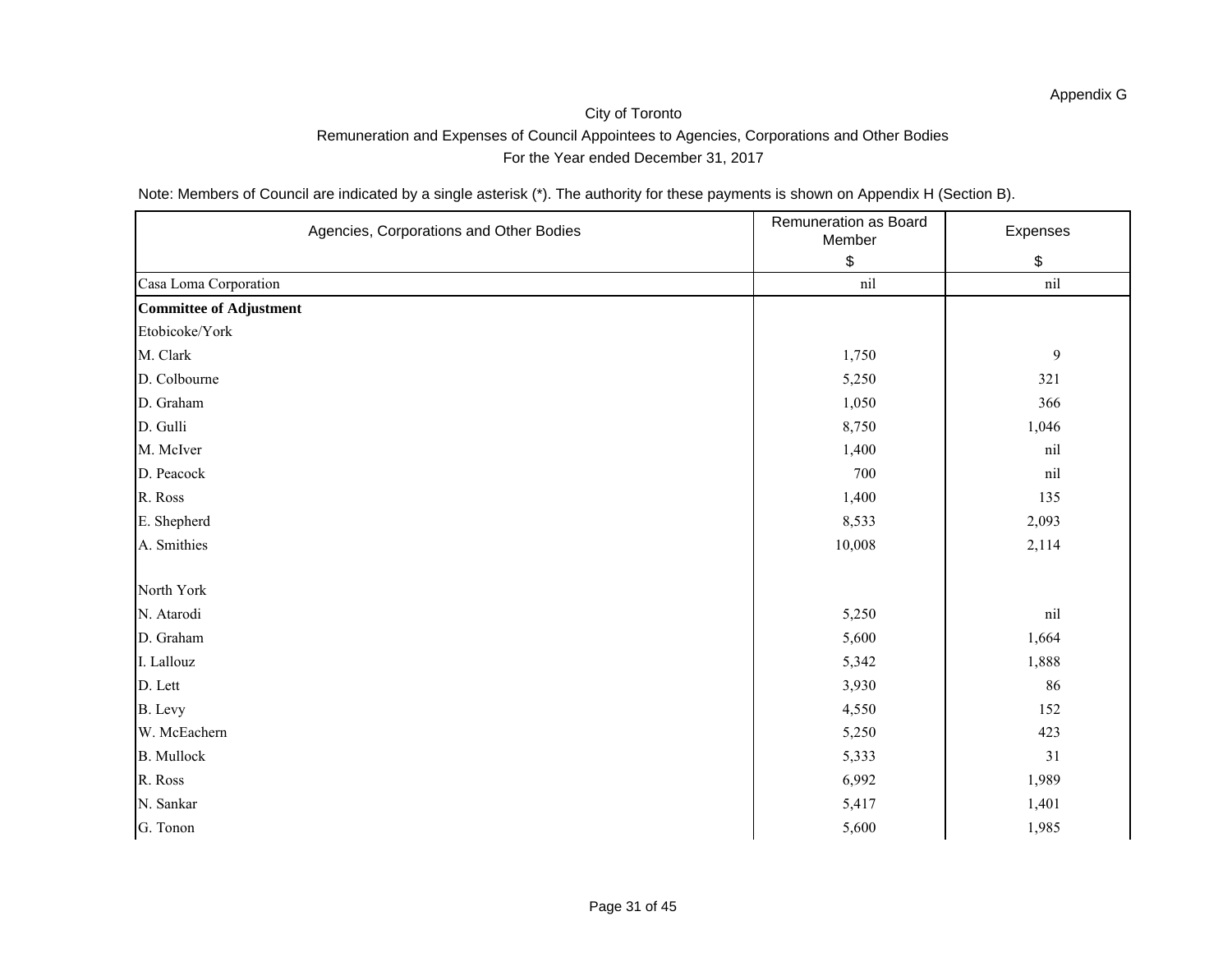Note: Members of Council are indicated by a single asterisk (\*). The authority for these payments is shown on Appendix H (Section B).

| Agencies, Corporations and Other Bodies | Remuneration as Board<br>Member | Expenses |  |
|-----------------------------------------|---------------------------------|----------|--|
|                                         | \$                              | \$       |  |
|                                         |                                 |          |  |
| Scarborough                             |                                 |          |  |
| E. Gajraj                               | 4,900                           | nil      |  |
| H. Kabir                                | 5,165                           | nil      |  |
| S. Karmali                              | 3,885                           | nil      |  |
| D. Peacock                              | 3,500                           | 1,773    |  |
| N. Salamon                              | 3,500                           | nil      |  |
| <b>Toronto and East York</b>            |                                 |          |  |
| A. Bednar                               | 3,850                           | nil      |  |
| E. Carlson                              | 6,408                           | nil      |  |
| M. Clark                                | 7,233                           | 282      |  |
| D. Granatstein                          | 6,717                           | 258      |  |
| J. Hayes                                | 4,200                           | 326      |  |
| C. Knipfel                              | 7,700                           | 145      |  |
| E. Modlinska                            | 5,250                           | 431      |  |
| N. Oomen                                | 6,758                           | 729      |  |
| W. Russell                              | 4,900                           | 477      |  |
| L. Valentini                            | 6,300                           | 452      |  |
| Committee of Revision                   | nil                             | nil      |  |
| <b>Community Centres</b>                |                                 |          |  |
| <b>Applegrove Community Complex</b>     | nil                             | nil      |  |
| Cecil Community Centre                  | nil                             | nil      |  |
| Central Eglinton Community Centre       | nil                             | nil      |  |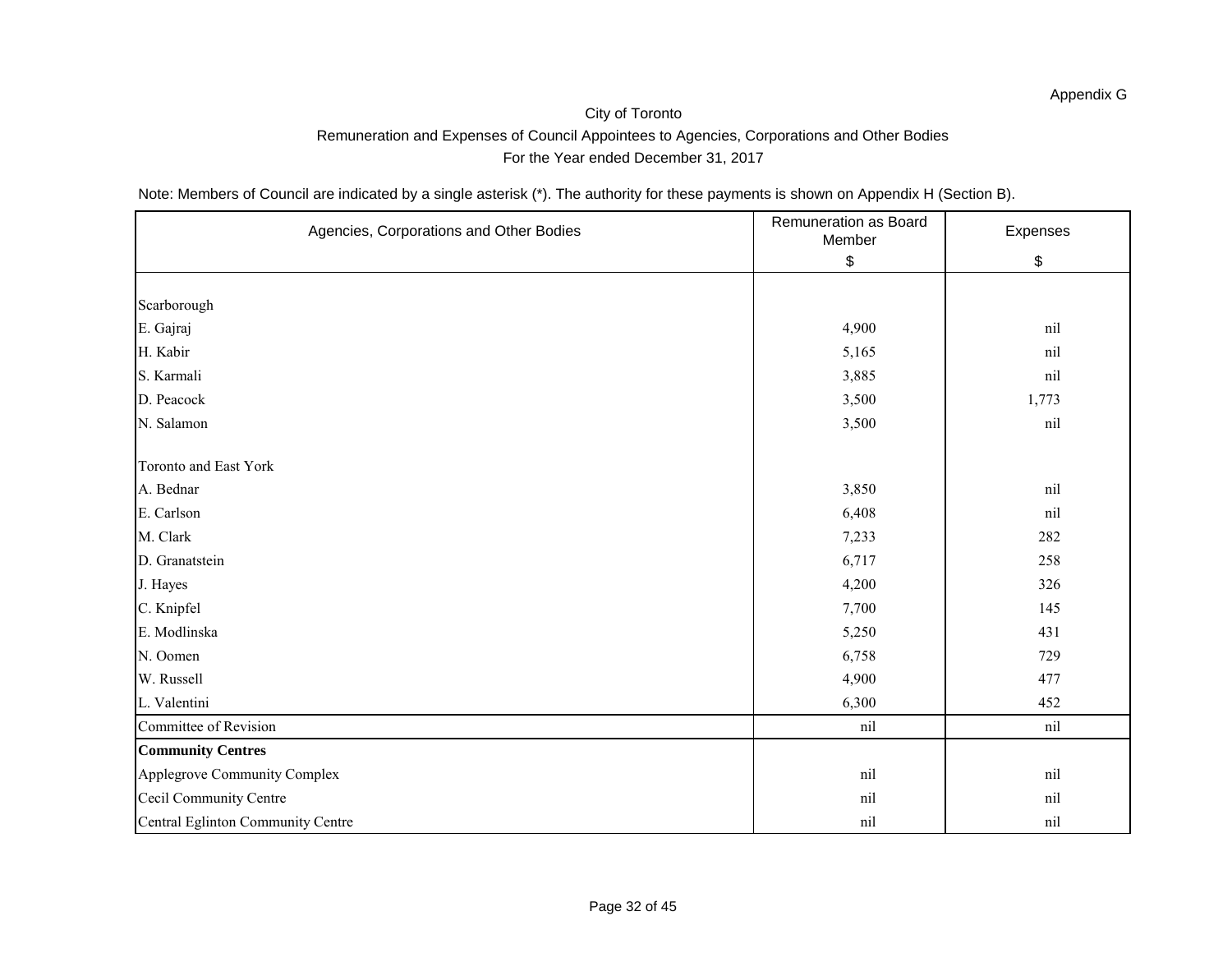Note: Members of Council are indicated by a single asterisk (\*). The authority for these payments is shown on Appendix H (Section B).

| Agencies, Corporations and Other Bodies                      | <b>Remuneration as Board</b><br>Member | Expenses |
|--------------------------------------------------------------|----------------------------------------|----------|
|                                                              | $\boldsymbol{\mathsf{S}}$              | \$       |
| 519 Church Street Community Centre                           | nil                                    | nil      |
| Community Centre 55                                          | nil                                    | nil      |
| Eastview Neighbourhood Community Centre                      | nil                                    | nil      |
| Ralph Thornton Community Centre                              | nil                                    | nil      |
| Scadding Court Community Centre                              | nil                                    | nil      |
| Swansea Town Hall Community Centre                           | nil                                    | nil      |
| Waterfront Neighbourhood Centre                              | nil                                    | nil      |
| Compliance Audit Committee                                   | nil                                    | nil      |
| Crescent Town Club Inc.                                      |                                        |          |
| K. Priestman                                                 | 350                                    | nil      |
| Design Exchange                                              | nil                                    | nil      |
| <b>Examination Board</b>                                     |                                        |          |
| A. Boyko                                                     | 4,672                                  | nil      |
| J. Cardwell                                                  | 3,689                                  | nil      |
| P. Kiernan                                                   | 3,935                                  | nil      |
| F. O'Reilly                                                  | 3,935                                  | nil      |
| D. Todd                                                      | 253                                    | nil      |
| C. Wright                                                    | 4,525                                  | nil      |
| <b>Exhibition Place</b>                                      |                                        |          |
| Canadian National Exhibition Association, Board of Directors | nil                                    | nil      |
| Canadian National Exhibition Association, Municipal Section  | nil                                    | nil      |
| Exhibition Place, Board of Governors                         |                                        |          |
| *M. Grimes                                                   | nil                                    | 1,336    |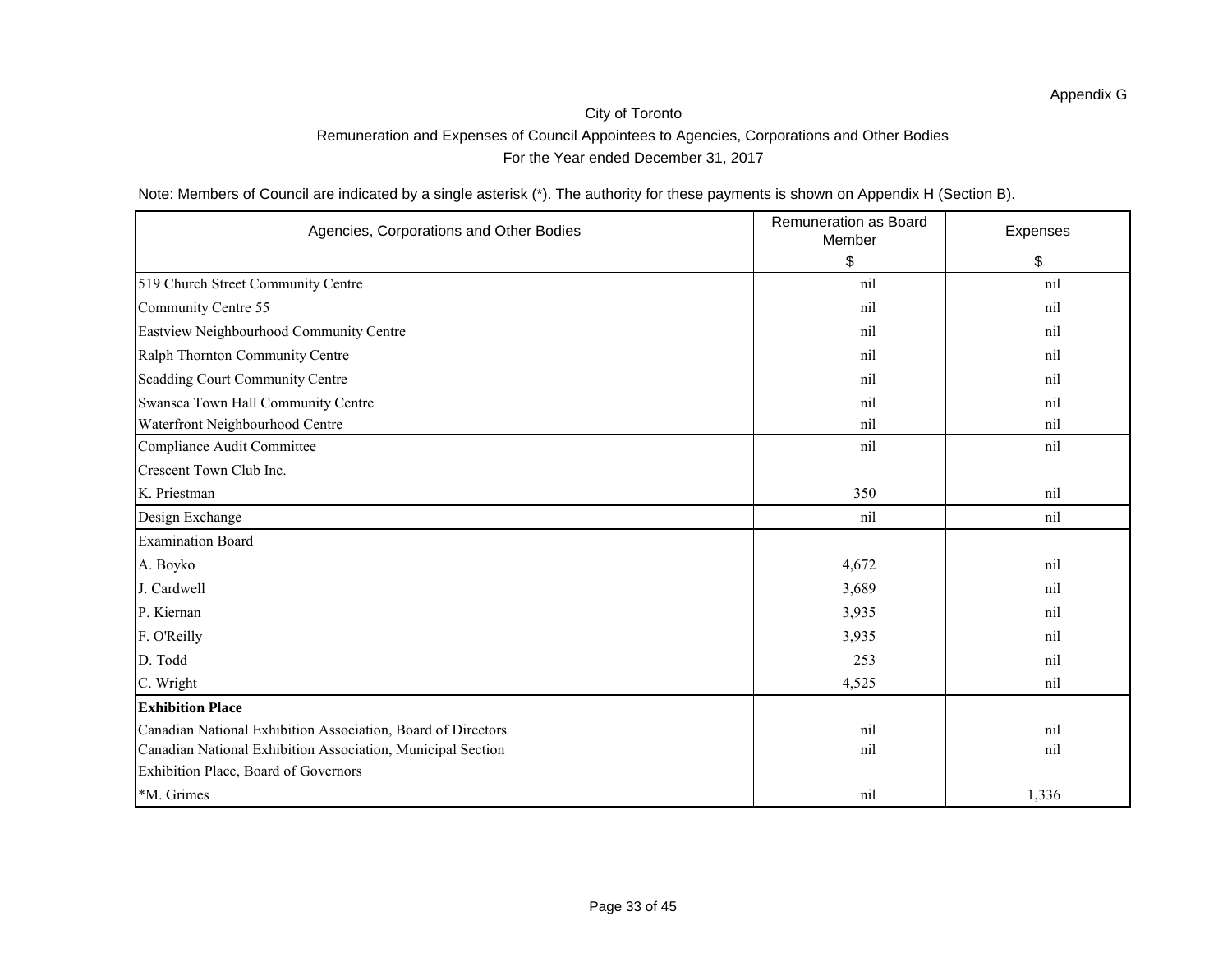## City of Toronto

### Remuneration and Expenses of Council Appointees to Agencies, Corporations and Other Bodies

For the Year ended December 31, 2017

Note: Members of Council are indicated by a single asterisk (\*). The authority for these payments is shown on Appendix H (Section B).

| Agencies, Corporations and Other Bodies                                             | <b>Remuneration as Board</b><br>Member | Expenses |
|-------------------------------------------------------------------------------------|----------------------------------------|----------|
|                                                                                     | \$                                     | \$       |
| Federation of Canadian Municipalities                                               | nil                                    | nil      |
| Golden Horseshoe Food and Farming Alliance                                          | nil                                    | nil      |
| Good Neighbour's Club                                                               | nil                                    | nil      |
| Greater Toronto Airports Authority Board                                            |                                        |          |
| W. D. Wilson                                                                        | 170,000                                | 37,870   |
| Note: Paid directly by GTAA Board                                                   |                                        |          |
| Greater Toronto Airports Authority Community Environment & Noise Advisory Committee | nil                                    | nil      |
| Greater Toronto Airports Authority Consultative Committee                           | nil                                    | nil      |
| Guild Renaissance Group                                                             | nil                                    | nil      |
| <b>Harbourfront Centre</b>                                                          | nil                                    | nil      |
| Heritage Toronto                                                                    | nil                                    | nil      |
| Hockey Hall of Fame                                                                 | nil                                    | nil      |
| Homes First Society                                                                 | nil                                    | nil      |
| Housing Services Corporation                                                        | nil                                    | nil      |
| Invest Toronto                                                                      | nil                                    | nil      |
| Lakeshore Arena Corporation                                                         | nil                                    | nil      |
| Local Appeal Body Nominating Panel                                                  |                                        |          |
| D. P. Emond                                                                         | 1,000                                  | nil      |
| L. Ma                                                                               | 500                                    | nil      |
| P. Robinson                                                                         | 1,000                                  | nil      |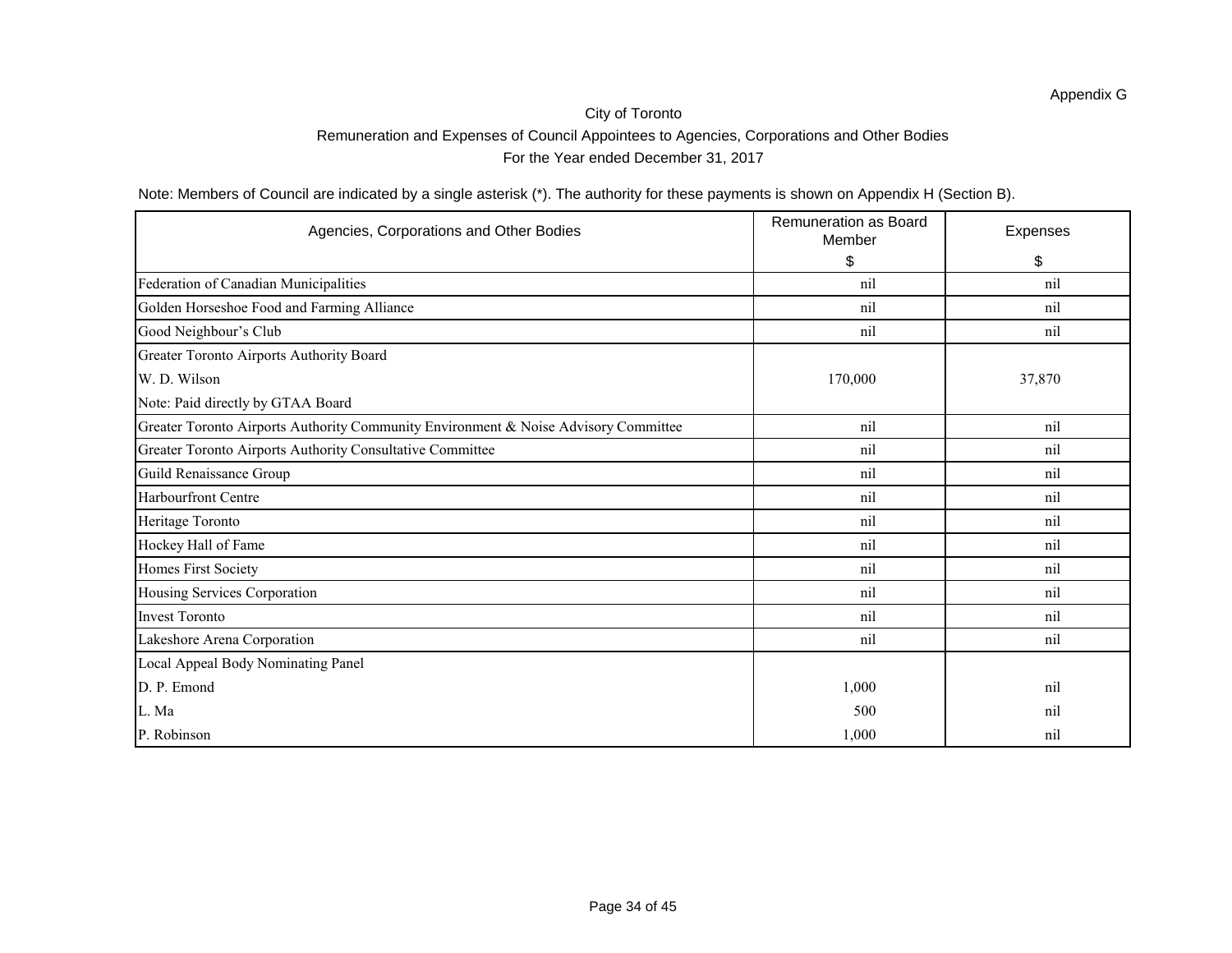Note: Members of Council are indicated by a single asterisk (\*). The authority for these payments is shown on Appendix H (Section B).

| Agencies, Corporations and Other Bodies                 | <b>Remuneration as Board</b><br>Member | Expenses |
|---------------------------------------------------------|----------------------------------------|----------|
|                                                         | \$                                     | \$       |
| Metropolitan Toronto Convention Centre                  |                                        |          |
| J. Belanger                                             | 375                                    | nil      |
| H. Reisman                                              | 1,000                                  | nil      |
| S. Smith                                                | 1,125                                  | nil      |
| <b>Pension Plans</b>                                    |                                        |          |
| City of York Employee Pension Plan                      | nil                                    | nil      |
| Metropolitan Toronto Pension Plan                       |                                        |          |
| M. Beswick                                              | 7,500                                  | 56       |
| Metropolitan Toronto Police Benefit Fund                |                                        |          |
| M. Beswick                                              | 7,500                                  | 56       |
| Toronto Civic Employees' Pension & Benefit Fund         |                                        |          |
| G. Clarkson                                             | 7,500                                  | nil      |
| Toronto Fire Department Superannuation and Benefit Fund |                                        |          |
| G. Clarkson                                             | 7,500                                  | nil      |
| PortsToronto (Toronto Port Authority)                   |                                        |          |
| A. Walton                                               | 16,100                                 | 20,566   |
| Note: Paid directly by PortsToronto                     |                                        |          |
| Property Standards/Fence Viewers Committee              |                                        |          |
| S. Baker                                                | 125                                    | nil      |
| S. Beckford                                             | 750                                    | nil      |
| C. L. Cottle                                            | 625                                    | nil      |
| E. J. Cruz                                              | 375                                    | nil      |
| W. Dalton                                               | 500                                    | nil      |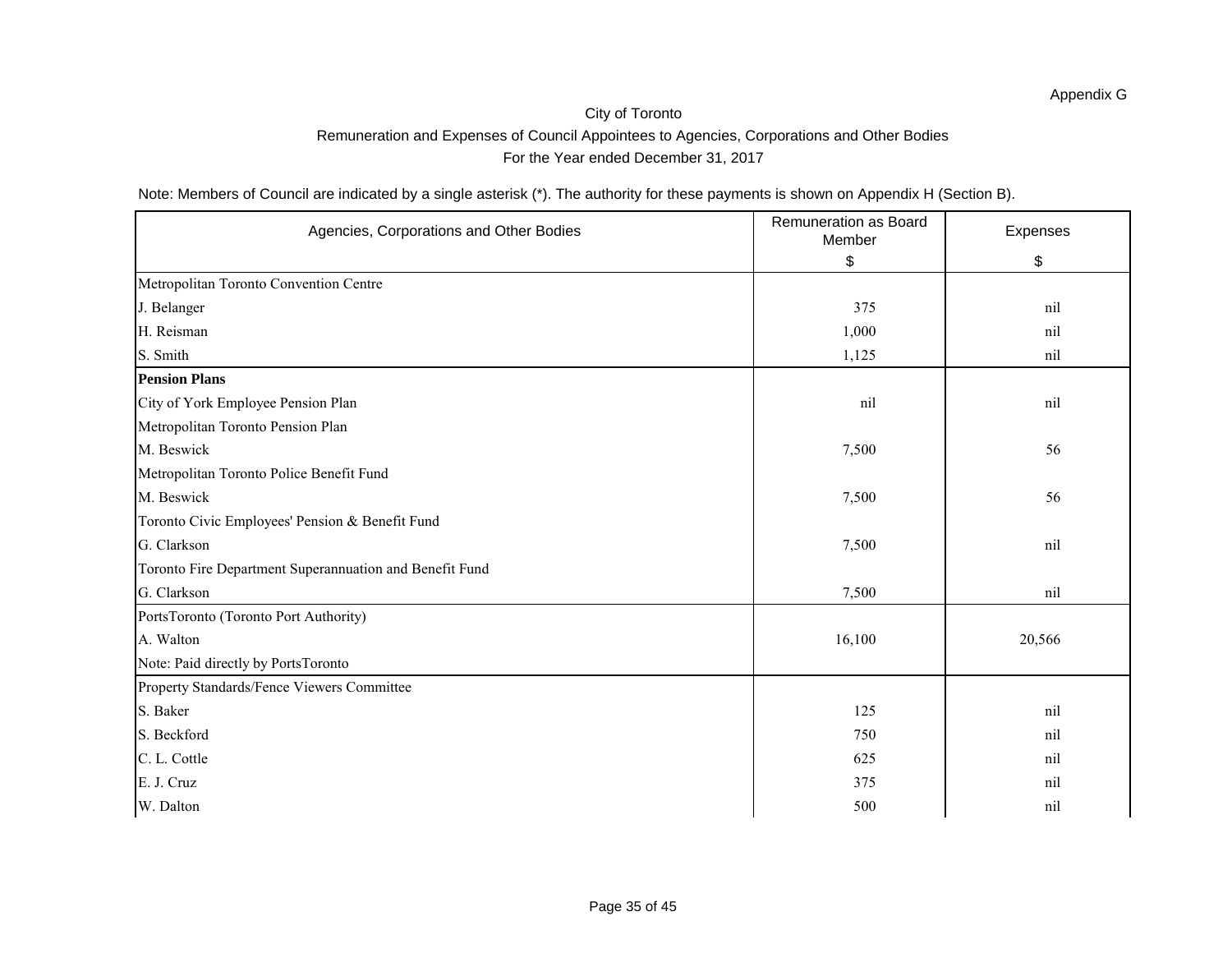Note: Members of Council are indicated by a single asterisk (\*). The authority for these payments is shown on Appendix H (Section B).

| Agencies, Corporations and Other Bodies    | Remuneration as Board<br>Member | Expenses |
|--------------------------------------------|---------------------------------|----------|
|                                            | \$                              | \$       |
| L. Dang                                    | 875                             | nil      |
| D. Di Serio                                | 875                             | nil      |
| D. Fancher                                 | 750                             | nil      |
| N. Francis                                 | 750                             | nil      |
| R. Hedley                                  | 1,000                           | nil      |
| V. Indrasigamany                           | 625                             | nil      |
| T. Izzard                                  | 375                             | nil      |
| R. Jennings                                | 875                             | nil      |
| N. Junaid                                  | 875                             | nil      |
| L. Mallia                                  | 1,000                           | nil      |
| N. Rai                                     | 875                             | nil      |
| M. Sullivan                                | 500                             | nil      |
| D. M. Topp                                 | 625                             | nil      |
| F. D. Weinstock                            | 625                             | nil      |
| Regional Watershed Alliance                |                                 |          |
| J. McKelvie                                | nil                             | 43       |
| Rooming House Hearing Committee            |                                 |          |
| Y. Chan                                    | 1,380                           | nil      |
| L. Colle                                   | 690                             | nil      |
| <b>Ryerson Centre</b>                      | nil                             | nil      |
| Salvation Army Toronto Grace Health Centre | nil                             | nil      |
| Scarborough Arts Council                   | nil                             | nil      |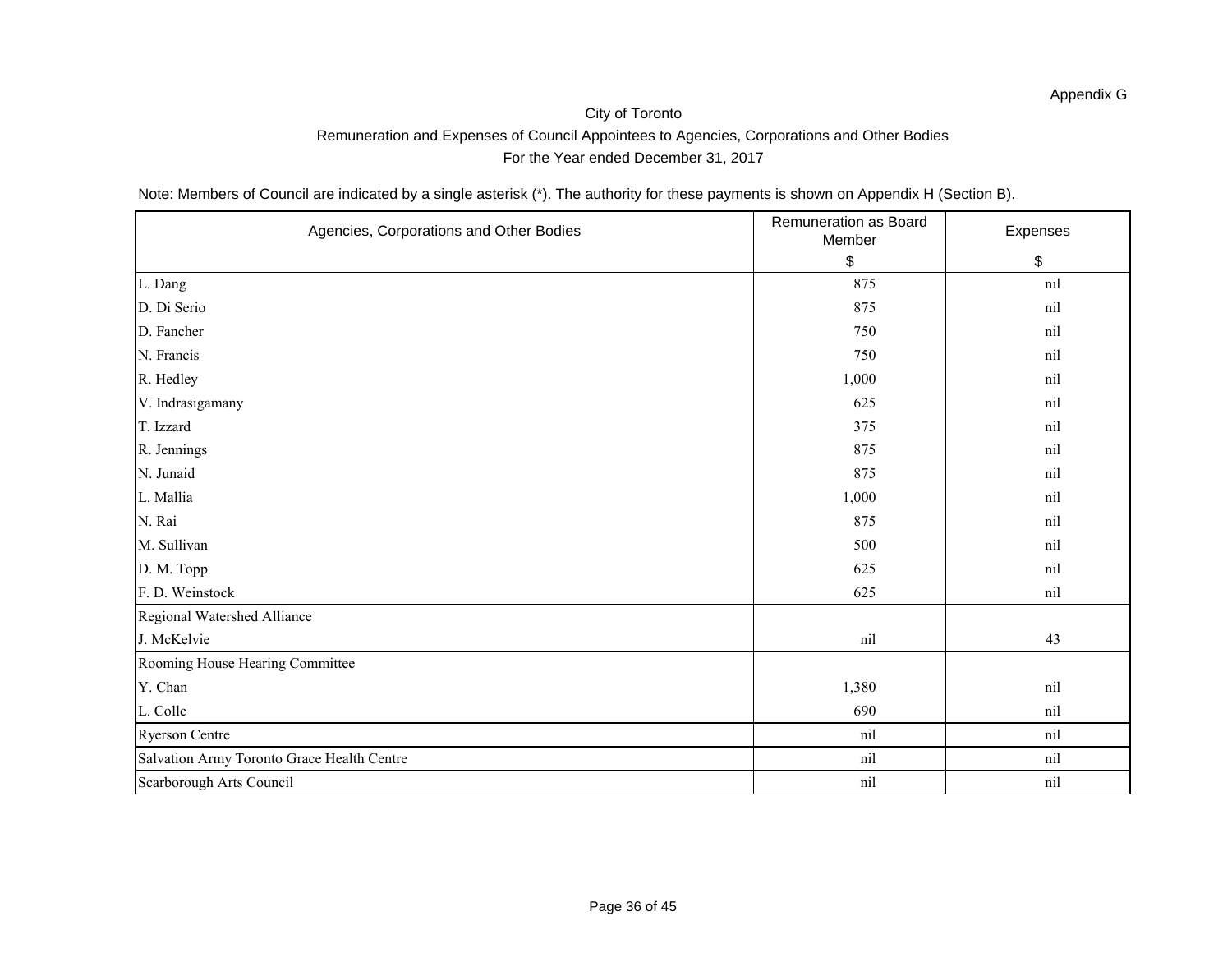Note: Members of Council are indicated by a single asterisk (\*). The authority for these payments is shown on Appendix H (Section B).

| Agencies, Corporations and Other Bodies | Remuneration as Board<br>Member | Expenses |
|-----------------------------------------|---------------------------------|----------|
|                                         | \$                              | \$       |
| Sign Variance Committee                 |                                 |          |
| R. Bharati                              | 1,750                           | nil      |
| A. Greene                               | 1,500                           | nil      |
| T. Hamilton                             | 2,250                           | nil      |
| <b>B.</b> Huskins                       | 1,750                           | nil      |
| N. Waterman                             | 2,000                           | nil      |
| Sony Centre for the Performing Arts     | nil                             | nil      |
| St. Lawrence Centre for the Arts        | nil                             | nil      |
| Thistletown Multi-Service Centre        | nil                             | nil      |
| <b>Toronto Arts Council</b>             | nil                             | nil      |
| Toronto Artscape Inc.                   | nil                             | nil      |
| Toronto Atmospheric Fund                | nil                             | nil      |
| Toronto Board of Health                 |                                 |          |
| S. Berry                                | 625                             | nil      |
| A. Bowry                                | 625                             | nil      |
| C. Glover                               | 625                             | nil      |
| A. Jonsson                              | 625                             | nil      |
| E. Levi                                 | 500                             | nil      |
| P. Nagpal                               | 375                             | nil      |
| P. Wong                                 | 625                             | 300      |
| Toronto Centre for the Arts             | nil                             | nil      |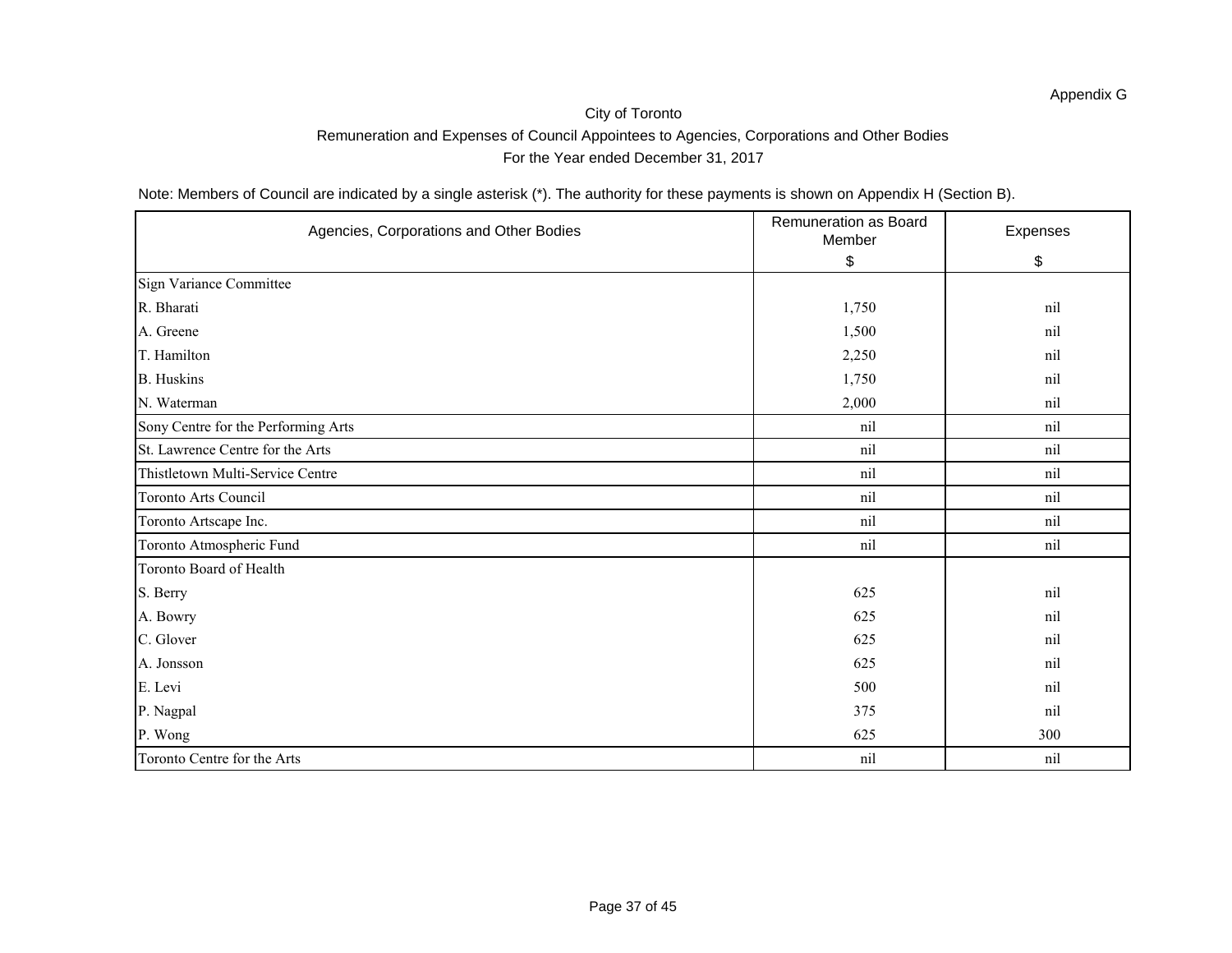Note: Members of Council are indicated by a single asterisk (\*). The authority for these payments is shown on Appendix H (Section B).

| Agencies, Corporations and Other Bodies | Remuneration as Board<br>Member | Expenses |
|-----------------------------------------|---------------------------------|----------|
|                                         | \$                              | \$       |
| Toronto Community Housing Corporation   |                                 |          |
| *A. Bailão                              | nil                             | 40       |
| R. Carlo                                | 10,000                          | 104      |
| *J. Cressy                              | nil                             | 40       |
| *F. Di Giorgio                          | nil                             | 40       |
| *M. Ford                                | nil                             | 40       |
| V. Gasparro                             | 10,000                          | 40       |
| L. Jackson                              | 10,000                          | 40       |
| J. Kennedy                              | 10,000                          | 40       |
| C. Lynch                                | 10,000                          | 40       |
| K. Marshman                             | 8,875                           | 40       |
| N. Purves                               | 15,000                          | nil      |
| P. Taylor                               | 10,000                          | 40       |
| C. Wilkinson                            | 10,000                          | 40       |
| Toronto Film Board                      | nil                             | nil      |
| Toronto Hydro Corporation               |                                 |          |
| B. Chu                                  | 30,000                          | 1,180    |
| T. Kronis                               | 26,500                          | nil      |
| J. Lam                                  | 19,375                          | nil      |
| D. McFadden                             | 75,000                          | 1,645    |
| M. Nobrega                              | 29,500                          | nil      |
| M. E. Richardson                        | 24,500                          | 1,807    |
| H. Wetston                              | 18,500                          | nil      |
| H. Zordel                               | 25,500                          | 331      |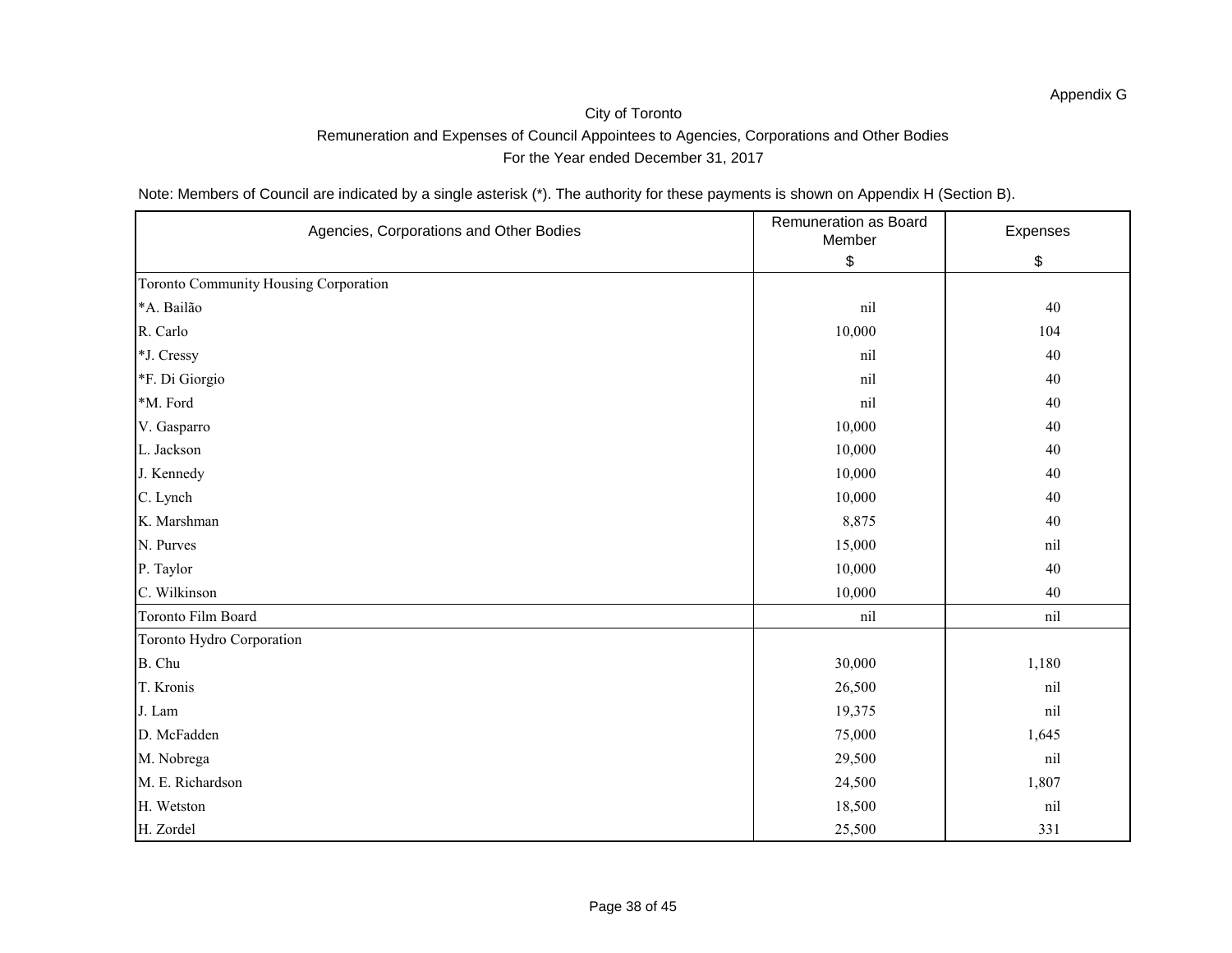Note: Members of Council are indicated by a single asterisk (\*). The authority for these payments is shown on Appendix H (Section B).

| Agencies, Corporations and Other Bodies | Remuneration as Board<br>Member | Expenses |
|-----------------------------------------|---------------------------------|----------|
|                                         | \$                              | \$       |
| <b>Toronto Investment Board</b>         |                                 |          |
| J. Crocker                              | 14,000                          | nil      |
| M. Flynn                                | 4,000                           | nil      |
| S. Ranson                               | 4,000                           | nil      |
| P. Steer                                | 4,000                           | nil      |
| M. Robinson                             | 4,000                           | nil      |
| T. Lai                                  | 3,250                           | nil      |
| Toronto Licensing Tribunal              |                                 |          |
| A. Alibhai                              | 15,700                          | 1,115    |
| M. Calderwood                           | 8,300                           | 303      |
| K. Cooper                               | 5,350                           | nil      |
| M. Laverty                              | 9,700                           | 593      |
| D. Simon                                | 10,800                          | 736      |
| H. A. Walsh                             | 9,350                           | 389      |
| G. Yee                                  | 7,850                           | nil      |
| Toronto Local Appeal Body               |                                 |          |
| S. Bryson                               | 2,200                           | nil      |
| G. Burton                               | 15,600                          | 3,106    |
| S. Gopikrishna                          | 12,000                          | 267      |
| I. Lord                                 | 80,450                          | 517      |
| S. Makuch                               | 800                             | nil      |
| L. McPherson                            | 15,200                          | 3,245    |
| S. Ruddock                              | 7,150                           | 58       |
| T. Yao                                  | 15,650                          | nil      |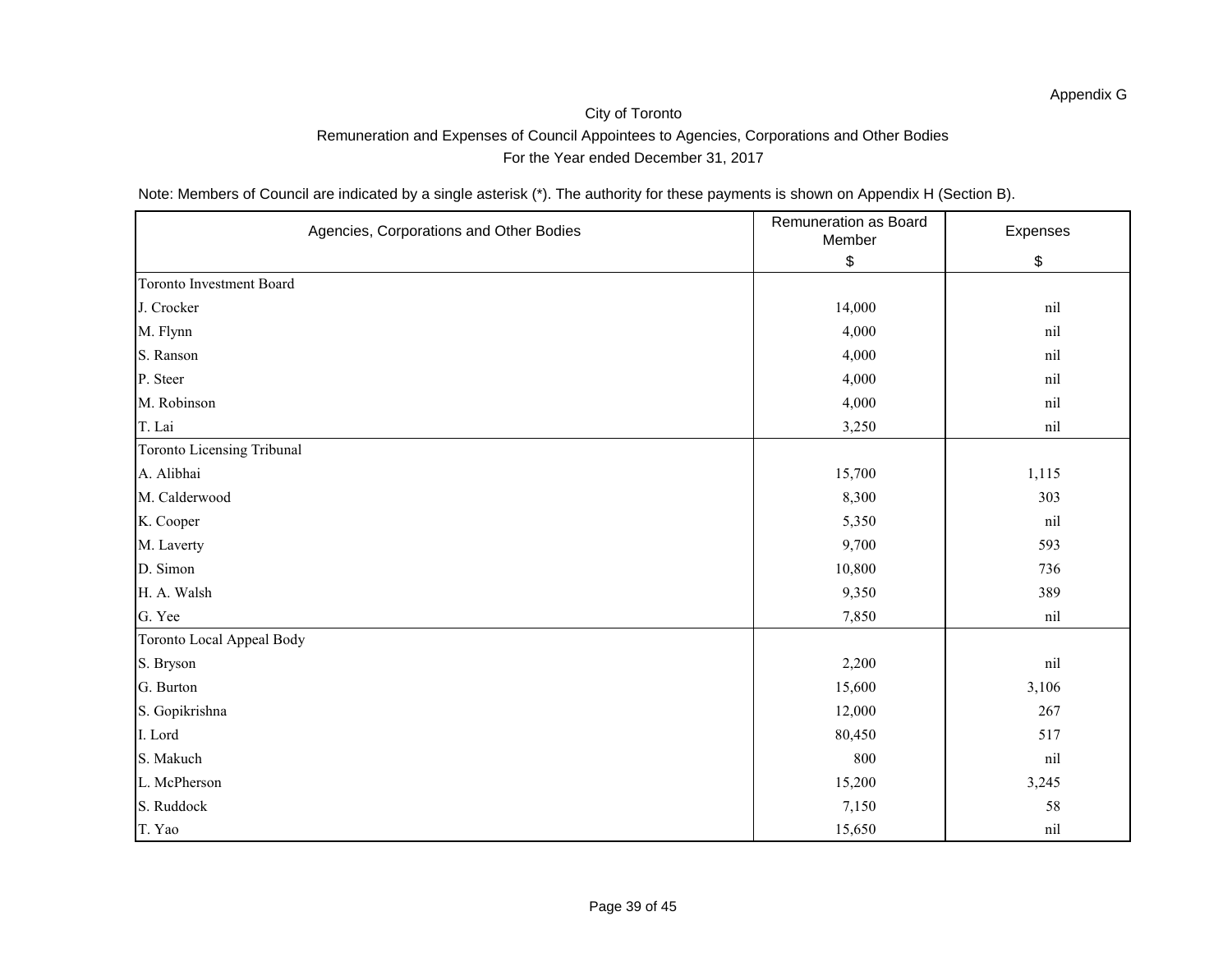Note: Members of Council are indicated by a single asterisk (\*). The authority for these payments is shown on Appendix H (Section B).

| Agencies, Corporations and Other Bodies | Remuneration as Board<br>Member | Expenses |
|-----------------------------------------|---------------------------------|----------|
|                                         | \$                              | \$       |
| Toronto Music Advisory Committee        | nil                             | nil      |
| Toronto Parking Authority               |                                 |          |
| G. Kozorys-Smith                        | 5,000                           | 140      |
| P. Leon                                 | 7,000                           | nil      |
| E. Rubach                               | 6,000                           | 3,774    |
| P. Scargall                             | 3,500                           | nil      |
| M. Tziretas                             | 5,000                           | 3,991    |
| Toronto Police Services Board           |                                 |          |
| *S. Carroll                             | nil                             | 1,485    |
| A. Pringle                              | 90,963                          | nil      |
| Toronto Public Library Board            |                                 |          |
| *P. Ainslie                             | nil                             | 204      |
| R. Carinci                              | nil                             | 850      |
| L. Colley                               | nil                             | 600      |
| S. Graham-Nutter                        | nil                             | 350      |
| D. LeBreton                             | nil                             | 554      |
| S. McCarten                             | nil                             | 350      |
| R. Parry                                | nil                             | 350      |
| A. Shah                                 | nil                             | 518      |
| E. Svec                                 | nil                             | 350      |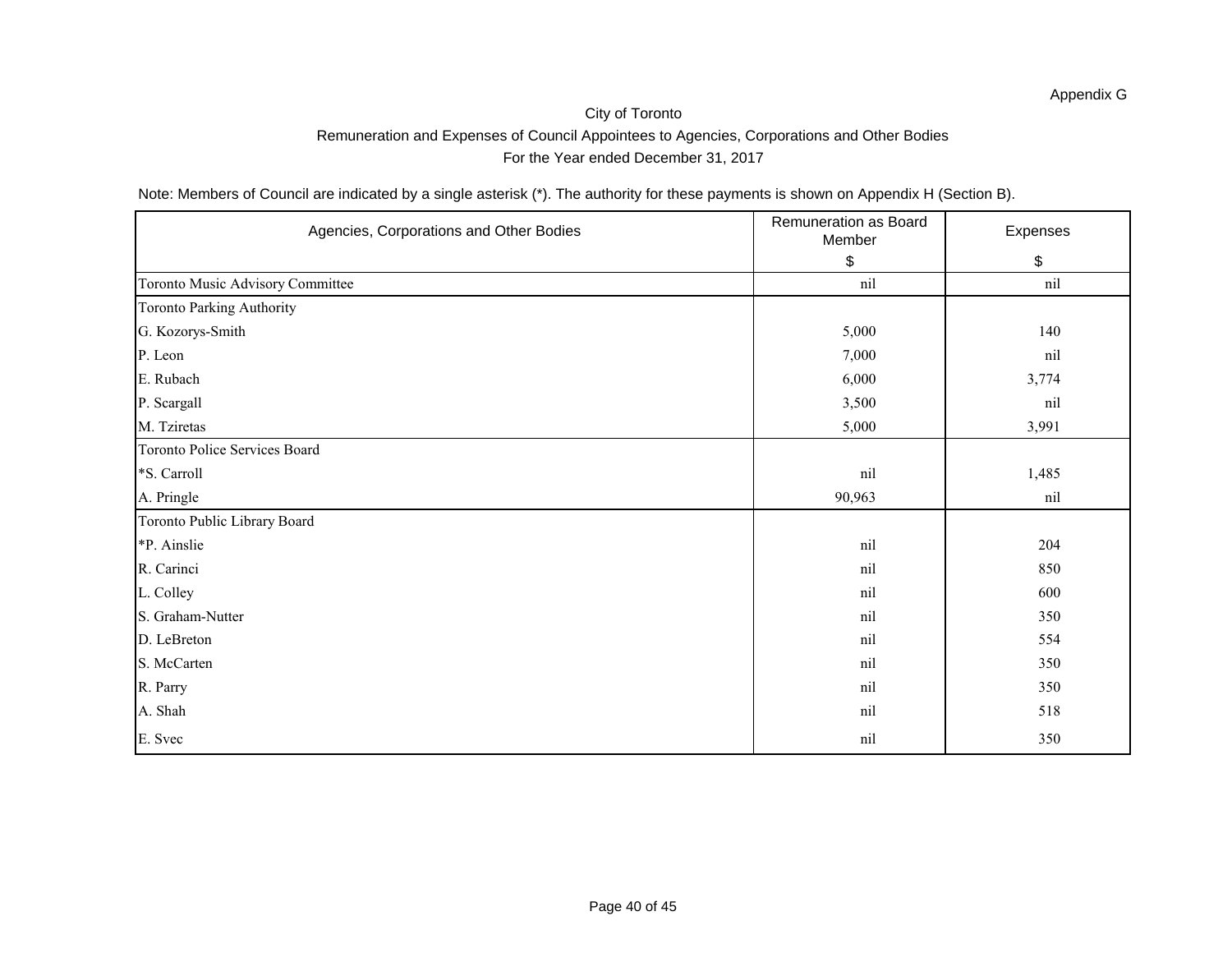Note: Members of Council are indicated by a single asterisk (\*). The authority for these payments is shown on Appendix H (Section B).

| Agencies, Corporations and Other Bodies                                             | Remuneration as Board<br>Member | Expenses |
|-------------------------------------------------------------------------------------|---------------------------------|----------|
|                                                                                     | \$                              | \$       |
| <b>Toronto Realty Agency Board</b>                                                  |                                 |          |
| R. Carinci                                                                          | 9,333                           | nil      |
| D. Chiesa                                                                           | 32,667                          | nil      |
| L. Robinson                                                                         | 9,333                           | nil      |
| S. Taylor                                                                           | 9,333                           | nil      |
| Toronto and Region Conservation Authority                                           |                                 |          |
| *P. Ainslie                                                                         | 260                             | 83       |
| *M. Augimeri (Note 1)                                                               | 4,677                           | 743      |
| R. Chopowick                                                                        | 910                             | 240      |
| *V. Crisanti                                                                        | 1,776                           | 550      |
| *G. De Baeremaeker (Note 2)                                                         | nil                             | nil      |
| J. Drake                                                                            | 606                             | 182      |
| *M. Ford                                                                            | 693                             | 220      |
| *J. Karygiannis (Note 3)                                                            | nil                             | 165      |
| M. Kelleher                                                                         | 693                             | 184      |
| *G. Mammoliti                                                                       | 606                             | 165      |
| M. Mattos                                                                           | 1,949                           | 352      |
| J. McKelvie                                                                         | 1,473                           | 688      |
| *R. Moeser                                                                          | 260                             | 83       |
| *A. Perruzza                                                                        | 1,386                           | 272      |
| Note 1: Donated remuneration and kilometrage payments to The Living City Foundation |                                 |          |
| Note 2: Waived remuneration and kilometrage                                         |                                 |          |
| Note 3: Waived remuneration                                                         |                                 |          |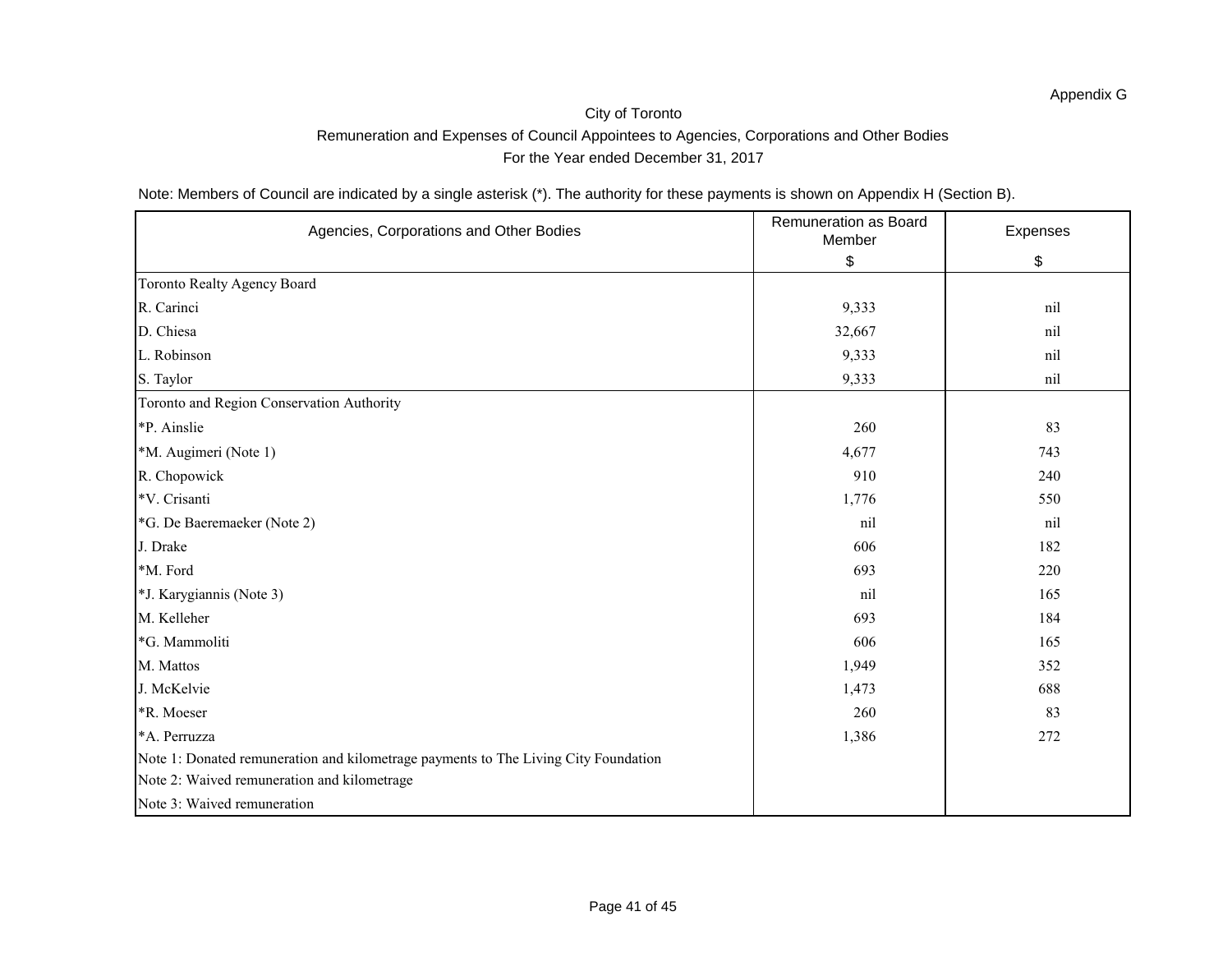Note: Members of Council are indicated by a single asterisk (\*). The authority for these payments is shown on Appendix H (Section B).

| Agencies, Corporations and Other Bodies                              | <b>Remuneration as Board</b><br>Member | Expenses |
|----------------------------------------------------------------------|----------------------------------------|----------|
|                                                                      | \$                                     | \$       |
| <b>Toronto Transit Commission</b>                                    |                                        |          |
| R. Byers                                                             | 9,950                                  | nil      |
| *J. Colle                                                            | nil                                    | 105,302  |
| J. De Laurentiis                                                     | 11,300                                 | nil      |
| *M. Fragedakis                                                       | nil                                    | 3,081    |
| A. Heisey                                                            | 15,850                                 | nil      |
| R. Lalonde                                                           | 10,400                                 | nil      |
| *J. Mihevc                                                           | nil                                    | 2,872    |
| Note: The Toronto Coach Terminal Inc. and the TTC Insurance Co. Ltd. |                                        |          |
| reported nil payments                                                |                                        |          |
| Toronto Waterfront Revitalization Corporation                        |                                        |          |
| M. Dhanani                                                           | 12,000                                 | nil      |
| S. Diamond                                                           | 12,000                                 | nil      |
| S. Henderson                                                         | 22,750                                 | nil      |
| Toronto Zoo                                                          | nil                                    | nil      |
| Town of York Historical Society                                      | nil                                    | nil      |
| University Settlement Community Centre                               | nil                                    | nil      |
| Yonge-Dundas Square                                                  | nil                                    | nil      |
| Young People's Theatre                                               | nil                                    | nil      |

Note: Board members who did not receive any remuneration or had no expenses are not included in this appendix.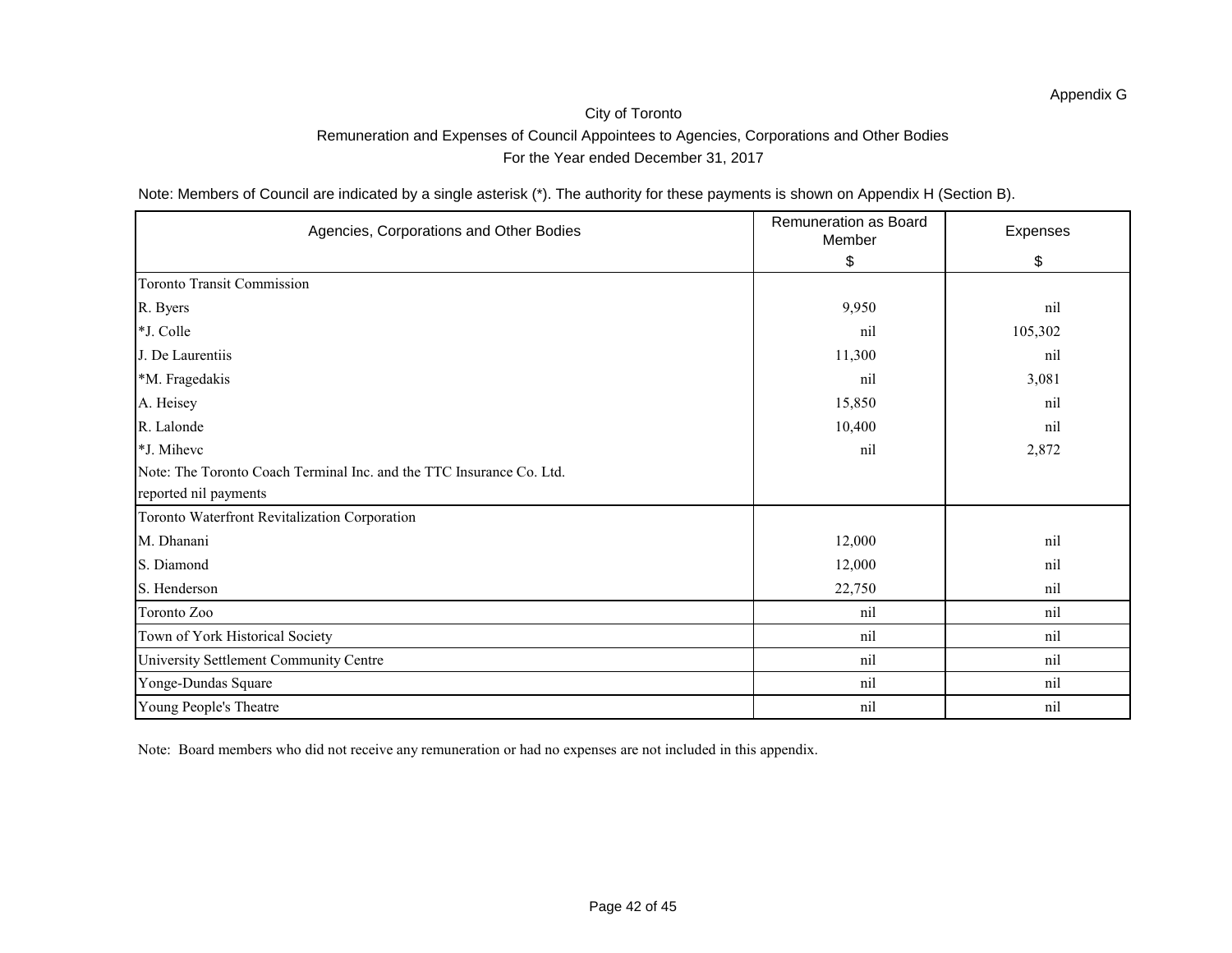#### City of Toronto Authority for Payment of Remuneration and Expenses For the Year ended December 31, 2017

#### (A) Members of Council

- Municipal Code, Chapter 223, Article I 'Remuneration for Council Members' and Article II 'Severance Remuneration for Members of Council'.
- City Council, at its meeting on May 6, 2014, adopted, as amended, EX41.4 'Survey Results for Elected Officials' Compensation for 2015-2018 Term of Council' amending Municipal Code Chapter 223, Remuneration of Council Members to establish that going forward, remuneration for the Mayor and Members of Council shall be increased annually on January 1 of the year by the increase in Statistics Canada's Toronto Consumer Price Index, as calculated by the Chief Financial Officer and based on the previous year's average.
- Policy and Finance Committee Report No. 6, Clause 57, adopted as amended by City Council on July 25-27, 2006, regarding the compensation review of Elected Officials. The salary level of Councillors and the Mayor was set, effective January 1, 2007, at the greater of their current compensation or the 75th percentile of the comparator market group as at January 1st of each new term, being \$95,000 for Councillors and \$160,000 for the Mayor. This compensation is to be increased annually, beginning in January 1, 2008, by the increase in the Statistics Canada's Toronto Consumer Price Index, as calculated by the Deputy City Manager and Chief Financial Officer and based on the previous year's average.
- Administration Committee Report No. 14, Clause 2, as adopted by City Council on November 26-28, 2002, regarding the new Municipal Act 2003 adjustment to elected officials salary, pension and benefits. The new Municipal Act eliminated the one-third tax free portion of an elected official salary. The adjustment increased the gross salary for Councillors to \$82,097.64 and for the Mayor to \$139,197.90, effective January 1, 2003, thereby ensuring that their normal net pay was maintained.
- Administration Committee Reports No. 13, Clause 3, as adopted by City Council on June 7-9, 2000, Report No. 19, Clause 4, adopted by City Council at its regular meeting on October 3-5, 2000, and its Special Meeting of October 6, 10 and 11, 2000, and Policy and Finance Committee Report No. 6, Clause 56 adopted by City Council on July 25-27, 2006 with respect to the Conditions of Employment for Council Staff.
- Executive Committee Report EX42.1, titled "2010 Operating Budget", adopted by City Council on April 15, 2010, providing one additional staff member at the constituency assistant level for any ward which exceeds the median by more than 50 percent in both population and households, to be funded through the Council General Expense Budget.
- Executive Committee Report No. 22 Clause 6, titled "Report on Issues Arising Out of Operation of Members Code of Conduct and Complaint Protocol", adopted by City Council on July 15, 16 and 17, 2008, permitting Members of Council to accept sponsorships and donations for Council Member-Organized Community Events to a limit of \$10,000 (in cash or in-kind) for all events per year.
- Executive Committee Report EX1.5, adopted by City Council on December 16, 2010, set the annual individual Councillor Office Expenses Budget at \$30,000, effective January 1, 2011. Executive Committee Report No. EX21.9, adopted as amended by City Council on July 11-13, 2012 titled "Policy Changes to Facilitate Councillor Office Operations", directed that the Constituency Services and Office Budgets be subject to an annual Consumer Price Index (CPI) increase, based on the Statistics Canada cost of living index for Toronto, as calculated by the Chief Financial Officer and based on the previous year's average. The CPI adjustment for 2017 was 2.1% increasing the Constituency Services and Office Budget to \$32,732.83.
- Executive Committee Report No. EX21.9, adopted as amended by City Council on July 11-13, 2012 titled "Policy Changes to Facilitate Councillor Office Operations". City Council changed the name "Councillor Expense Policy" to "Constituency Services and Office Budget Policy". The policy includes provision of constituency offices, wireless devices, roaming charges and associated voice and data plans; and an amount equivalent to the cost of postage or delivery by other means of one newsletter to all households within the ward be charged to the Council General Expense Budget.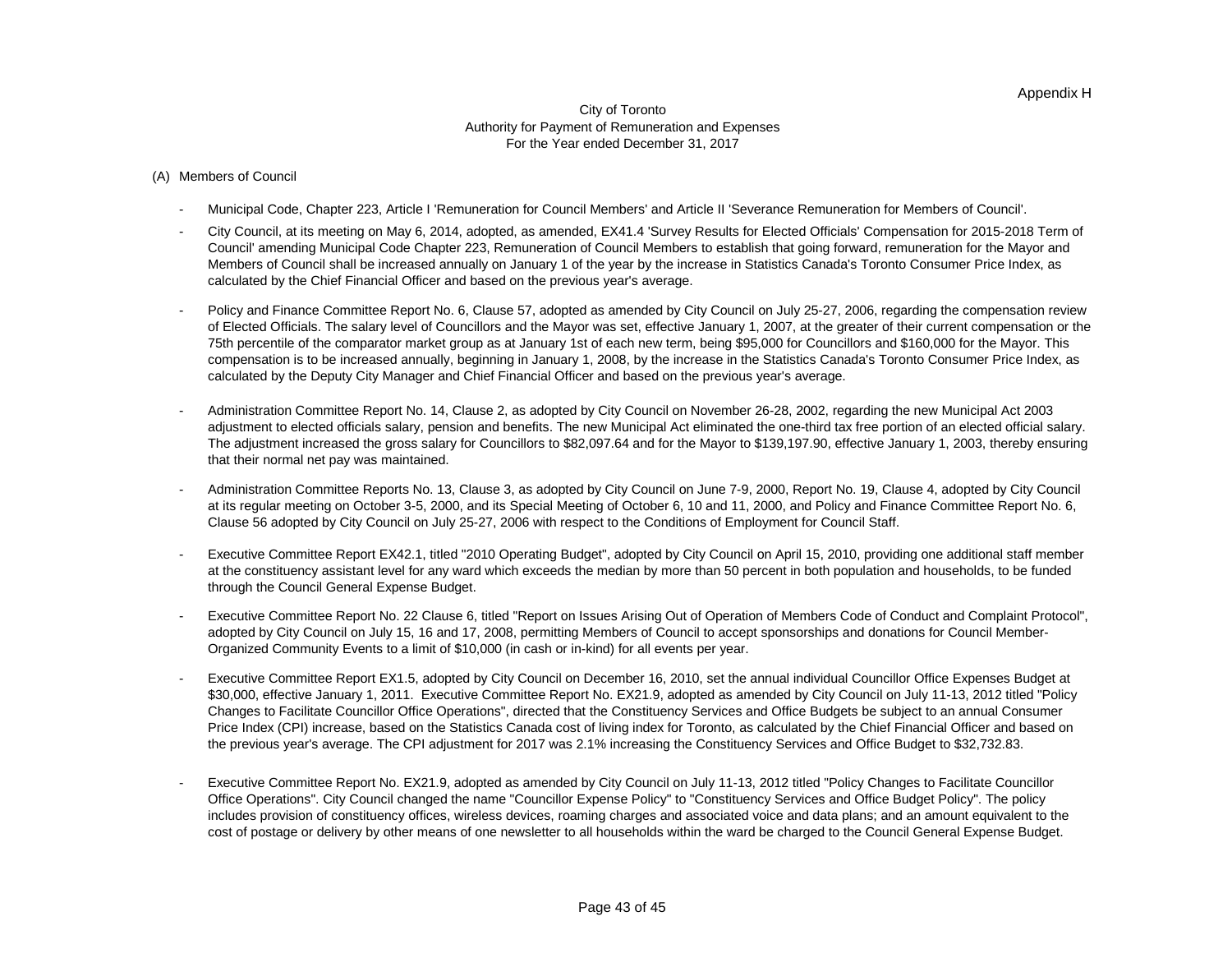#### City of Toronto Authority for Payment of Remuneration and Expenses For the Year ended December 31, 2017

- City Council Report No. CC27.5, adopted as amended by City Council on October 30, 31 and November 1, 2012, approving parameters for Councillor Constituency Offices.
- City Council Report EX42.1, adopted by City Council on June 11, 12 and 13, 2014, approving the Protocol for Councillor Constituency and Office Renovations, including a competitive process to reduce costs.
- City Council Report EX37.1, adopted as amended by City Council on January 29 and 30, 2014, the 2014 Operating budget for City Council approving that effective 2014, each Councillor be entitled to \$1,000 per year from the Council General Expense Budget for expenses related to the meeting of the Accessibility for Ontarians with Disabilities Act (AODA) accessibility requirements for Councillor events or meetings and that during an election year, the entitlement be prorated in accordance with approved Council policies. City Council Report EX3.4, adopted as amended by City Council on March 10, 2015, the 2015 Operating Budget for City Council amending the entitlement related to the meeting of AODA so that use of the \$44.0 thousand fund be based on a first-come first-served basis, there is no limit per Councillor and Councillors wishing to use this pooled fund must first contact the City Clerk's Office to ensure that funds are available. City Council Report EX22.2, adopted as amended by City Council on February 15 and 16, 2017, the 2017 Operating Budget for City Council amending the fund to \$10.0 thousand.
- City Council Report CC13.4, adopted by City Council on October 24 and 25, 2011, and EX41.5, adopted by City Council on May 6, 2014, authorizing the retention of an external law firm to provide independent advice and representation from time to time to Members of Council in relation to any proceedings before the Information and Privacy Commissioner of Ontario concerning access to records held by a Member of Council. The City Clerk and the City Solicitor must confirm that the proceedings pertain to the individual interests of the Member of Council prior to counsel being retained to provide advice and representation. Fees related to the retained external law firm will be paid from the Council General Expense Budget.
- At its meeting on June 10, 11, 12 and 13, 2014, City Council adopted, as amended, EX42.2, amending the Constituency Services and Office Budget Policy so that eligible legal fees would include fees related to: investigations or reviews by the Integrity Commissioner, Lobbyist Registrar, Ombudsman or Auditor General under Part V of the City of Toronto Act, 2006; investigations conducted by the Toronto Police Service related to Councillors' duties and responsibilities, excluding criminal investigations; access requests for Councillor records; and other legal fees so that all future legal fees are paid out of the Council General Expense Budget. Legal fees related to complaints or investigations under Part V totalled \$20,962 and other legal fees totalled \$3,445 in 2017.
- At its meeting on February 17, 2016, City Council adopted Report EX12.2, "2016 Capital and Operating Budget", establishing a Directors' education and training program for Members of City Council, to be obtained through a university-affiliated program, and that Council deem Directors training an eligible expense under the Constituency Services and Office Budget Policy with funding for the training to be funded from the Council General Expense Budget; limit the annual funding to a maximum of 18 Members of Council; deem annual association membership fees to Directors' organizations as an eligible expense under the Constituency Services and Office Budget Policy; require Members of Council to pay up to 25 percent of the cost for the training; and determine that funding is provided on a first-come first-served basis. In 2017, Councillors Filion, Fragedakis, and Mammoliti participated in the program with \$35,768 charged to the Council General Expense Budget.